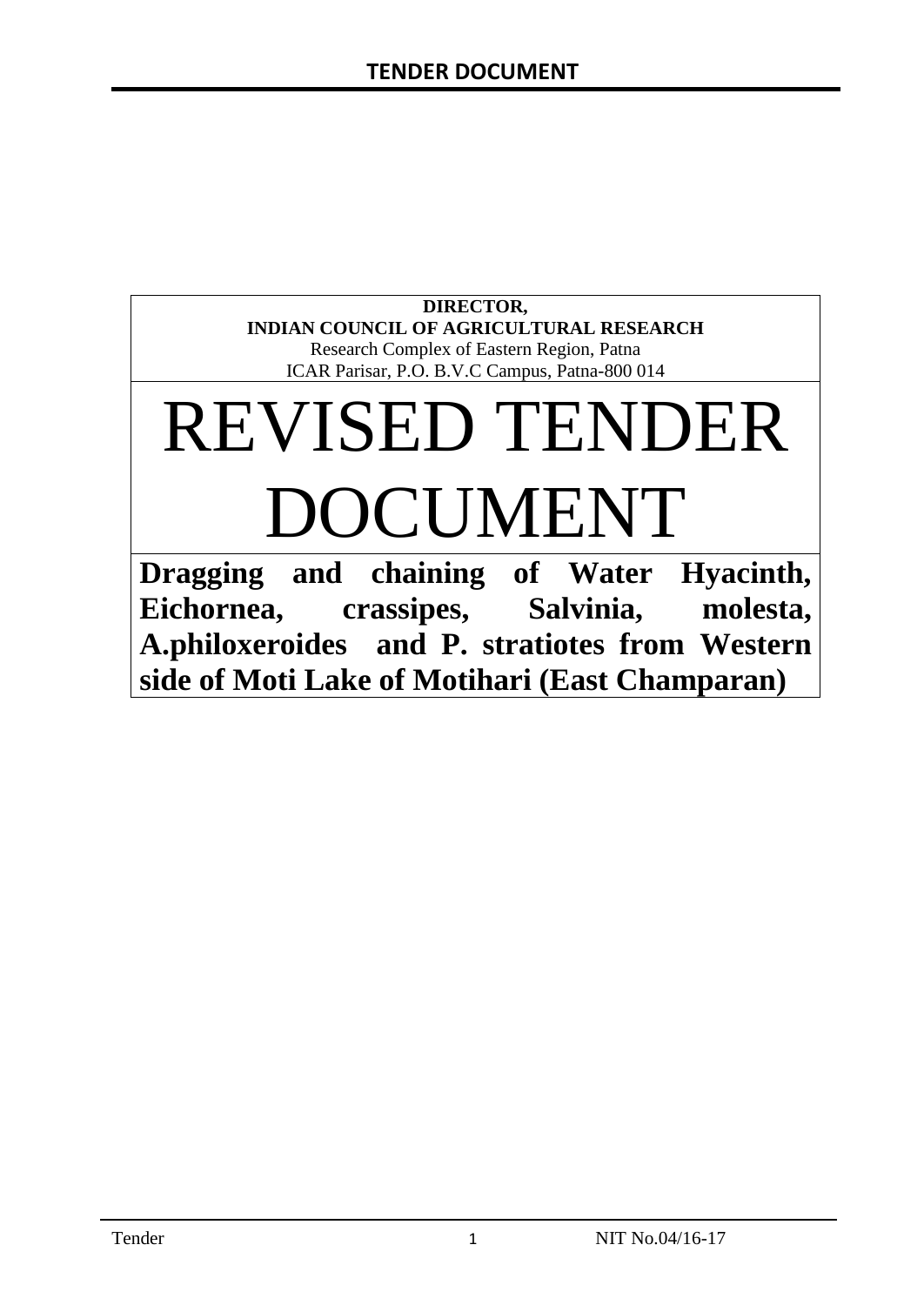# **INDIAN COUNCIL OF AGRICULTURAL RESEARCH RESEARCH COMPLEX OF EASTERN REGION PATNA**

# **REVISED TENDER DOCUMENT**

**Dragging and chaining of Water Hyacinth, Eichornea, crassipes, Salvinia, molesta, A.philoxeroides and P. stratiotes from Western side of Moti Lake of Motihari (East Champaran)**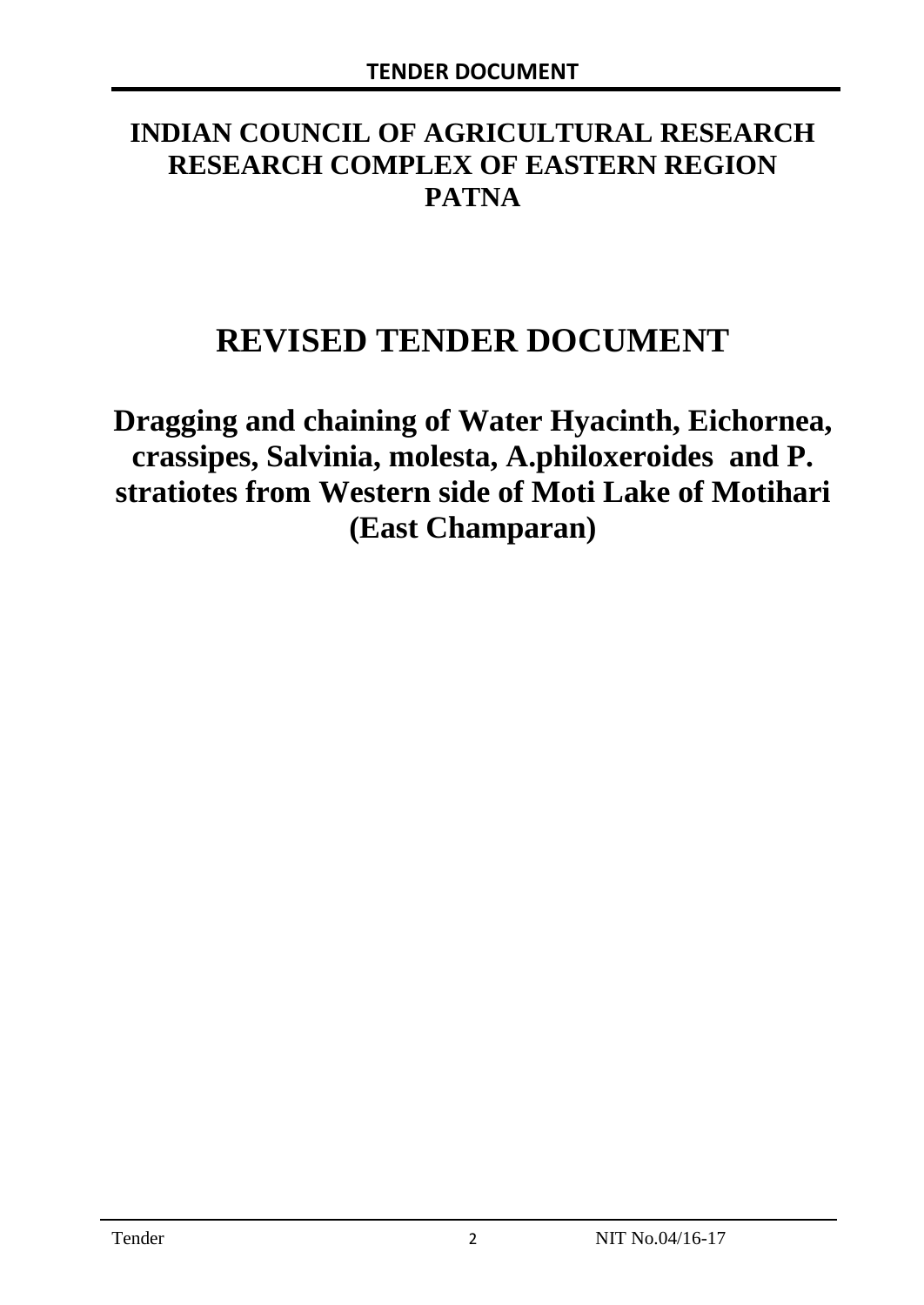# **INDEX**

| <b>Sl. No.</b> | <b>Details</b>                                    | Page no.       |
|----------------|---------------------------------------------------|----------------|
| 1.             | <b>NOTICE INVITING TENDERS</b>                    | 5              |
| 2.             | <b>INSTRUCTIONS TO TENDERERS</b>                  | 6              |
| A)             | General                                           | 6              |
| B)             | Tender document                                   | $\overline{7}$ |
| $\mathcal{C}$  | Preparation of tenders                            | 8              |
| D)             | Submission of tenders                             | $9-10$         |
| E)             | Tender opening and evaluation                     | 11             |
| F)             | Award of contract                                 | 12             |
| 3              | <b>QUALIFICATION INFORMATION (ANNEXURE-I)</b>     | 13             |
|                | <b>CHECKLIST TO ACOMPANY THE TENDER</b>           |                |
| 4              | <b>CONDITIONS OF CONTRACT</b>                     | 14             |
|                | <b>TENDER</b>                                     | 15             |
| A              | General                                           | 17             |
| B              | Time for completion                               | 20             |
| $\overline{C}$ | Quality control                                   | 22             |
| D              | Cost control                                      | 23             |
| E              | Finishing the contract                            | 26             |
| $\overline{F}$ | Special conditions                                | 27             |
| 5              | ADDITIONAL CONDITIONS TO TENDER NOTICE            | 39             |
| 6              | <b>GENERAL SPECIFICATIONS</b>                     | 40             |
| $\overline{7}$ | <b>DRAWINGS</b>                                   | 41             |
| 8              | <b>BILL OF QUANTITIES</b>                         | 42             |
| 9              | SCHEDULE - A: PRICE SCHEDULE & BILL OF QUANTITIES | 46             |
| A)             | Price schedule of contract                        | 48             |
| B)             | Price summary                                     | 49             |
| $\mathcal{C}$  | Price schedule and Plan/Layout                    | 50             |
| 10             | <b>Contract Form</b>                              | 51-52          |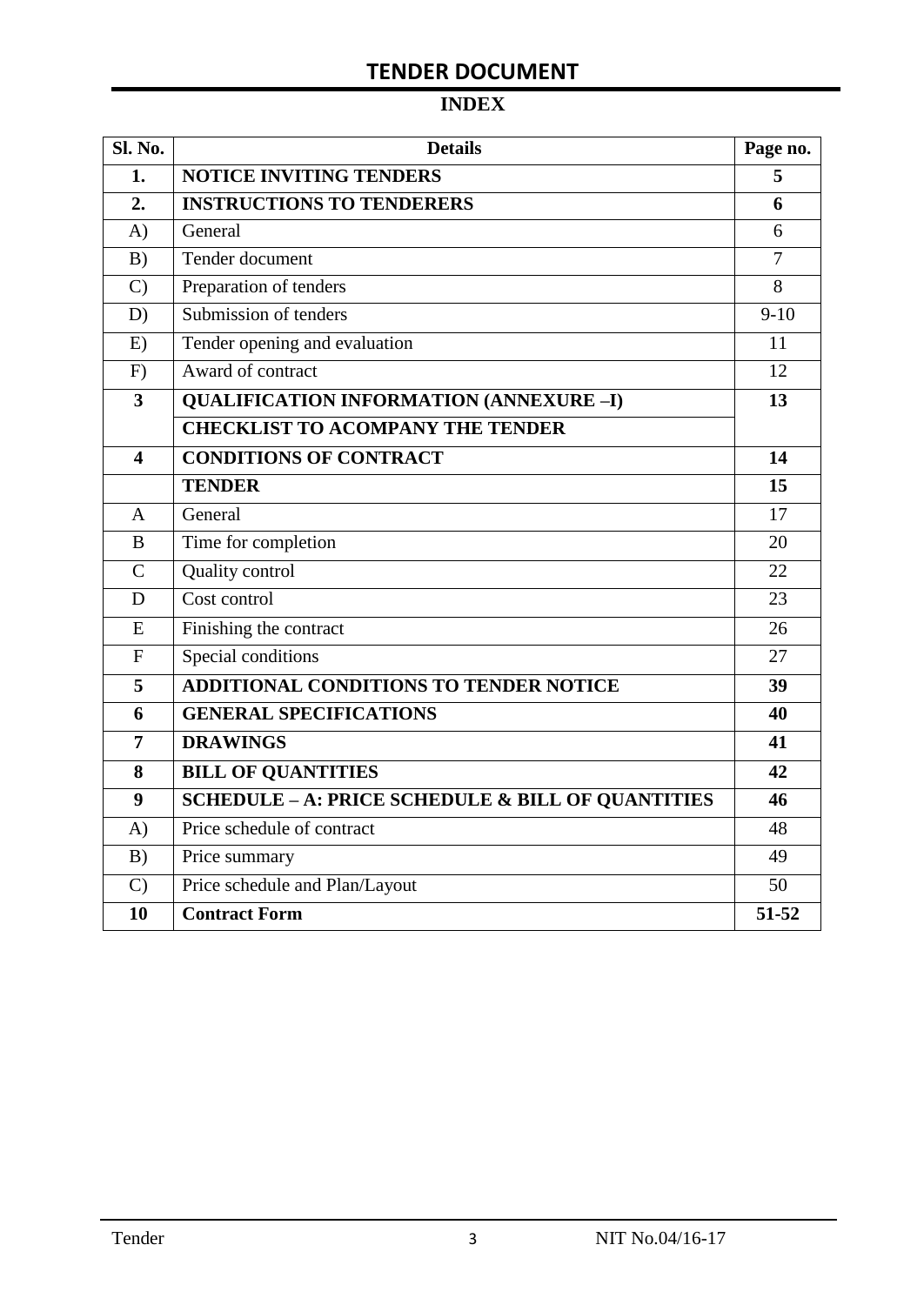# **NOTICE INVITING TENDERS**

# **No. 04/17-18**

# **INDIAN COUNCIL OF AGRICULTURAL RESEARCH RESEARCH COMPLEX OF EASTERN REGION PATNA**

**Name of Work: Dragging and chaining of Water Hyacinth, Eichornea, crassipes, Salvinia, molesta, A.philoxeroides and P. stratiotes from Moti Lake of Motihari (East Champaran)**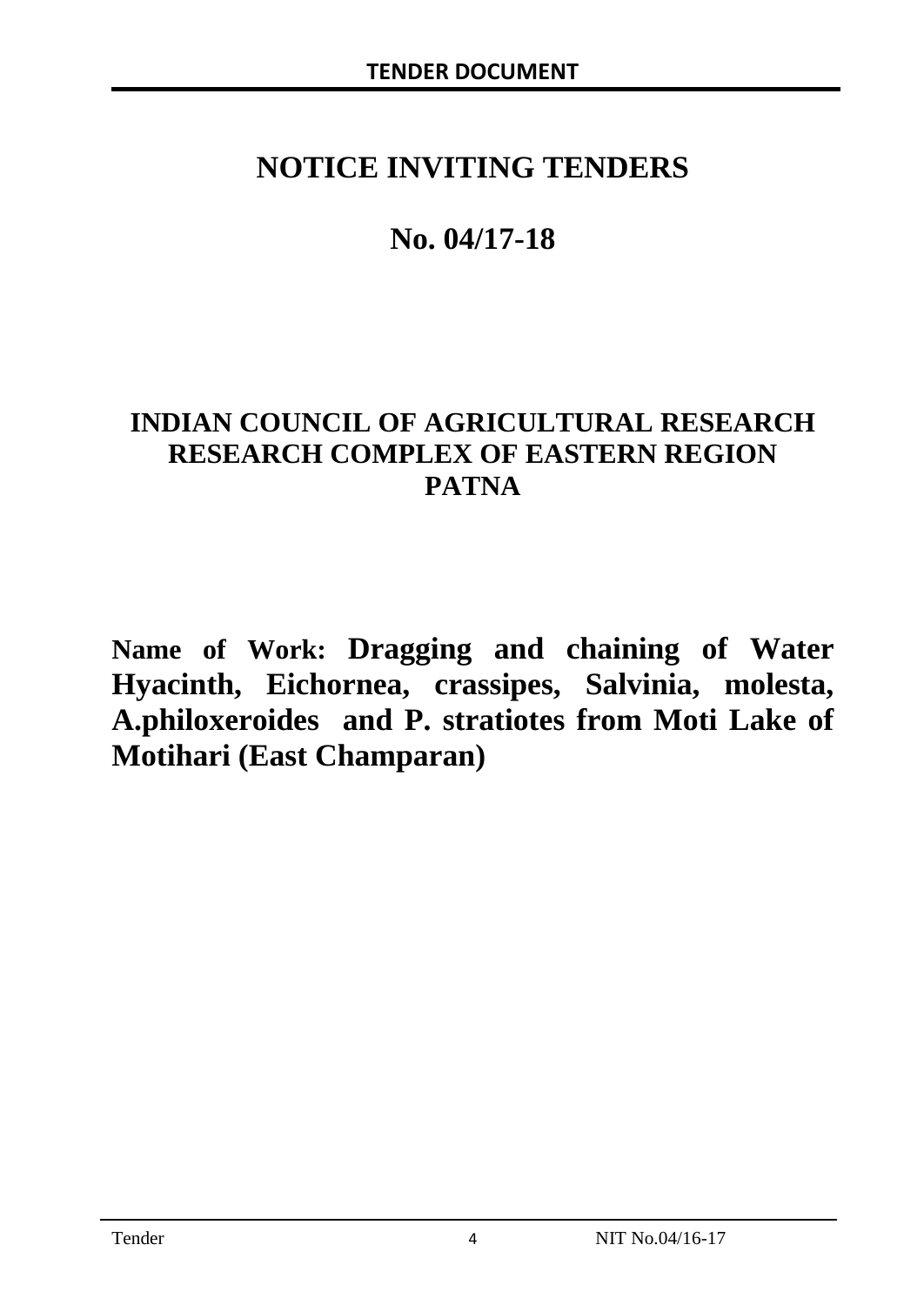# **Notice Inviting Tenders No. 04/17-18**

I) Tenders are invited from eligible Contractors for the work mentioned below:-

| 1.               | of<br><b>Name</b><br>the                                     | Dragging and chaining of Water Hyacinth, Eichornea, crassipes, |
|------------------|--------------------------------------------------------------|----------------------------------------------------------------|
|                  | Work                                                         | Salvinia, molesta, A.philoxeroides<br>and P. stratiotes from   |
|                  |                                                              | Western side of Moti Lake of Motihari (East Champaran)         |
| 2.               | <b>Estimated cost of the work</b>                            | <b>Rs. 4.90 lakhs</b>                                          |
| 3.               | Period of completion of work                                 | 20 days from the award of the work                             |
| $\overline{4}$ . | Form of contract / class of firms                            | Registered<br>CCW/<br>PWD/<br>contractor<br>from               |
|                  | eligible.                                                    | CPWD/RWD and similar govt. agencies.                           |
| 5.               | E.M.D to be paid in the shape of                             | Rs. 12500.00 (Rs. Twelve thousand five hundred                 |
|                  | Demand Draft obtained from                                   | only)                                                          |
|                  | Nationalized Bank only.                                      |                                                                |
| 6.               | Issue of tender document                                     | Tender documents can be purchased on payment of                |
|                  |                                                              | Rs.500/- for the work which estimated cost is less than        |
|                  |                                                              | Rs.3.0 lakhs and Rs. 1000/- for the work which                 |
|                  |                                                              | estimated cost is higher than 3.0 lakhs) in shape of           |
|                  |                                                              | demand draft towards cost of tender document or                |
|                  |                                                              | down loaded from website: www.icarrcer.in in which             |
|                  |                                                              | case, a demand draft for Rs.500/- or Rs.1000/- per             |
|                  |                                                              | work to be enclosed alongwith tender in favour of              |
|                  |                                                              | "ICAR Unit-ICAR-RCER, Patna", payable at Patna.                |
| 7.               | date<br>time<br>for<br>Last<br>and                           | 10.07.2017 up to 11.00 A.M.                                    |
|                  | submission of tender.                                        |                                                                |
| 8.               | Date and time of opening of $\vert 10.07.2017$ at 11.30 A.M. |                                                                |
|                  | tender.                                                      |                                                                |

#### II) **Eligibility criteria for tenderer.**

- a) Registered contractor from CCW/CPWD/ PWD/ RWD and similar govt. agencies.
- b) Any type of single civil work of not less than Rs.3.50 lakhs in preceding three years.
- c) Should have a net worth of at least Rs.3.50 lakhs
- d) Certificates in support of existing Commitments.
- e) Valid Labour license and Income Tax Clearance certificate for last Financial Year must be submitted alongwith tender document.
- III) To purchase tender documents by paying an amount of Rs. 500/- or Rs. 1000/- (as applicable) towards cost of tender document including VAT etc. Those not able to purchase tender document can down load the application from web site www.icarrcer.in and submit the D.D for Rs.500/- or Rs. 1000/- (as applicable) along with EMD in the shape of Demand Draft @ 2.5% on Tender Value issued by any Nationalized Bank/Scheduled Commercial bank in favour of "**ICAR Unit: ICAR-RCER, Patna**" to be valid for 3 months from the date of NIT along with bid. The tenderer shall invariably furnish original DD towards EMD to the tender inviting authority along with the Tender Document.
- IV) The tenders will be opened by the Tender Cum Works committee, ICAR-RCER, Patna in the presence of tenderers/or their authorized representatives on the date mentioned above.
- V) If the office happens to be closed on the dates specified above, the respective activity will be performed at the designated time on the next working day without any notification.
- VI) Any other details can be obtained from the Office of the **AAO (P), ICAR-RCER, Patna or www.icarrcer.in**.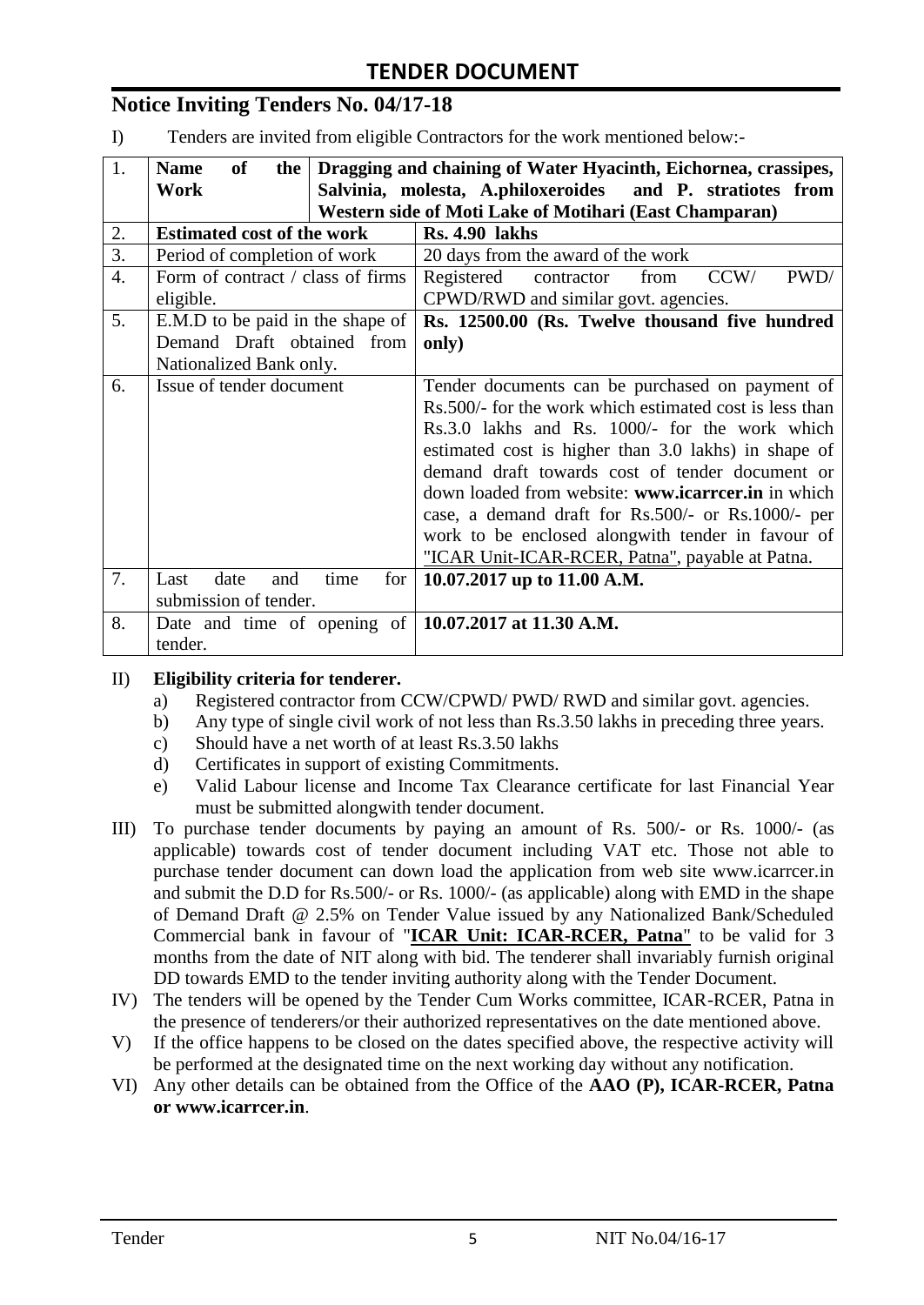#### **INSTRUCTIONS TO TENDERERS A – GENERAL**

#### **1. Name & Scope of work:**

1.1 Brief details of the work are as follows:

|   |                  | A   Brief description and   Dragging and chaining of Water Hyacinth, Eichornea, |
|---|------------------|---------------------------------------------------------------------------------|
|   | location of work | crassipes, Salvinia, molesta, A.philoxeroides and P. stratiotes                 |
|   |                  | from Western side of Moti Lake of Motihari (East                                |
|   |                  | <b>Champaran</b> )                                                              |
| B | Scope of work:   | Civil work                                                                      |
|   | $C$   Period     | of 30 days from the award of the work                                           |
|   | Completion       |                                                                                 |

- **1.2 The Director, ICAR-RCER, Patna invites tenders along with** EMD of Rs. **12500/-** in the shape of Demand Draft issued by any Nationalized Bank**, Payable at Patna** to be valid for 3 months from the date of NIT along with bid. Bids without EMD will be summarily rejected.
- **1.3** The successful tenderer is expected to complete the work within the stipulated time period, as specified in 1.1 C.

#### **2. Firms Eligible to Tender:**

- 2.1 The Firms who are having;
	- a) Registered contractor from CCW/PWD/CPWD/RWD and similar govt. agencies.
	- b) Any type of single civil work of not less than **Rs.3.50** lakhs in preceding the years.
	- c) Should have net worth of at least **Rs.3.50** Lakhs.
	- d) Experience in any type of civil work.
	- e) Certificates in support of Existing Commitments.
	- f) Valid Labour license and Income Tax Clearance certificate for last Financial Year must be submitted alongwith tender document.

#### **3. Qualification data of the Tenderers:**

- 3.1 The tenderer shall furnish the following particulars in the formats enclosed, supported by documentary evidence as specified in the formats.
	- a) Check slip to accompany the tender **(in Annexure-I)**.
	- b) Attested copies of documents relating to experience in the similar type of works.
- 3.2 Even though the tenderers meet the above qualifying criteria, they are liable to be disqualified / debarred / suspended / blacklisted if they have
	- Furnished false / fabricated particulars in the forms, statements and /annexure submitted in proof of the qualification requirements and/or
	- Not turned up for entering into agreement, when called upon.
	- Record of poor progress such as abandoning the work, not properly completing the contract, inordinate delays in completion, litigation history or financial failures etc. and/or
	- Participated in the previous bidding for the same work and had quoted unreasonably high tender rate and
	- Even while execution of the work, if found that the work was awarded to the Contractor based on false / fake certificates of experience, the Contractor will be blacklisted and work will be taken over invoking relevant standard rules of GOI.
- 3.3 **A tenderer submitting a Tender which the tender accepting authority considers excessive and or indicative of insufficient knowledge of current prices or definite attempt of profiteering will render him liable to be debarred permanently from tendering or for such period as the tender accepting authority may decide. The tenderer overall quote should be based on the controlled prices for the materials, if**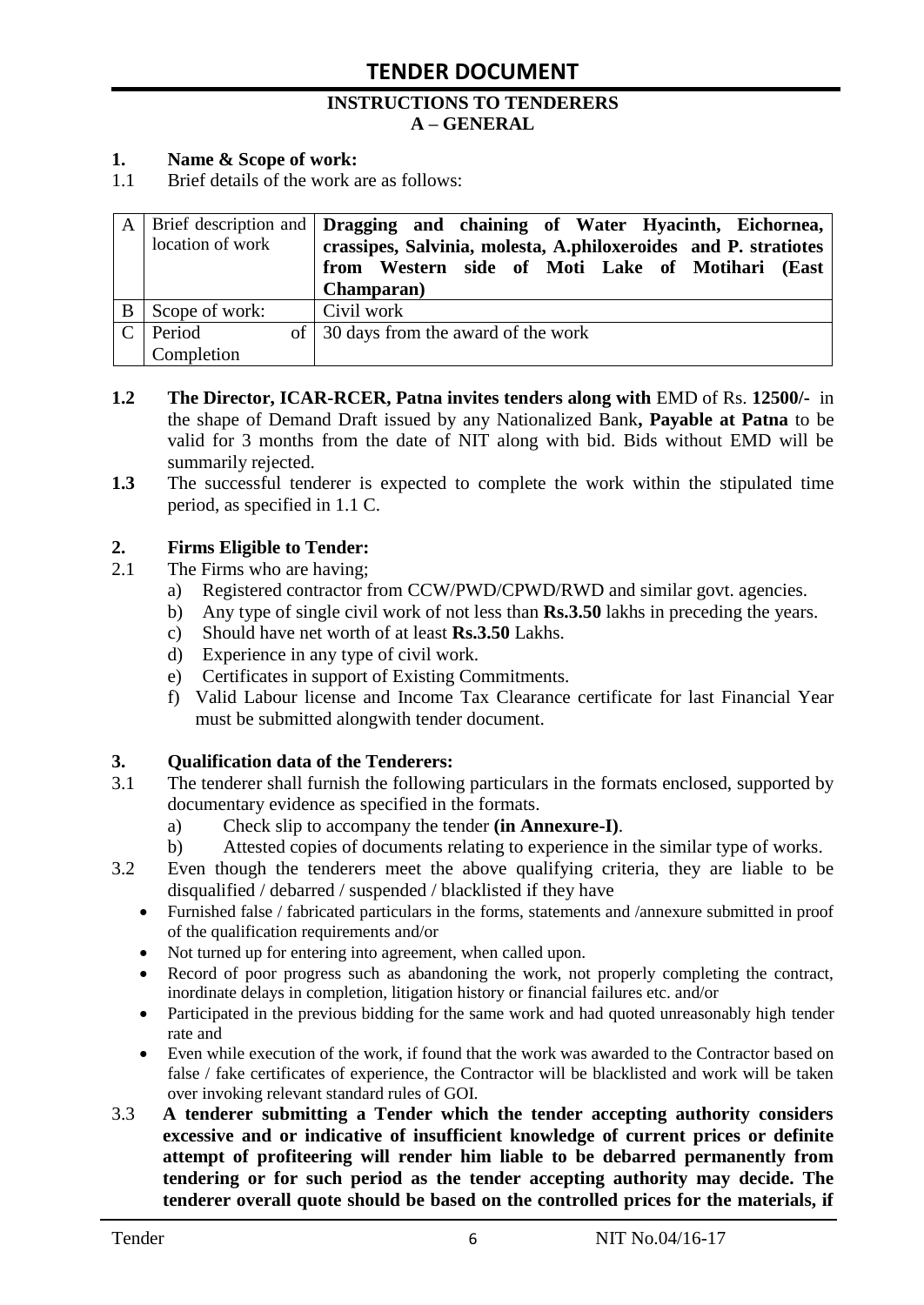**any, fixed by the Government or the reasonable prices permissible for the tenderer to charge a private purchaser under the provisions of clause-6 of the hoarding and profiteering prevention ordinance of 1943 as amended from time to time and on similar principle in regard to labour supervision on the construction.**

#### **4. One Tender per Tenderer:**

4.1 Each Tenderer shall submit only one Tender for the work. A Tenderer who submits more than one Tender will cause disqualification of all the Tenders submitted by the Tenderer.

### **5. Cost of Tendering**

5.1 The Tenderer shall bear all costs associated with the preparation and submission of his Tender and the tender inviting authority will in no case be responsible and liable for those costs.

#### **6. Site Visit.**

6.1 The Tenderer, at the Tenderer"s own responsibility and risk is advised to visit and examine the Site of Work and its surroundings and obtain all information that may be necessary for preparing the Tender for entering into a contract, for construction of the work. The costs of visiting the site shall be at the Tenderer's own expenses.

# **B. TENDER DOCUMENT**

#### **7. Contents of Tender document.**

- 7.1 One set of Tender document, comprises of the following:
	- 1) **Notice Inviting Tenders (NIT)**
	- **2) Instruction to Tenderers**
	- **3) Forms of Tender and qualification information**
	- **4) Conditions of Contract.**
	- **5) Specifications.**
	- **6) Drawings.**
	- **7) Forms of Securities. i.e., EMD, Additional Security etc.**
	- **8) Bill of quantities and Price.**

# **8. Clarification on Tender Documents.**

8.1 A prospective Tenderer requiring any clarification on Tender documents may contact the Administrative Officer at the address **indicated in the NIT**. The Administrative Officer will also respond to any request for clarification, received through post.

#### **9. Amendment to Tender Documents.**

- 9.1 Before the last date for submission of Tenders, the Tender Inviting Officer may modify any of the Contents of the Tender Notice, Tender documents by issuing amendment / Addendum.
- 9.2 Any addendum/amendments issued by the Tender Inviting Officer shall be part of the Tender Document and it shall either be communicated in writing to all the purchasers of the Tender documents or notified in the News Papers in which NIT was published.
- 9.3 To give prospective Tenderers reasonable time to take an addendum into account in preparing their bids, the Tender Inviting Officer may extend if necessary, the last date for submission of tenders.

# **C. PREPARATION OF TENDERS**

**10. Language of the Tender:** All documents relating to the tender shall be in the English Language only.

#### **11. Documents comprising of the Tender.**

11.1 The bidders are requested to submit a proposal as detail in this document.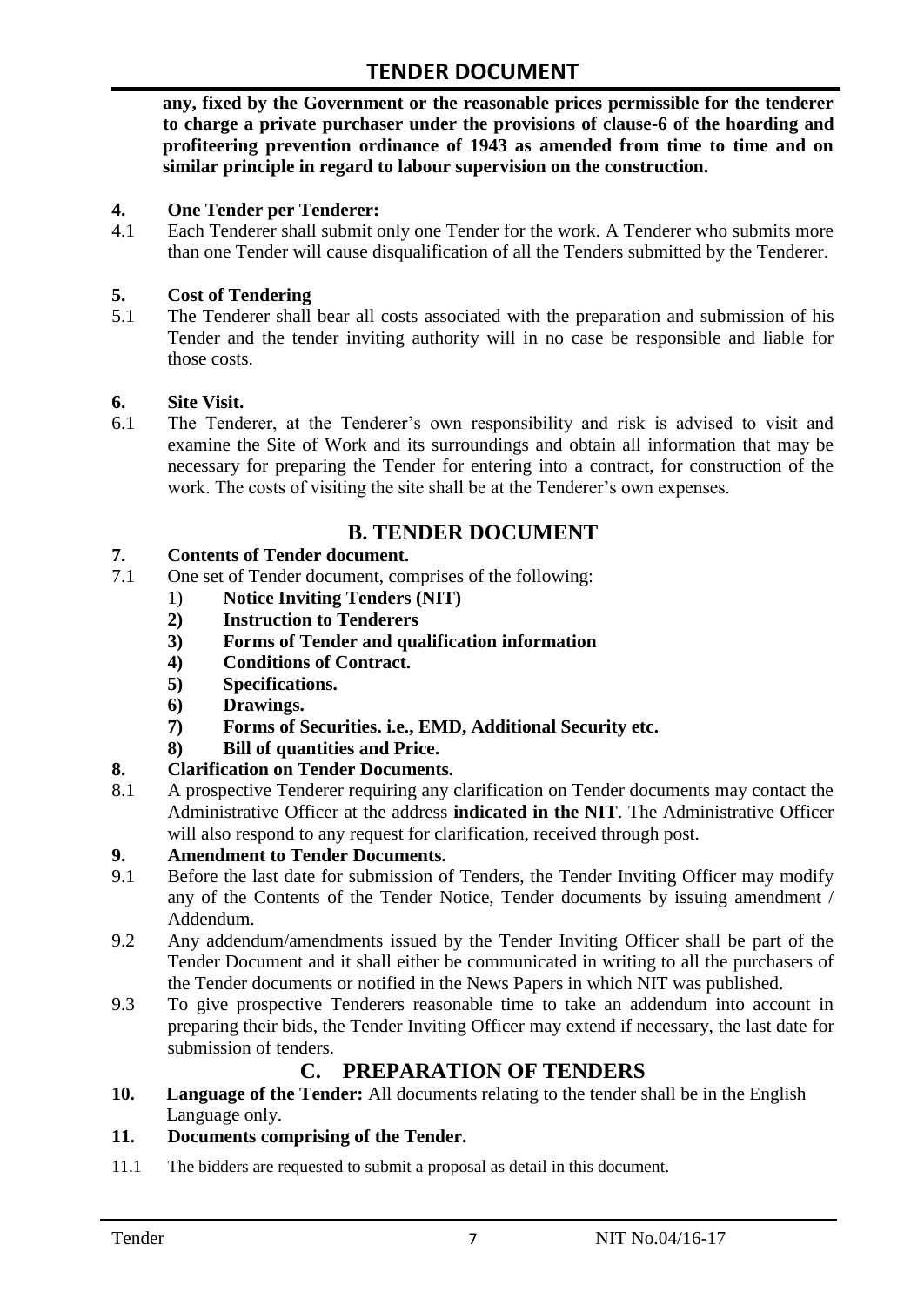- 11.2 The bidders, who are desirous of participating in the Tender, shall sign on all the statements, documents, certificates, tender document purchased by him, owning responsibility for their correctness/authenticity.
- 11.3 **Earnest Money Deposit (EMD):** The bidders shall submit EMD as indicated earlier along with the Proposal. The proposals without EMD are liable for rejection.
- **11.4 The tenderer should place two bids in separate envelopes namely;**
	- **a) Technical bid**
	- **b) Financial bid or Price bid Both the envelope should clearly mention the NIT No. and type of bid i.e. technical or financial or price bid.**

#### **11.5 Proposal of Technical Bid**

- a. In preparing the Technical bid, bidders are expected to examine the documents comprising this tender document in detail. Material deficiencies in providing the information requested may result in rejection of a Proposal.
- b. While preparing the Technical bid, bidders must give particular attention to the following:
	- I) If a bidder considers that they do not have all the expertise for the Assignment, it may obtain a full range of expertise by associating with other firms as appropriate.
	- II) The Technical Proposal should provide the following information using the attached Standard Forms, where ever applicable
	- III) A brief description of the bidder organization and an outline of recent experience on assignments of a similar nature. For each assignment, the outline should indicate, inter alia, duration of the assignment, contract amount, and bidder involvement.
	- IV) List of equipment make, model etc with technical brochures, if any equipment is to be supplied.
	- V) List of personnel who will be looking after the work execution.
	- VI) Any comments or suggestions on the proposed scope of work, list of services, and any facilities expected to be provided by the **ICAR-RCER, Patna**.
	- VII) Any additional comments/ remarks.
- c. The Technical Proposal shall not include any financial information.
- **11.6** The Technical proposal will be reviewed by Tender cum Works Monitoring Committee of the **ICAR-RCER, Patna** and the clarifications, particulars if any required from the bidders will be obtained or in the conventional method by addressing the bidders.
- **11.7 The Tender Document will be opened in front of Tender cum Works Monitoring Committee of the ICAR-RCER, Patna at the time and date as specified in the tender documents.**

#### **12. Price Offer:**

- 12.1 The tenderer should however quote his lump sum tender based on this schedule of quantities. He should quote his offer as an overall tender percentage. The over all tender percentage should be written both in words and figures. The bid offers i.e., percentage shall be written both in figures and words legibly and free from erasures, over writings or corrections of figures. Corrections where unavoidable should be made by crossing out, and rewriting duly initialising with date.
- 12.2 The Schedule A contains not only the quantities but also the rates worked out by the department and the amount for each item and total value of the estimated contract. The tenderer should workout his own rates keeping in view the work, site conditions and quote his overall tender percentage with which he intends to execute the work.
- 12.3 The bid offer shall be for the whole work and not for individual items / part of the work.
- 12.4 All duties, taxes, and other levies payable by the contractor as per State / Central Government rules, shall be included in the tender percentage quoted by the tenderer.
- 12.5 **The tendered contract amount as computed based on overall tender percentage is subject to variation during the performance of the Contract in accordance with variation in quantities etc.**
- **13. Validity of Tenders:**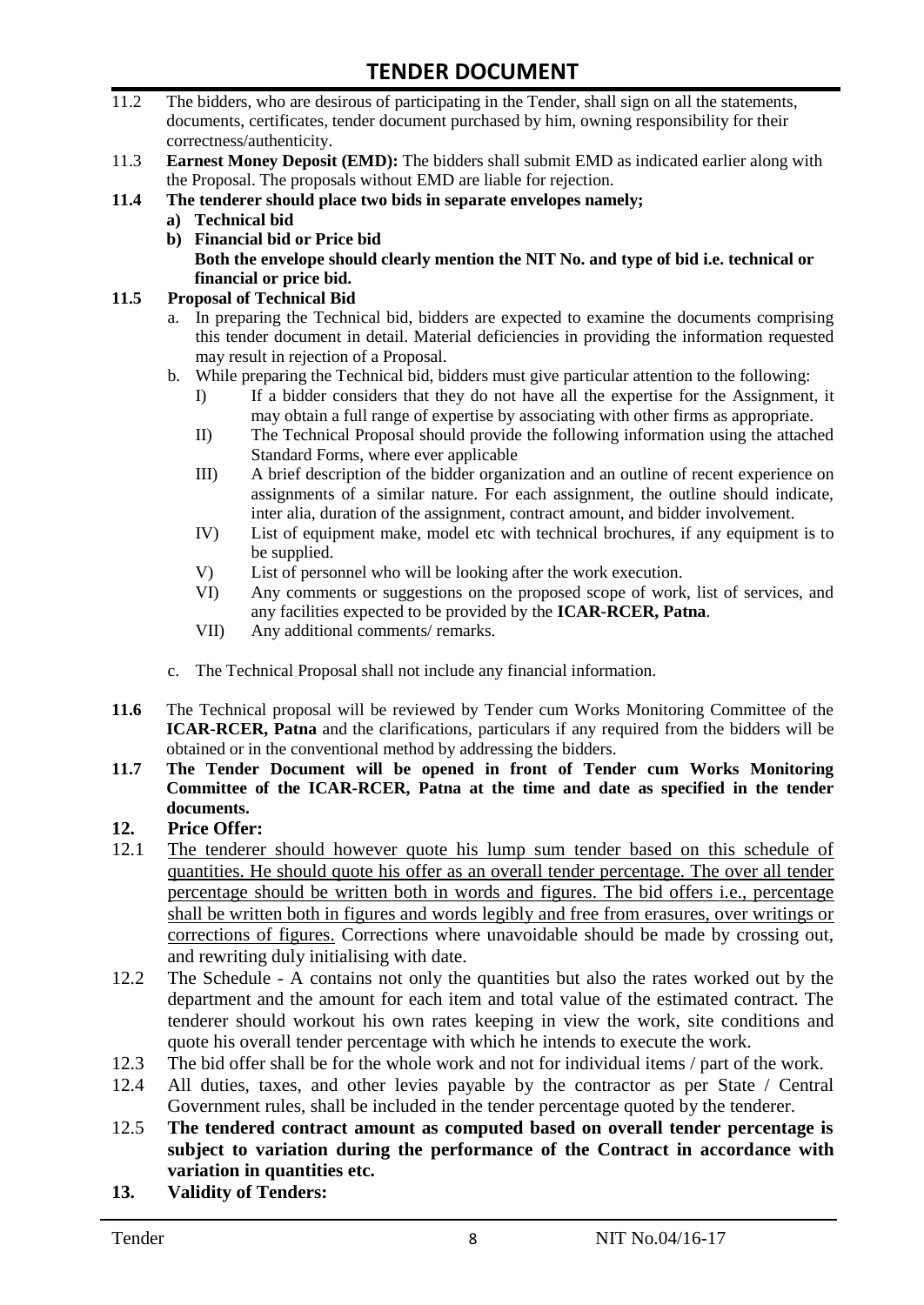- 13.1 Tenders shall remain valid for a period of not less than six months from the last date for receipt of Tender.
- 13.2 During the above mentioned period no plea by the tenderer for any sort of modification of the tender based upon or arising out of any alleged misunderstanding or misconceptions or mistake or for any reason will be entertained.
- 13.3 In exceptional circumstances, prior to expiry of the original time limit, the Tender Inviting Officer may request the bidders to extend the period of validity for a specified additional period. Such request to the Tenderers shall be made in writing. A Tenderer may refuse the request without forfeiting his E.M.D. A tenderer agreeing to the request will not be permitted to modify his Tender, but will be required to extend the validity of his E.M.D for a period of the extension.

# **14.** Signing of Tenders<br>14.1 If the tender is made

- If the tender is made by an individual, it shall be signed with his full name and his address shall be given. If it is made by a firm, it shall be signed with the co-partnership name by a member of the firm, who shall also sign his own name, and the name and address of each member of the firm shall be given, if the tender is made by a corporation it shall be signed by a duly authorized officer who shall produce with his tender satisfactory evidence of his authorization. Such tendering corporation may be required before the contract is executed, to furnish evidence of its corporate existence. Tenders signed on behalf of G.P.A holder will be rejected.
- 14.2 The tender shall contain no alterations or additions, except those to comply with instructions issued by the tender inviting officer, or as necessary to correct errors made by the tenderer, in which case all such corrections shall be initialled by the person signing the tender.
- 14.3 No alteration which is made by the tenderer in the contract form, the conditions of the contract, the drawings, specifications or statements / formats or quantities accompanying the same will be recognized, and, if any such alterations are made the tender will be void.

# **D. SUBMISSION OF TENDERS.**

#### **15. Submission of Tenders:**

- 15.1 The tenderer shall invariably ensure that the following are to be submitted along with tender document.
	- **a) Check slip**
	- **b) Copy of Experience Certificate in Similar type of Work.**
	- **c) Any type of single civil work of not less than Rs.3.50 lakhs in preceding three years.**
	- **d) DD towards EMD.**
	- **e) Declaration towards the genuineness of the certificates**
- 15.2 The successful tenderer shall furnish the original hard copies of all the documents/ EMD / certificates / statements by them before concluding the agreement.
- 15.3 Submit tenders in as explained above. The tender should be submitted in a water proof covers and duly sealed. The cover should clearly indicate the Tender Number, Name of work tendered, due date for opening, address of the bidder and the Bid schedule. The EMD should be enclosed prominently along with the BID.
- **16. Last date / time for submission of the tenders.**
- 16.1 Tenders must be submitted not later than the date and time specified in NIT. In the event of the specified date / time for the submission of bids declared as holiday, the bids will be received on the next working day.
- 16.2 The Director, ICAR-RCER may extend the dates for issue and receipt of Tenders by issuing an amendment in which case all rights and obligations of the Incharge and the Tenderers will remain same as previously.

#### **17. Late tenders**

17.1 Any tender received after the last date / time prescribed will be summarily rejected.

#### **18. Modification to the tender**

18.1 No tender shall be modified after the last date / time of submission of tenders.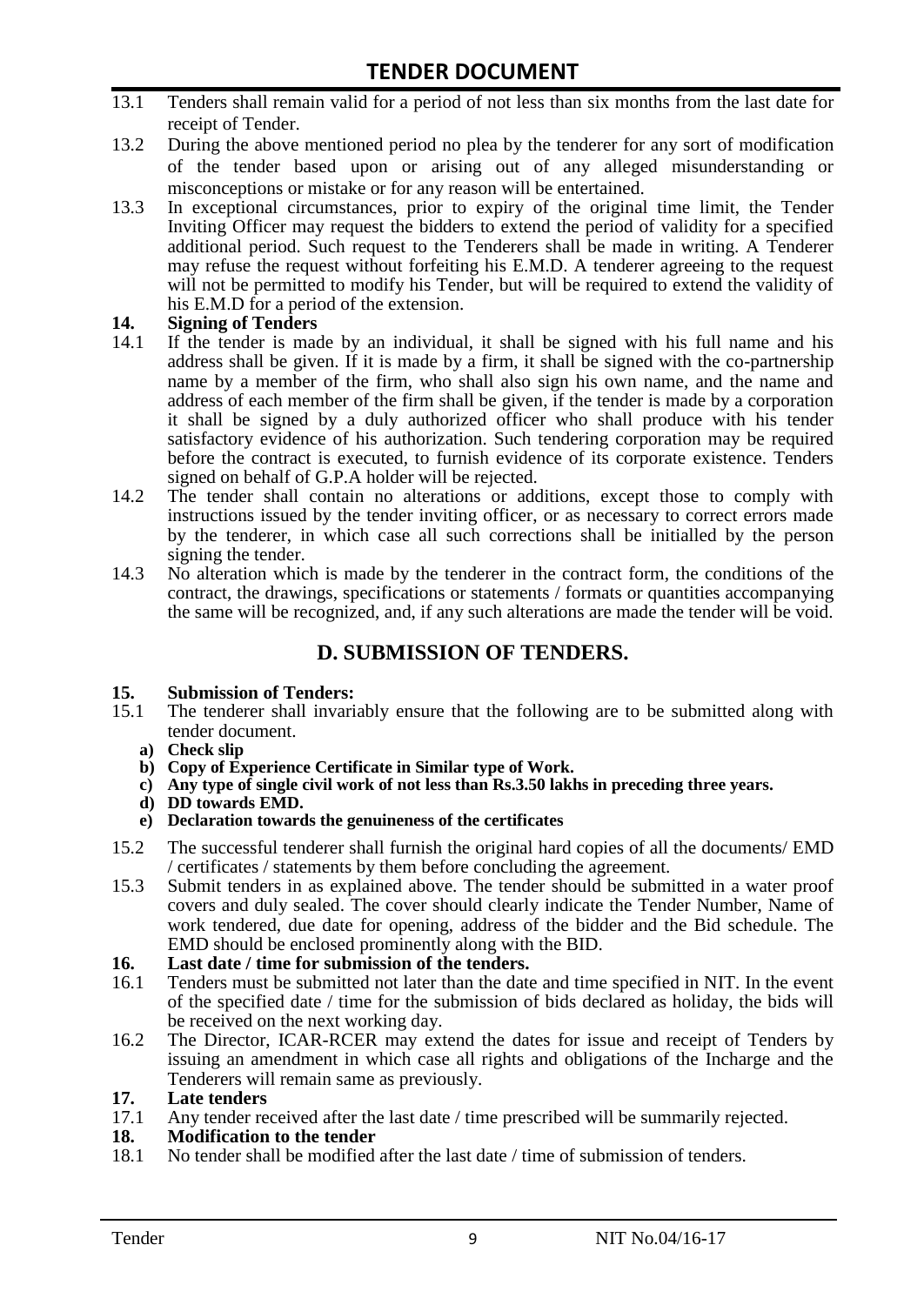# **E. TENDER OPENING AND EVALUATION**

- **19. Tender opening**
- 19.1 **The tenderers or their authorized representatives can be present at the time of opening of the tenders. Either the tenderer himself or one of his representative with proper authorization only will be allowed at the time of tender opening. If any of the tenderer is not present at the time of opening of tenders, the tender opening authority will, on opening the tender of the absentee tenderer, reads out and record the deficiencies if any, which shall be binding on the tenderer.**
- 19.2 **The technical bid containing qualification requirements as per Annexure: I and statement I to VII in 11:5 (b) will be evaluated by the tender opening authority and the minutes are recorded which will be signed by the tender opening authority as well as tenderers or their authorized representatives present.**

#### **20. Clarification of the Tender Document.**

- 20.1 The tender opening authority may call upon any tenderer for clarification on the statements, documentary proof relating to the Tender Document. The request for clarification and response thereto shall be in writing and it shall be only on the qualification information furnished by the tenderer. The clarification called for from the tenderers shall be furnished within the stipulated time, which shall not be more than a week.
- 20.2 The tenderer if so desirous, shall agree in writing to furnish the clarification called for within the stipulated time and, for disqualification and rejection of his tender in the event of failure to do so.

# **21. Examination of Tender Document and determination of responsiveness**

- 21.1 The Director, ICAR-RCER will evaluate whether each tenderer is satisfying the eligibility criteria prescribed in the tender document and declares them as a qualified tenderer.
- 21.2 If any alteration is made by the tenderer in the tender documents, the conditions of the contract, the drawings, specifications or statements / formats or quantities the tender will be rejected.
- 21.3 Tenders shall be scrutinized in accordance with the conditions stipulated in the Tender document. In case of any discrepancy of non-adherence conditions the tender accepting authority shall communicate the same which will be binding both on the tender opening authority and the tenderer. In case of any ambiguity, the decision taken by the tender accepting authority on tenders shall be final.
- 21.4 Those proposals which are found to meet the minimum standards as prescribed by the Director, ICAR-RCER will be treated as responsive bids.

# **22. Evaluation and comparison of price.**

- The committee will evaluate and compare the price of all the qualified tenderers.
- 22.2 Negotiations at any level are strictly prohibited. However, good gesture rebate, if offered by the lowest tenderer prior to finalization of tenders may be accepted by the tender accepting authority.
- 22.3 Selection of tenderer among the lowest and equally quoted tenderers will be in the following orders:
	- **a) The tenderer whose bid capacity is higher will be selected.**
	- **b) In case the bid capacity is also same the tenderer whose annual turnover is more will be preferred.**
	- **c) Even if the criteria incidentally become the same, the turnover on similar works and thereafter machinery available for the work and then the clean track record will be considered for selection.**

#### **23. Process to be confidential**

- 23.1 Information relating to the examination, clarification, evaluation and comparison of tenders and recommendations for the award of a contract shall not be disclosed to tenderers or any other persons not officially concerned with such process until the award to the successful tenderer has been announced by the tender accepting authority. Any effort by a tenderer to influence the processing of tenders or award decisions may result in the rejection of his tender.
- 23.2 No Tenderer shall contact the Director, ICAR-RCER or any authority concerned with finalisation of tenders on any matter relating to its Tender from the time of the Tender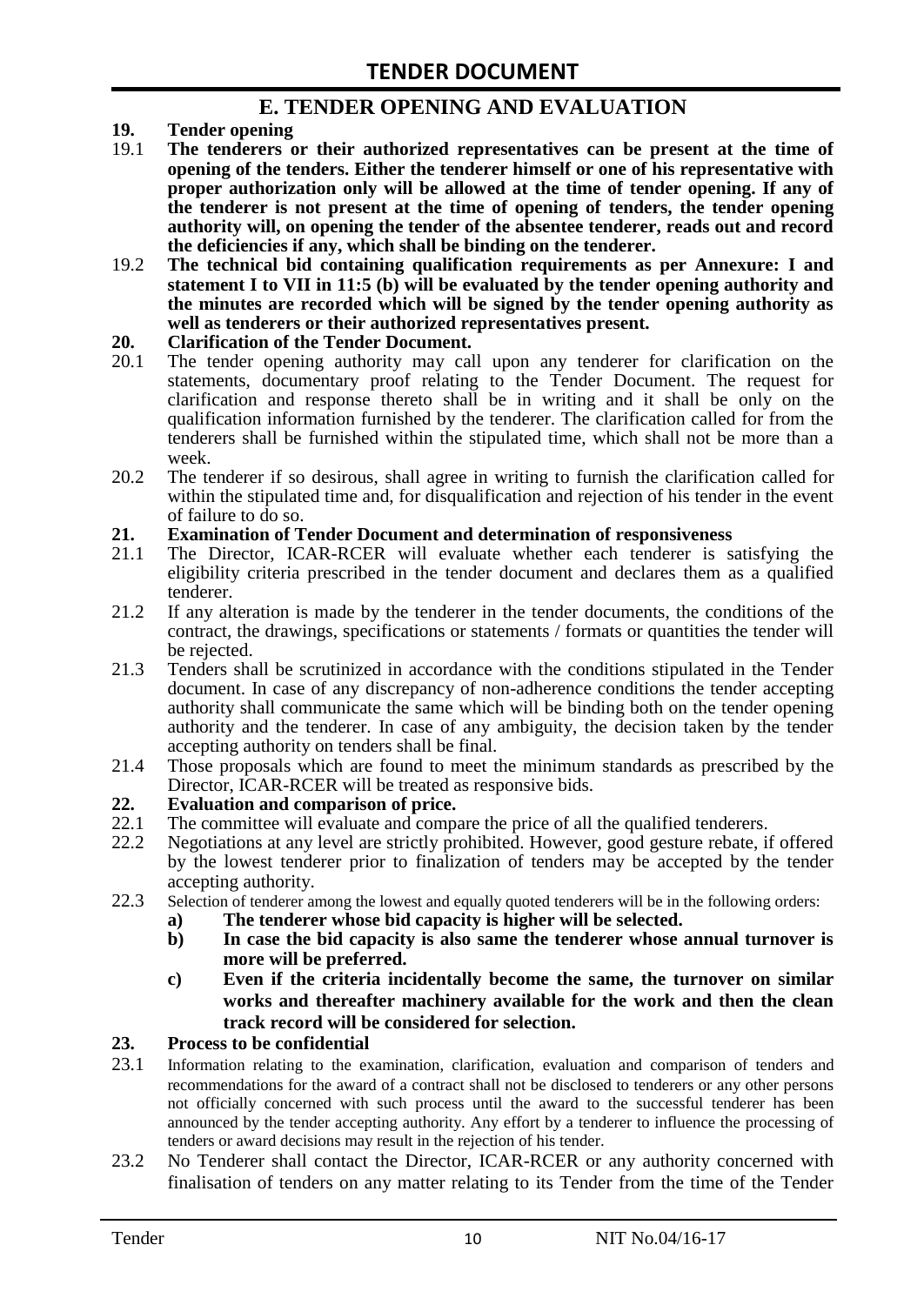opening to the time the Contract is awarded. If the Tenderer wishes to bring additional information to the notice of the Director, it should do so in writing.

23.3 Before recommending / accepting the tender, the tender recommending / accepting authority shall verify the correctness of certificates submitted to meet the eligibility criteria and specifically experience. The authenticated agreements of previous works executed by the lowest tenderer shall be called for.

# **F. AWARD OF CONTRACT**

# **24. Award Criteria**

- 24.1 The Director, ICAR-RCER will award or recommend to the competent tender accepting authority for award of the contract to the tenderer who is found technically qualified as per the tender conditions and whose price is lowest.
- 24.2 The tender accepting authority reserves the right to accept or reject any tender or all tenders and to cancel the tendering process, at any time prior to the award of contract, without thereby incurring any liability to the affected tenderer or tenderers or any obligation to inform the affected tenderer or tenderers of the reasons for such action.
- 25. Notification of award and signing of agreement
- 25.1 **The Tenderer whose Tender has been accepted will be notified of the award of the work by The Director ICAR-RCER prior to expiration of the Tender validity period by registered letter. This letter (hereinafter and in the Conditions of Contract called "Letter of Acceptance") will indicate the sum that the Government will pay the Contractor in consideration of the execution, completion, and maintenance of the Works by the Contractor as prescribed by the Contract (hereinafter and in the Contract called the "Contract Amount").**
- 25.2 The successful tenderer has to sign an agreement within a period of 15 days from the date of receipt of communication of acceptance of his tender. On failure to do so his tender will be cancelled duly forfeiting the E.M.D., paid by him without issuing any further notice and action will be initiated for black listing the tenderer.

#### **26. Corrupt or fraudulent practices**

- 26.1 The Government requires that the bidders / suppliers / contractors under Government financed contracts, observe the highest standard of ethics during the procurement and execution of such contracts. In pursuance of this policy, the Government
- (a) Define for the purposes of the provision, the terms set forth below as follows:
- (i) "corrupt practices" means the offering, giving, receiving or soliciting of anything of value to influence the action of a Government official in procurement process or in contract execution: and
- (ii) "fraudulent practice" means a misrepresentation of facts in order to influence a procurement process or the execution of a contract to the detriment of the Government and includes collusive practice among Tenderers (prior to or after Tender submission) designed to establish in Tender prices at artificial noncompetitive levels and to deprive the Government of the benefits of free and open competition.
- (b) Will reject a proposal for award if it determines that the tenderer recommended for award has engaged in corrupt or fraudulent practices in competing for the contract in question.
- (c) Will blacklist / or debar a firm, either indefinitely or for a stated period of time, if at any time determines that the firm has engaged in corrupt or fraudulent practices in competing for, or in executing a Government contract.
- (d) Further more, tenderers shall be aware of the provisions stated in the general conditions of contract.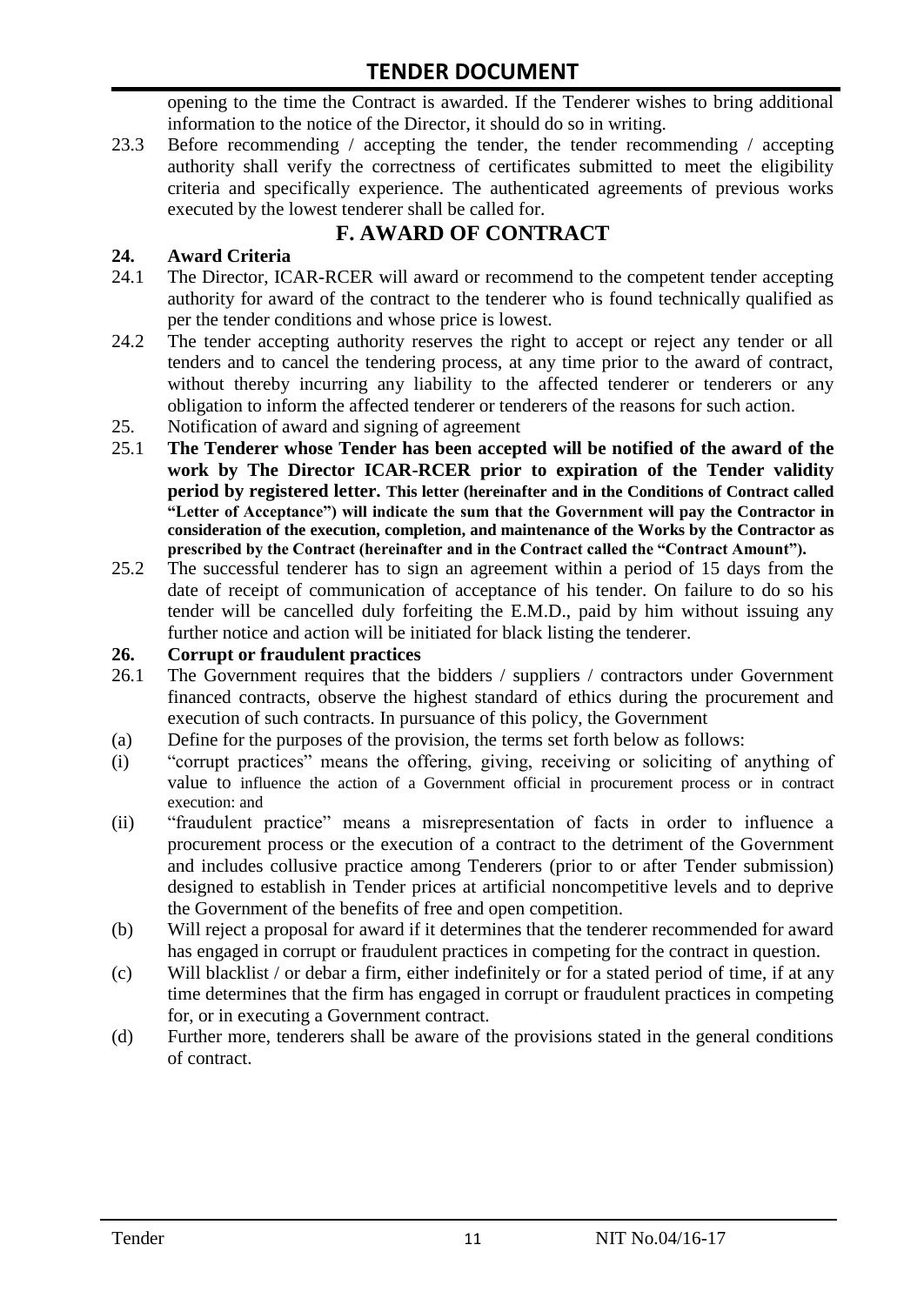#### **QUALIFICATION INFORMATION Annexure –I CHECKLIST TO ACOMPANY THE TENDER**

| SI.          | <b>Description</b>                                       | <b>Submitted</b> | Page No.            |
|--------------|----------------------------------------------------------|------------------|---------------------|
| No.          |                                                          | Yes/No           | (see Note<br>below) |
| 1            | $\mathcal{D}_{\cdot}$                                    | 3                |                     |
| $\mathbf{1}$ | Attested photocopy of Registered contractor from         | Yes / No         |                     |
|              | CCW/CPWD/ PWD/ RWD and similar govt. agencies.           |                  |                     |
| 2            | Any type of single civil work of not less than Rs.3.50   | Yes / No         |                     |
|              | lakhs in preceding three years.                          |                  |                     |
| 3            | Certificates in support of Existing Commitments.         | Yes / No         |                     |
| 4            | DD towards EMD.                                          | Yes / No         |                     |
| 5            | Declaration towards the genuineness of the certificates  | Yes / No         |                     |
| 6            | <b>Experience :</b> Experience in any type of civil work | Yes / No         |                     |
| 7            | Valid Labour license and Income Tax Clearance            | Yes / No         |                     |
|              | certificate for last Financial Year must be submitted    |                  |                     |
|              | alongwith tender document.                               |                  |                     |

#### **Notes:-**

- 1) All the statements copies of the certificates, documents etc., enclosed to the Tender Document shall be given page numbers on the right corner of each certificate, which will be indicated in column (4) against each item. The statements furnished shall be in the formats appended to the tender document.
- 2) The information shall be filled-in by the Tenderer in the checklist and **statements VI & VII** of section 11.5 (b) and shall be enclosed to the Technical bid for the purposes of verification as well as evaluation of the tenderer"s Compliance to the qualification criteria as provided in the Tender document. All the Certificates, documents, statements as per check-list shall be submitted by the tenderer.
- 3) The bidder shall sign all the statements/documents/certificates received by him owing responsibility for their correctness/authenticity. The successful tenderer shall furnish the original hard copies of all the documents / certificates / statements received by them before concluding the Agreement.

#### **DECLARATION**

I / WE ………………………………………………………………. have gone through carefully all the Tender conditions and solemnly declare that the certificates or the documents uploaded by me/us are genuine and I/We will abide by any penal action such as disqualification or black listing or determination of contract or any other action deemed fit, taken by, the Institute against us, if it is found that the statements, documents, certificates produced by me/us are false/fabricated.

I / WE hereby declare that, I / WE have not been blacklisted / debarred / Suspended / demoted in any department in any State due to any reasons.

Signature of the Tenderer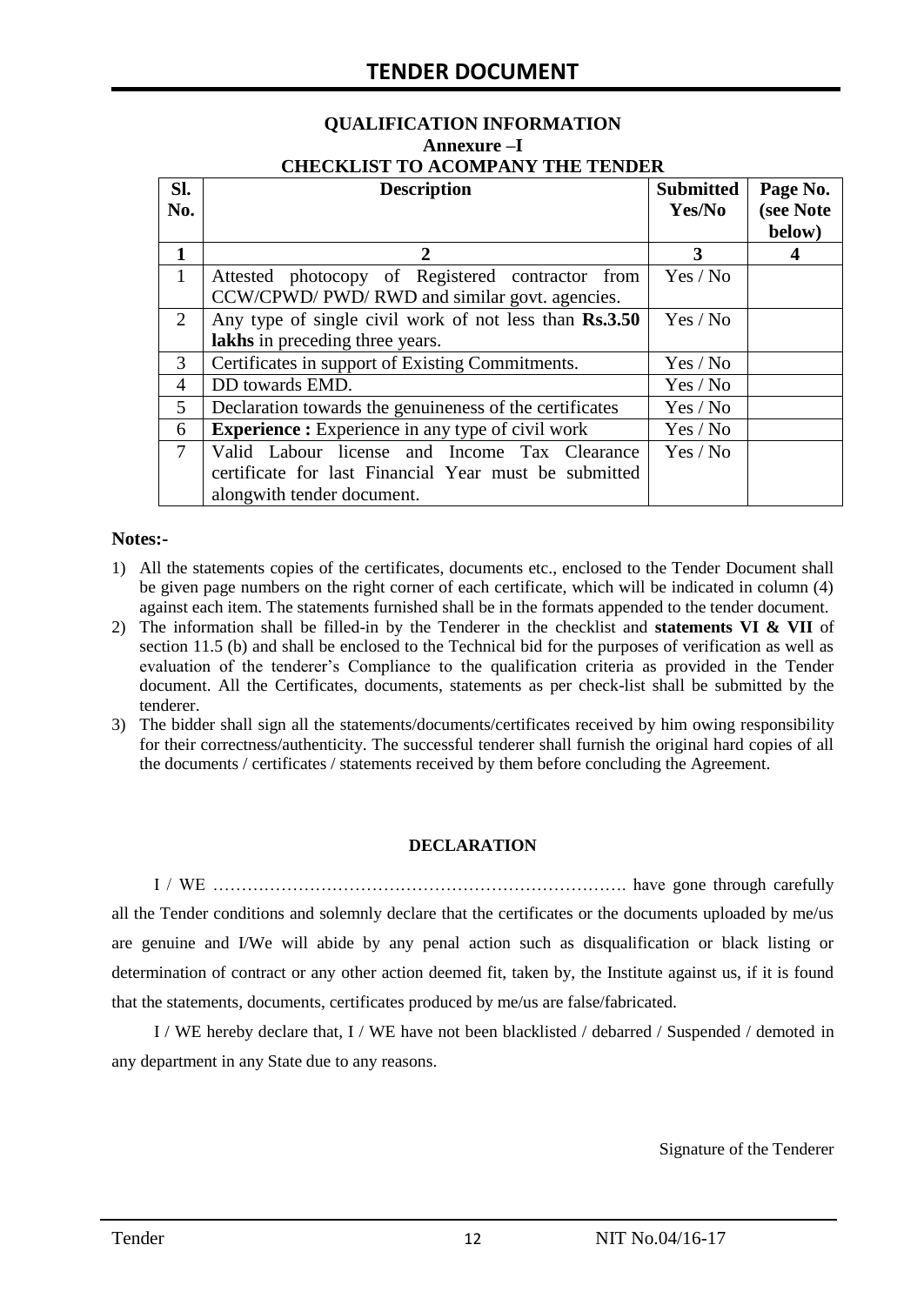# **CONDITIONS OF CONTRACT**

#### **TENDER**

Date: ……………

To The Director, ICAR-RCER, Patna

Sir,

I / We do hereby tender and if this tender be accepted, under take to execute the work entitled "**Dragging and chaining of Water Hyacinth, Eichornea, crassipes, Salvinia, molesta, A.philoxeroides and P. stratiotes from Western side of Moti Lake of Motihari (East Champaran)"** as shown in the drawings and as per specifications described in this document of ICAR-RCER, Patna for the sum of **Rs. 4.90 lakhs** or such other sum as may be arrived under the clause of the standard preliminary specifications relating to "Payment by final measurement at unit rates"

I/WE have also quoted rates in Schedule "A", annexed (in words and figures) for which I/We agree to execute the work when the lumpsum payment under the terms of the agreement is varied by payment on measurement quantities.

I/WE have quoted rates in Schedule "A" both in words & figures. In case of any discrepancy between the Percentage excess or less on E.C.V., in words and figures, the rates quoted words only shall prevail.

I/WE agreed to keep the offer in this tender valid a period of six month(s) mentioned in the tender notice and not to modify the whole or any part of it for any reason within above period. If the tender is withdrawn by me/us for any reasons whatsoever, the earnest money paid by me/us will be forfeited to Government

I/WE hereby distinctly and expressly, declare and acknowledge that, before the submission of my/our tender I/We have carefully followed the instructions in the tender notice and have read the preliminary specifications and that I/We have made such examination of the contract documents and the plans, specifications and quantities and of the location where the said work is to be done, and such investigation of the work required to be done, and in regard to the material required to be furnished as to enable me/us to thoroughly understand the intention of same and the requirements, covenants, agreements, stipulations and restrictions contained in the contract, and in the said plans and specifications and distinctly agree that I/We will not hereafter make any claim or demand upon the Government based upon or arising out of any alleged misunderstanding or misconception /or mistake on my/or our part of the said requirement, covenants, agreements, stipulations, restrictions and conditions.

I / WE enclosed to my/our application for tender schedule a crossed demand draft (No.

dated: \_\_\_\_\_\_\_\_\_\_\_) for Rs: \_\_\_\_\_\_\_\_\_\_\_\_\_\_\_\_\_\_\_\_\_\_\_\_\_\_\_\_\_\_\_\_\_\_\_\_\_\_\_\_\_\_\_\_\_\_\_\_\_\_\_\_\_\_

as earnest money not to bear interest.

I / WE shall not assign the contractor or sublet any portion of the same. In case if it becomes necessary such subletting with the permission of the shall be limited to (1) Labour contract, (2) Material contract, (3) Transport contract and (4) Engaging specialists for special item of work.

IF MY / OUR tender is not accepted the sum shall be returned to me/us on application when intimation is sent to me/us of rejection or at the expiration of three months from last date of receipt of this tender, whichever is earlier. If my/our tender is accepted the earnest money shall be retained by the Government as security for the due fulfilment of this contract. If upon written intimation to me/us by the Office, I/We fail to attend the said office on the date herein fixed or if upon intimation being given to me/us or acceptance of my/our tender, and if I/We fail to make the additional security deposit or to enter into the required agreement as defined in tender document, then I/We agree the forfeiture of the earnest money. Any notice required to be served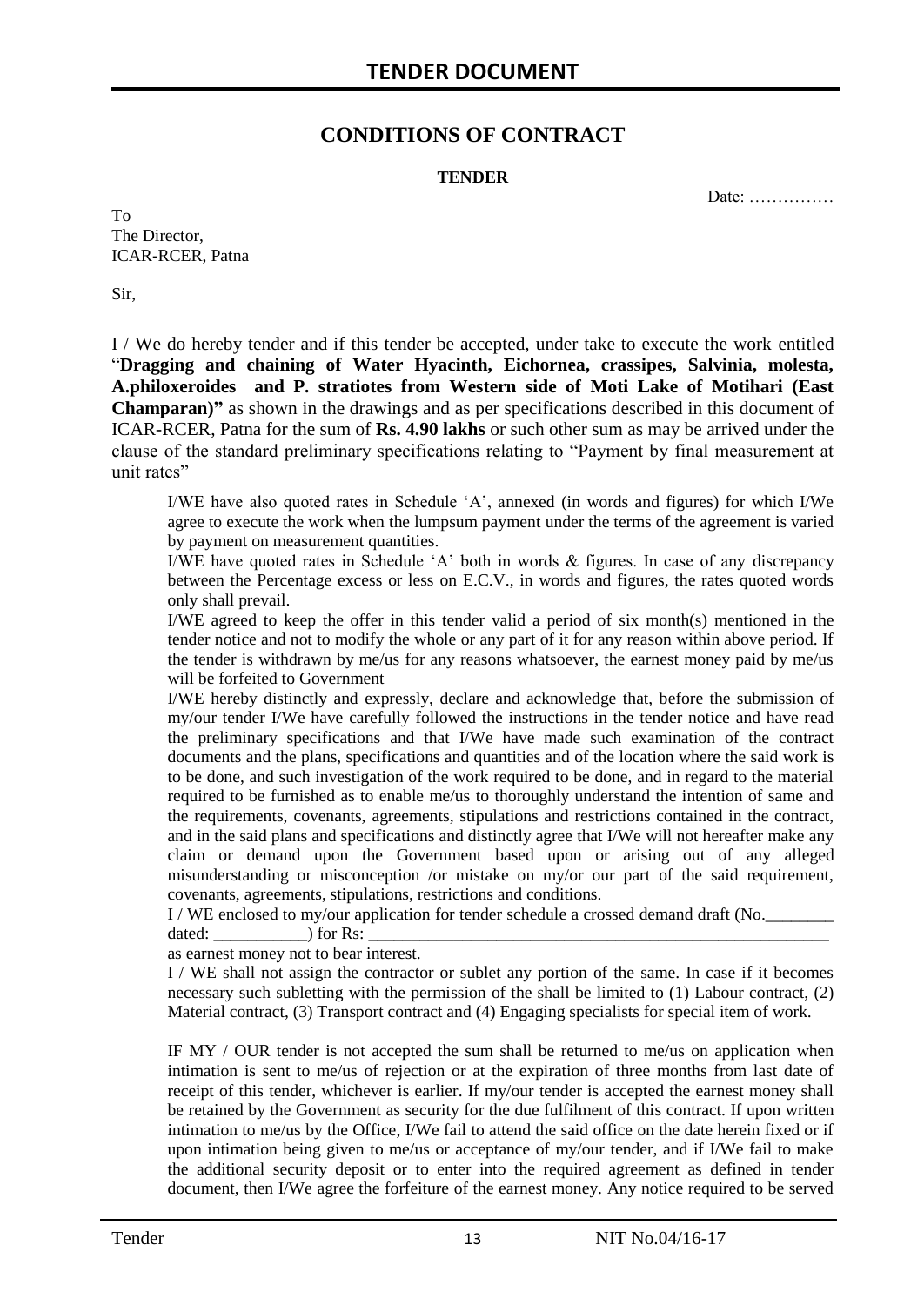on me/us here under shall be sufficiently served on me/us if delivered to me/us hereunder shall be sufficiently served on me/us if delivered to me/us personally or forwarded to me/us by post to (registered or ordinary) or left at my/our address given herein. Such notice shall if sent by post be deemed to have been served on me/us at the time when in due course of post it would be delivered at the address to which it is sent.

I/WE fully understand that the written agreement to be entered into between me/us and Government shall be the foundation of the rights of the both the parties and the contract shall not be deemed to be complete until the agreement has first been signed by me/us and then by the proper officer authorized to enter into contract on behalf of Government.

I AM/WE ARE professionally qualified and my/our qualifications are given below:

| S. No. | Name | Qualification |
|--------|------|---------------|
|        |      |               |
|        |      |               |
|        |      |               |
|        |      |               |
|        |      |               |
|        |      |               |
|        |      |               |
|        |      |               |

I/WE will employ the following technical staff for supervising the work and will see that one of them is always at site during working hours, personally checking all items of works and paint extra attention to such works as required special attention (eg) Main panel boards, Cable connections etc.,

| S. No. | Name | Qualification |
|--------|------|---------------|
|        |      |               |
|        |      |               |
|        |      |               |
|        |      |               |
|        |      |               |
|        |      |               |

I / WE declare that I / WE agree to recover the salaries of the technical staff actually engaged on the work by the department, from the work bills, if I / We fail to employ technical staff as per the tender condition.

#### **TENDERERS / CONTRACTOR'S CERTIFICATE.**

- (1) I/WE hereby declare that I/We have perused in detail and examined closely the Indian Standard Specifications, all clauses of the preliminary specifications with all amendments and have either examined all the standards specifications or will examine all the standard specifications for items for which I/We tender, before I/We submit such tender and agree to be bound and comply with all such specifications for this agreement which I/We execute in the different Government Departments.
- (2)I/WE certify that I/We have inspected the site of the work before quoting my price, I /We have satisfied about the quality, availability and transport facilities for all the materials.
- (3)I / WE am/are prepared to furnish detailed data in support of all my quoted rates, if and when called upon to do so without any reservations.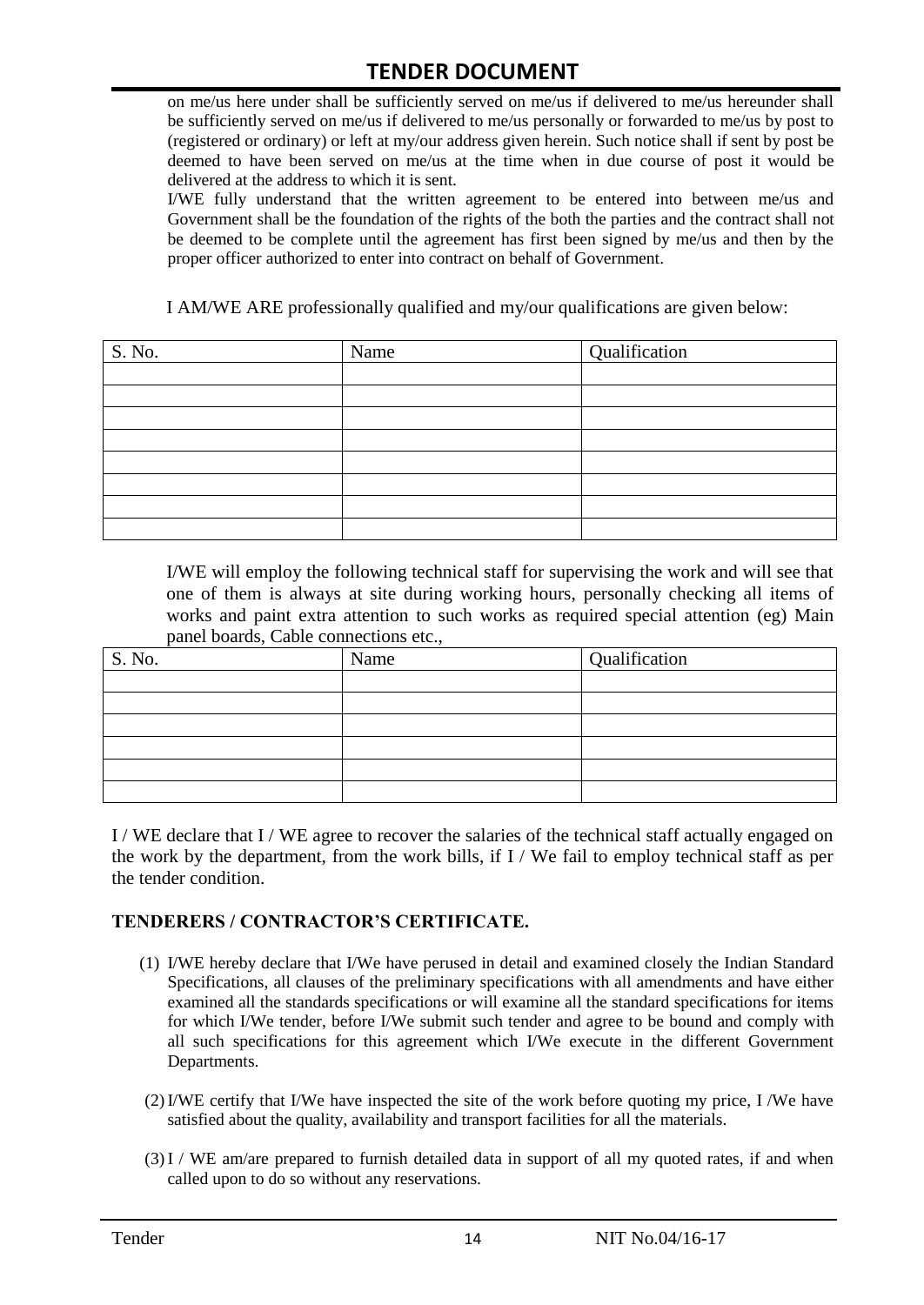- $(4)$ I / WE hereby declare that I / We will not claim any price escalation.
- (5)I / WE hereby declare that I am / We are accepting for the defect liability period as 24 months.
- (6)I / WE declare that I / WE will not claim any extra amount towards any material used for the work other than the quoted works for respective schedule 'A' items.
- (7)I / WE declare that I / WE will execute the work as per the mile stone programme, and if I / WE fail to complete the work as per the mile stone programme I abide by the condition to recover liquidated damages as per the tender conditions.
- $(8)$ I / WE declare that I / WE will abide for settlement of disputes as per the tender conditions.

#### **DECLARATION OF THE TENDERER**

- 1) I/WE have not been black listed in any department due to any reasons.
- 2) I/We declare that all the Certificates/Documents submitted by Me/US are Genuine.
- 3) I/WE agree to disqualify me/us for any wrong declaration in respect of the above and to summarily reject my/our tender.

Address of the Tenderer:

Phone No.: Fax No.: Except CONTRACTOR.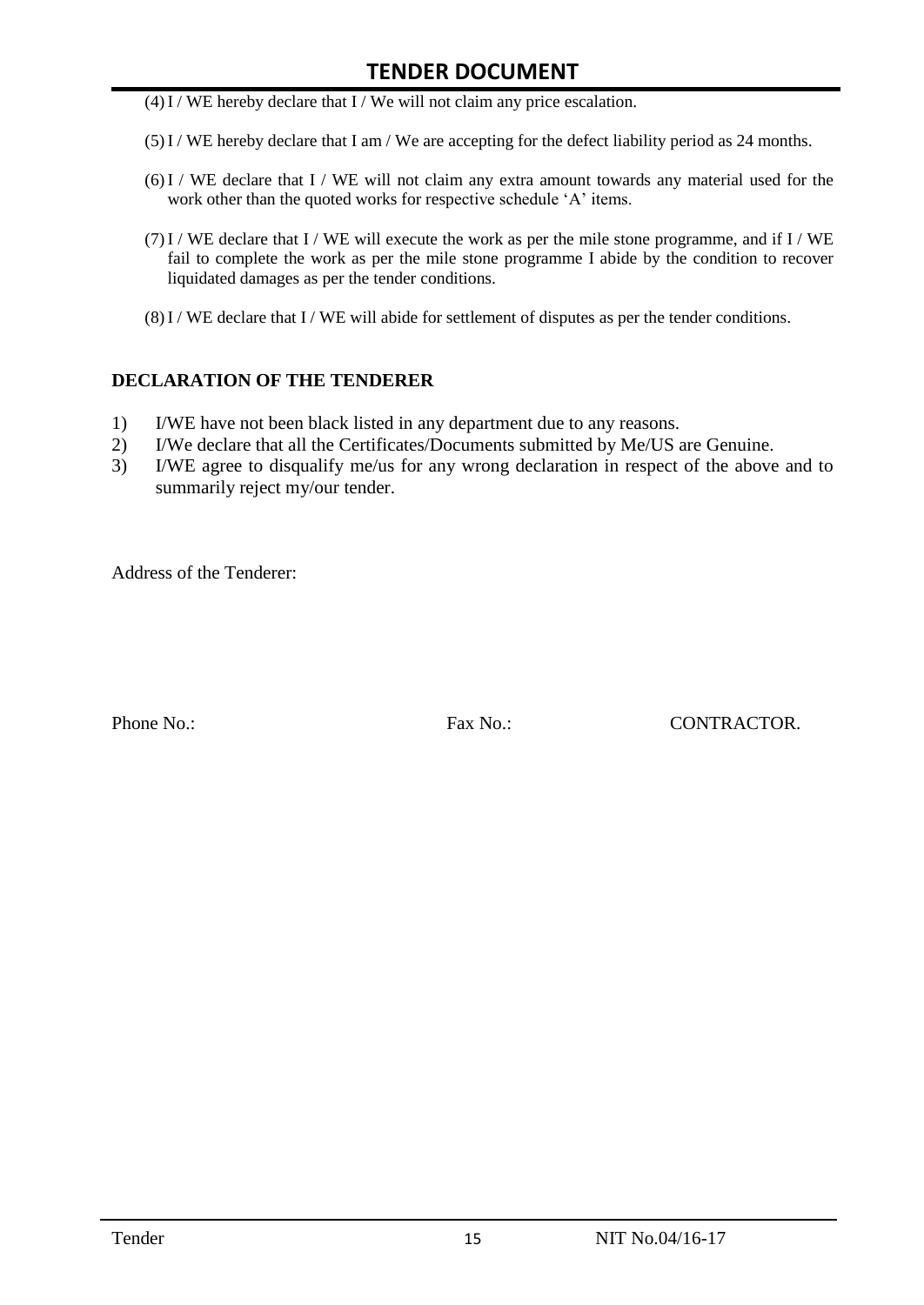# **CONDITIONS OF CONTRACT**

# **A. GENERAL**

#### **1. Interpretation:**

- 1.1 In interpreting these Conditions of Contract, singular also means plural, male also means female, and vice-versa. Headings have no significance. Works have their normal meaning under the language of the contract unless specifically defined. The Incharge will provide instructions clarifying queries about the conditions of Contract.
- 1.2 The documents forming the Contract shall be interpreted in the following order of priority:
- **1) Agreement**
- **2) Letter of Acceptance, notice to proceed with the works**
- **3) Contractor's Tender**
- **4) Conditions of contract**
- **5) Specifications**
- **6) Drawings**
- **7) Bill of quantities**
- **8) Any other document listed as forming part of the Contract.**

#### **2. Decisions:**

2.1 Except where otherwise specifically stated, the Director will decide the contractual matters between the Department and the Contractor in the role representing the Department.

#### **3. Delegation:**

3.1 The Director may delegate any of his duties and responsibilities to other officers and may cancel any delegation by an official order issued.

#### **4. Communications:**

4.1 Communications between parties, which are referred to in the conditions, are effective only when in writing. A notice shall be effective only when it is delivered **(in terms of Indian Contract Act)**

#### **5. Sub-contracting:**

**5.1 If the prime contractor desires to sub-let a part of the work, he should submit the same at the time of filing tenders itself or during execution, giving the name of the proposed Sub-contractor, along with details of his qualification and experience. The Tender Accepting Authority should verify the experience of the Sub-contractor and if the Sub-contractor satisfies the qualification criteria in proportion to the value of work proposed to be sub-let, he may permit the same. The total value of works to be awarded on sub-letting shall not exceed 50% of contract value. The extent of subletting shall be added to the experience of the sub-contractor and to that extent deducted from that of the main contractor.**

#### **6. Other Contractors:**

6.1 The Contractor shall cooperate and share the Site with other contractors, Public authorities, utilities, and the Department. The Contractor shall also provide facilities and services for them as directed by the Incharge.

#### **7. Personnel:**

- 7.1 The Contractor shall employ the required Key Personnel named in the Schedule of Key Personnel to carry out the functions stated in the Schedule or other personnel approved by the Incharge. The Incharge will approve any proposed replacement of Key Personnel only if their qualifications, abilities, and relevant experience are substantially equal to or better than those of the personnel listed in the Schedule.
- 7.2 Failure to employ the required technical personnel by the contractor the institute will depute its own technical person and expenditure of salary will be recovered from contractor.
- 7.3 The technical personnel should be on full time and available at site whenever required by Incharge to take instructions.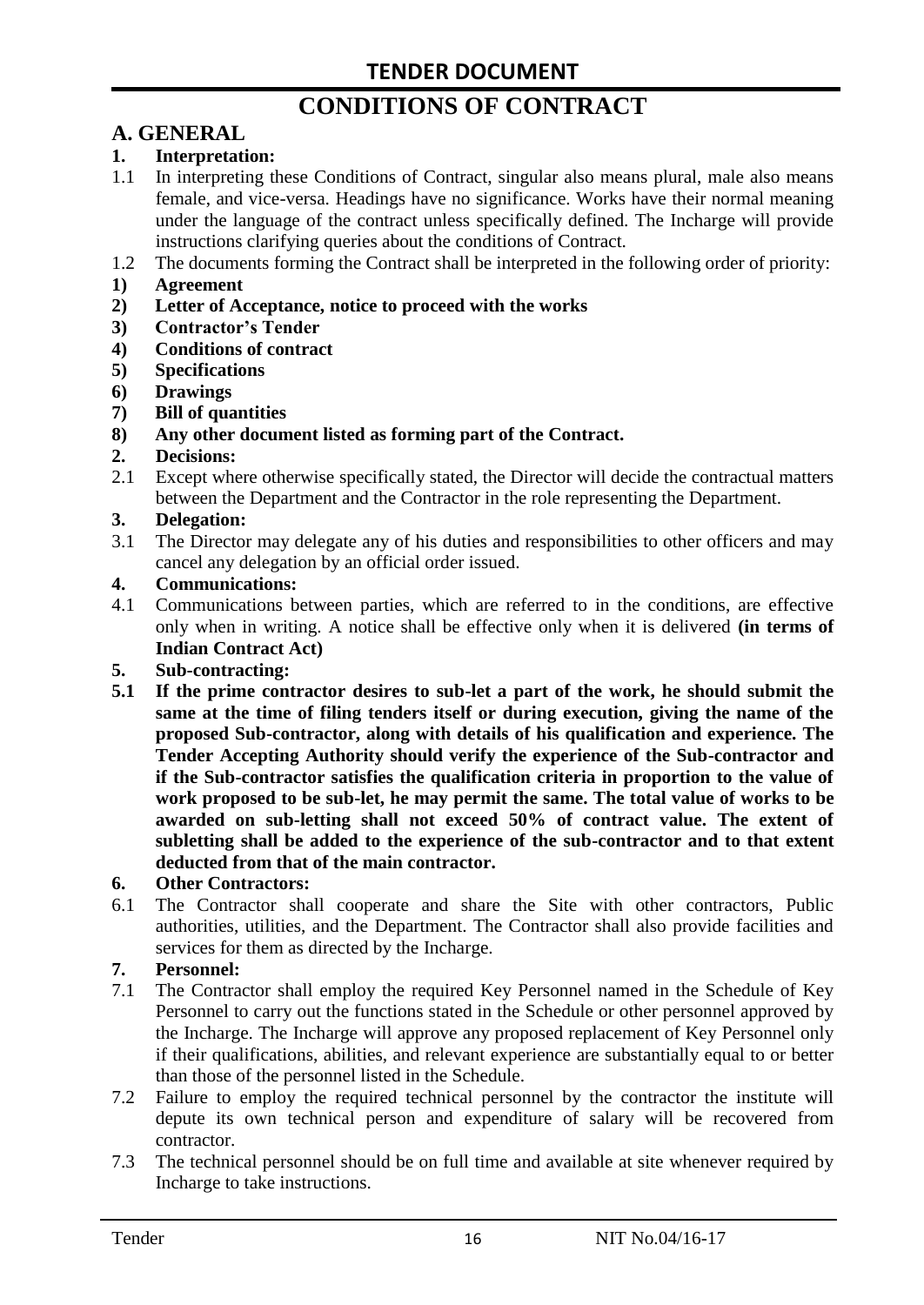- 7.4 The names of the technical personnel to be employed by the contractor should be furnished in the statement enclosed separately.
- 7.5 In case the contractor is already having more than one work on hand and has undertaken more than one work at the same time, he should employ separate technical personnel on each work.
- 7.6 If the contractor fails to employ technical personnel the work will be suspended or department will engage a technical personnel and recover the cost thereof from the contractor.
- 7.7 If the Incharge asks the Contractor to remove a person who is a member of Contractor"s staff or his work force stating the reasons the Contractor shall ensure that the person leaves the site forthwith and has no further connection with the work in the contract.

#### **8. Contractor's Risks:**

- 8.1 All risks of loss of or damage to physical property and of personnel injury and death, which arise during and in consequence of the performance of the Contract are the responsibility of the Contractor.
- **9. Insurance:**
- **9.1 The Contractor shall provide, in the joint names of the Department and the contractor, insurance cover from the Start Date to the end of the Defects Liability Period i.e., 24 months after completion for the following events which are due to the Contractor's risks.**
- **a) loss of or damage to the Works, Plant and Materials;**
- **b) loss of or damage to the Equipment;**
- **c) loss of or damage of property in connection with the Contract; and**
- **d) Personal injury or death of persons employed for construction.**
- **9.2 Policies and certificates of insurance shall be delivered by the Contractor to the Incharge at the time of concluding Agreement. All such insurance shall provide for compensation to be payable to rectify the loss or damage incurred.**
- **i) The contractor shall furnish insurance policy in force in accordance with proposal furnished in the Tender and approved by the Department for concluding the agreement.**
- **ii) The contractor shall also pay regularly the subsequent insurance premia and produce necessary receipt to the Incharge well in advance.**
- **iii) In case of failure to act in the above said manner the department will pay the premium and the same will be recovered from the Contractors payments.**
- **9.3 Alterations to the terms of insurance shall not be made without the approval of the Incharge.**

# **10. Site Inspections:**

- 10.1 The contractor should inspect the site and also proposed quarries of choice for materials source of water and quote his rate including quarrying, conveyance and all other charges etc.
- 10.2 The responsibility for arranging the land for borrow area rests with the Contractor and no separate payment will be made for procurement or otherwise. The contractor's quoted rate will be inclusive of land cost.

# **11. Contractor to Construct the Works:**

11.1 The Contractor shall construct and Commission the Work in accordance with the specifications and Drawings.

# **12. Power Supply.**

- 12.1 The contractor shall make his own arrangements for obtaining power from the Electricity dept., at his own cost. The contractor will pay the bills of Electricity Department for the cost of power consumed by him till the **(Name of work**) is handed over to ICAR-RCER.
- 12.2 **The contractor shall satisfy all the conditions and rules required as per Indian Electricity Act 1910 and under Rule-45(I) of the Indian Electricity Rules, 1956 as amended from time to time and other pertinent rules.**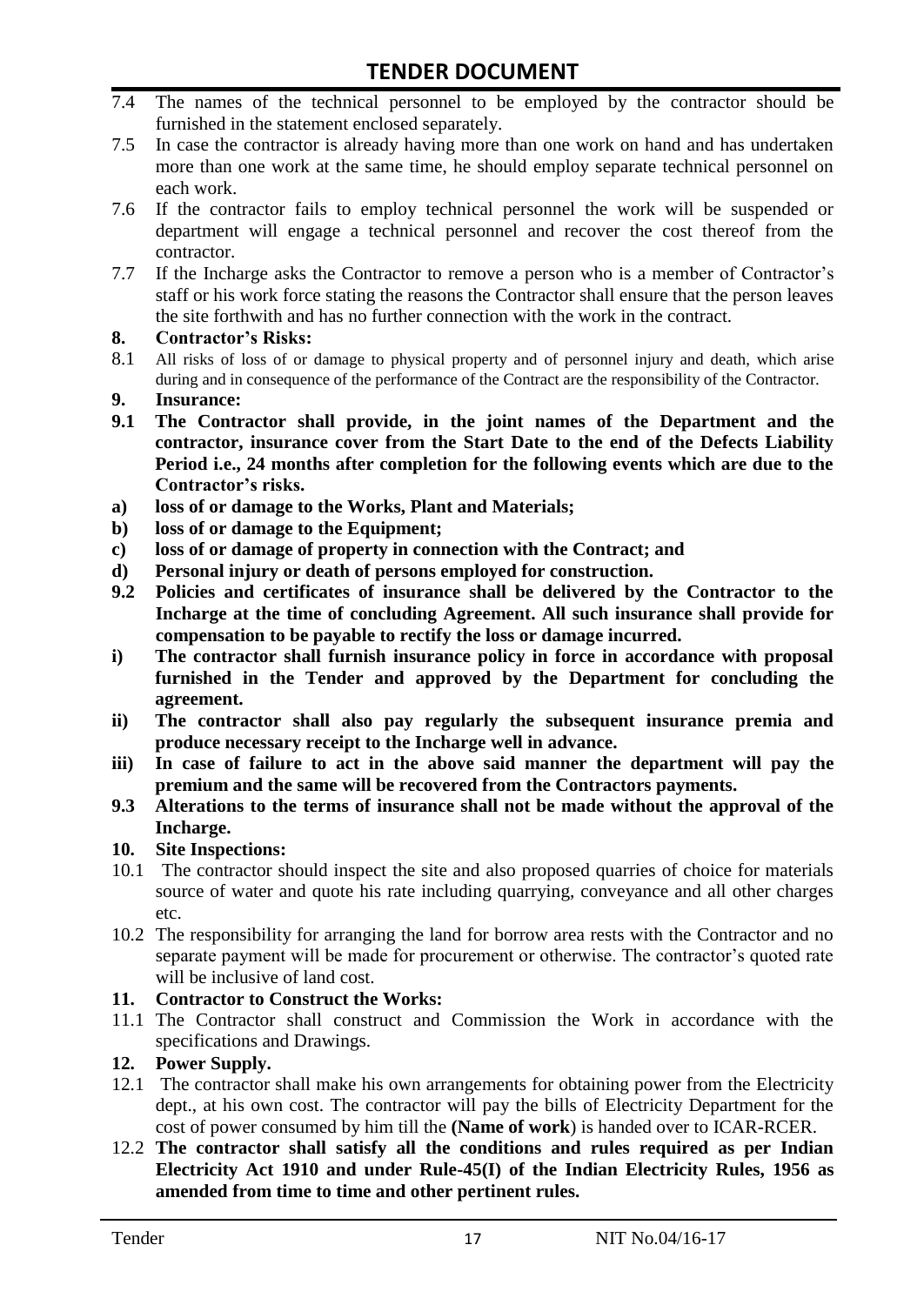12.3 The power shall be used for bonafide Departmental work only.

# **13. Monsoon Damages:**

Damages due to rain or flood shall have to be made good by the contractor till the work is handed over to the Department. The responsibility of damages making good the damages due to rain or flood rests with the contractor. **No extra payment is payable** for such operations and the contractor shall therefore, have to take all necessary precautions to protect the work done during the construction period.

#### **14. The works to be Completed by the Intended Completion Date:**

14.1 The Contractor may commence execution of the Works on the Start Date and shall carry out the Works in accordance with the programme submitted by the Contractor, as updated with the approval of the Incharge, and complete the work by the Intended Completion Date.

#### **15. Safety:**

15.1 The Contractor shall be responsible for the safety of all activities on the Site.

#### **16. Discoveries:**

16.1 Anything of historical or other interest or of significant value unexpectedly discovered on the Site is the property of the Government. The Contractor is to notify the Incharge of such discoveries and carry out the Incharge instructions for dealing with them.

#### **17. Possession of the Site.**

17.1 The Department shall give possession of the site to the Contractor.

# **18. Access to the Site:**

18.1 The Contractor shall provide the Incharge and any person authorised by the Incharge, access to the site and to any place where work in connection with the Contract is being carried out or is intended to be carried out.

#### **19. Instructions:**

- 19.1 The Contractor shall carry out all instructions of the Incharge and comply with all the applicable local laws where the Site is located.
- **20. Settlement of disputes:**
- 20.1 **If any dispute of difference of any kind whatsoever arises between the department and the Contractor in connection with, or arising out of the Contract, whether during the progress of the works or after their completion and whether before or after the termination, abandonment or breach of the Contract, it shall in the first place, be referred to and settled by the Incharge who shall, within a period of thirty days after being requested by the Contractor to do so, give written notice of his decision to the Contractor. Upon receipt of the written notice of the decision of the Incharge the Contractor shall promptly proceed without delay to comply with such notice of decision.**
- 20.2 **If the Incharge fails to give notice of his decision in writing within a period of thirty days after being requested or if the Contractor is dissatisfied with the notice of the decision of the Incharge the Contractor may within thirty days after receiving the notice of decision appeal to the Department who shall offer an opportunity to the contractor to be heard and to offer evidence in support of his appeal, the Department shall give notice of his decision within a period of thirty days after the Contractor has given the said evidence in support of his appeal, subject to arbitration, as hereinafter provided. Such decision of the Department in respect of every matter so referred shall be final and binding upon the Contractor and shall forthwith be given effect to by the Contractor, who shall proceed with the execution of the works with all due diligence whether he requires arbitration as hereinafter provided, or not. If the Department has given written notice of his decision to the Contractor and no claim to arbitration, has been communicated to him by the Contractor within a period of thirty days from receipt of such notice the said decision shall remain final and binding upon the Contractor. If the Department fail to give notice of his decision, as**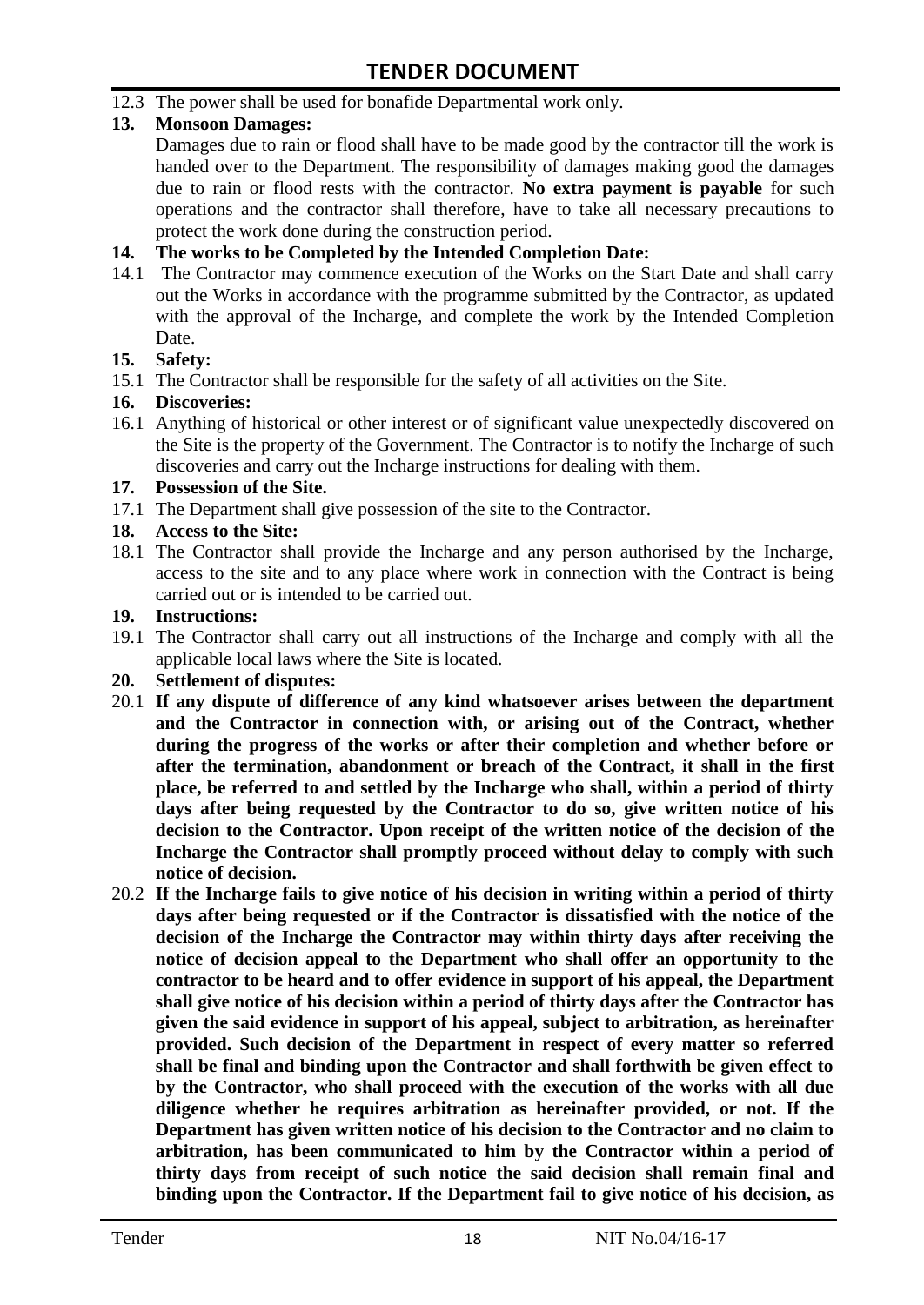**aforesaid within a period of thirty days after being requested as aforesaid, or if the Contractor be dissatisfied with any such decision, then and in any such case the contractor within thirty days after the expiration of the first named period of thirty days as the case may be, require that the matter or matters in dispute be referred to arbitration: jurisdiction of Patna limits.**

# **B. TIME FOR COMPLETION**

# **21. Program:**

- 21.1 The total period of completion is (**duration of 15 days**) from the date of receipt of Work Order.
- 21.2 The attention of the tenderer is directed to the contract requirement at the time of beginning of the work. The rate of progress and proportionate value of work done from time to time as will be indicated by the Certificate for the value of work done will be required. Date of commencement of their programme will be the date for concluding agreement but not the date of handing over site.
- 21.3 After signing the agreement, the contractor shall forthwith begin the work, shall regularly and continuously proceed with them.
- 21.4 The contractor shall commence the works on site within the period specified under condition 23.1 to 23.2 after the receipt by him of a written order to this effect from the concerned authority and shall proceed with the same with due expedition and without delay, except as may be expressly sanctioned or ordered.
- 21.5 Save in so far as the contractor may prescribe, the extent of portions of the site of which the contractor is to be given possession from time to time and the order in which such portions shall be made available to him and, Subject to any requirement in the contract as to the order in which the works shall be executed, the "s written order to commence the works, give to the contractor possession of so much of the site as may be required to enable the contractor to commence proceed with the execution of the works in accordance with the programme if any, and otherwise in accordance with such reasonable proposals of the contractor as he shall by written notice to the Incharge, make and will from time to time as the works proceed, give to the contractor possession of such further portions of the site as may be required to enable the contractor to proceed with the execution of the works with due dispatch in accordance with the said programme or proposals as the case maybe; if the contractor suffers delay or incurs cost from failure on the part of the Concerned authority to give possession in accordance with the terms of this clause, the Concerned authority shall grant an extension of time for the completion of works.
- 21.6 The contractor shall bear all costs and charges for special or temporary way leases required by him in connection with access to the site. The contractor shall also provide at his own cost any additional accommodation outside the site required by him for the purposes of the work.
- 21.7 Subject to any requirement in the contract as to completion of any section of the works before completion of the whole of the works shall be completed in accordance with provisions of clauses in the Schedule within the time stated in the contract calculated from the last day of the period named in the statement to the tender as that within which the works are to be commenced or such extended time as may be allowed.

# 21.8 **Delays and extension of time:**

No claim for compensation on account of delays or hindrances to the work from any cause whatever shall lie, except as hereafter defined. Reasonable extension of time will be allowed by the or by the office competent to sanction the extension, for unavoidable delays, such as may result from causes, which in the opinion of the , are undoubtedly beyond the control of the contractor. The shall assess the period of delay or hindrance caused by any written instructions issued by him, at twenty five per cent in excess or the actual working period so lost.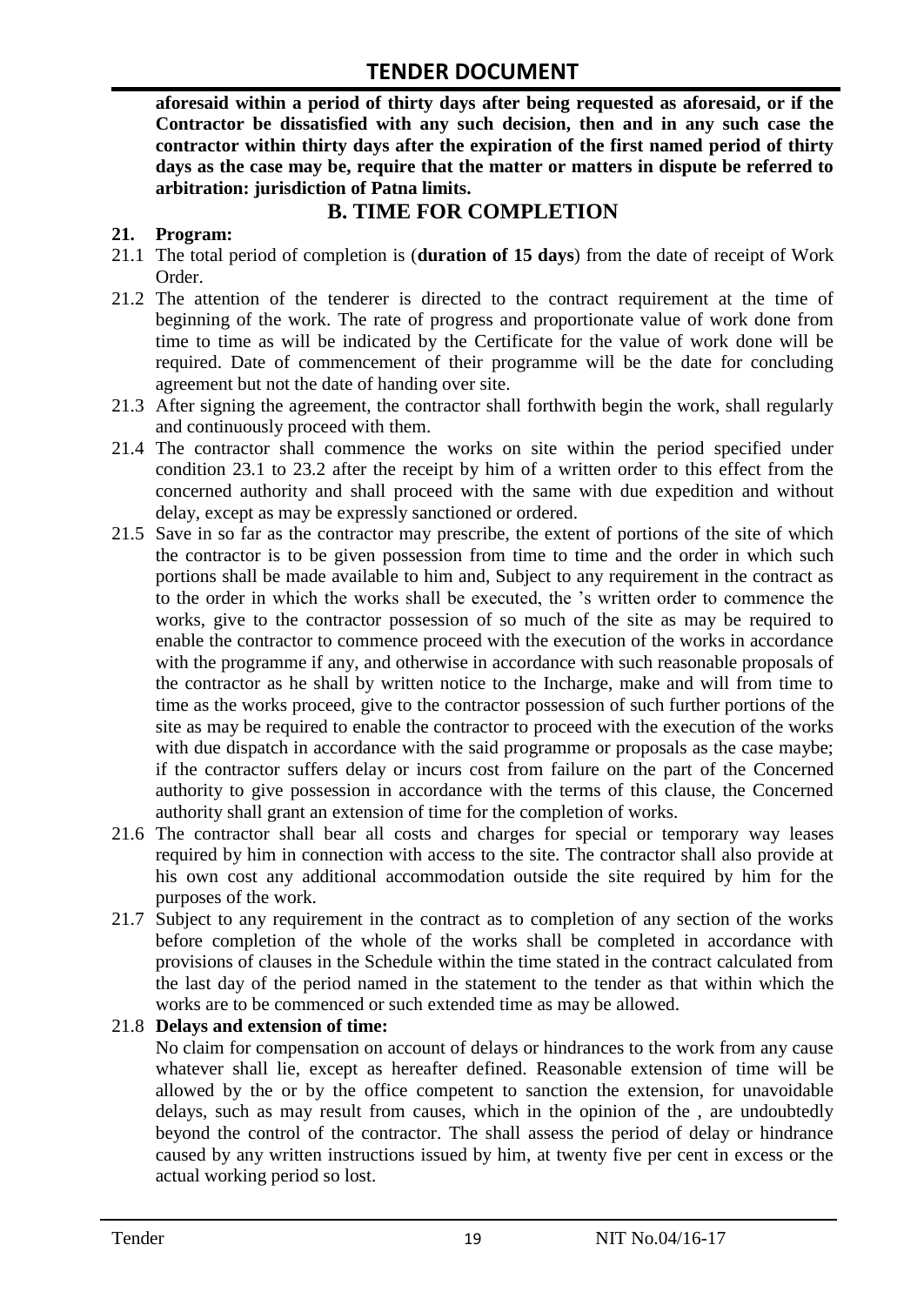In the event of the failing to issue necessary instructions and thereby causing delay and hindrance to the contractor, the latter shall have the right to claim an assessment of such delay by the Director, ICAR-RCER whose decision will be final and binding. The contractor shall lodge in writing with the statement of claim for any delay or hindrance referred to above, within fourteen days from its commencement, otherwise no extension of time will be allowed.

Whenever authorised alterations or additions made during the progress of the work are of such a nature in the opinion of the as to justify an extension of time in consequence thereof, such extension will be granted in writing by the or other competent authority when ordering such alterations or additions.

#### **22. Construction Programme:**

- 22.1 The Contractor shall furnish within 15 days of the order of the work a programme showing the sequence in which he proposed to carry out the work, monthly progress expected to be achieved, also indicating date of procurement of materials plant and machinery. The schedule should be such that it is practicable to achieve completion of the whole work within the time limit fixed and shall obtain the approval of the Incharge. Further rate of the progress as in the program shall be kept up to date. In case it is subsequently found necessary to alter this program, the contractor shall submit sufficiently in advance the revised program incorporating necessary modifications and get the same approved by the Incharge. No revised program shall be operative with out approval of Incharge.
- 22.2 The Director, ICAR-RCER shall have all times the right, without any way violating this contract, or forming grounds for any claim, to alter the order of progress of the works or any part thereof and the contractor shall after receiving such directions proceed in the order directed. The contractor shall also report the progress to the Director, ICAR-RCER within 7 days of the Incharge direction to alter the order of progress of works.
- 22.3 The Contractor shall give written notice to the Incharge whenever planning or progress of the works is likely to be delayed or disrupted unless any further drawings or order including a direction, instruction or approval is issued by the Incharge within a reasonable time. The notice shall include details of the drawing or order required and of why and by when it is required and of any delay or disruption likely to be suffered if it is late.
- 22.4 Rate of progress/percentage of work:

# i) **(15 days) 100% of contract value**

#### **23. Speed of Work**

- 23.1 The Contractor shall at all times maintain the progress of work to conform to the latest operative progress schedule approved by the Incharge. The contractor should furnish progress report indicating the programme and progress once in a month. The Incharge may at any time in writing direct the contractor to slow down any part or whole of the work for any reason (which shall not be questioned) whatsoever, and the contractor shall comply with such orders of the Incharge. The compliance of such orders shall not entitle the contractor to any claim of compensation. Such orders of the Incharge for slowing down the work will however be duly taken into account while granting extension of time if asked by the contractor for which no extra payment will be entertained.
- 23.2 Delays in Commencement or progress or neglect of work and forfeiture of earnest money, Security deposit and withheld amounts:

If, at any time, the Incharge shall be of the opinion that the Contractor is delaying Commencement of the work or violating any of the provisions of the Contractor is neglecting or delaying the progress of the work as defined by the tabular statement. "Rate of progress" in the Articles of Agreement", he shall so advise the Contractors in writing and at the same time demand compliance in accordance with conditions of Tender notice. If the Contractor neglects to comply with such demand within seven days after receipt of such notice, it shall then or at any time there after, be lawful for the Director, ICAR-RCER to take suitable action in accordance with relevant Clauses.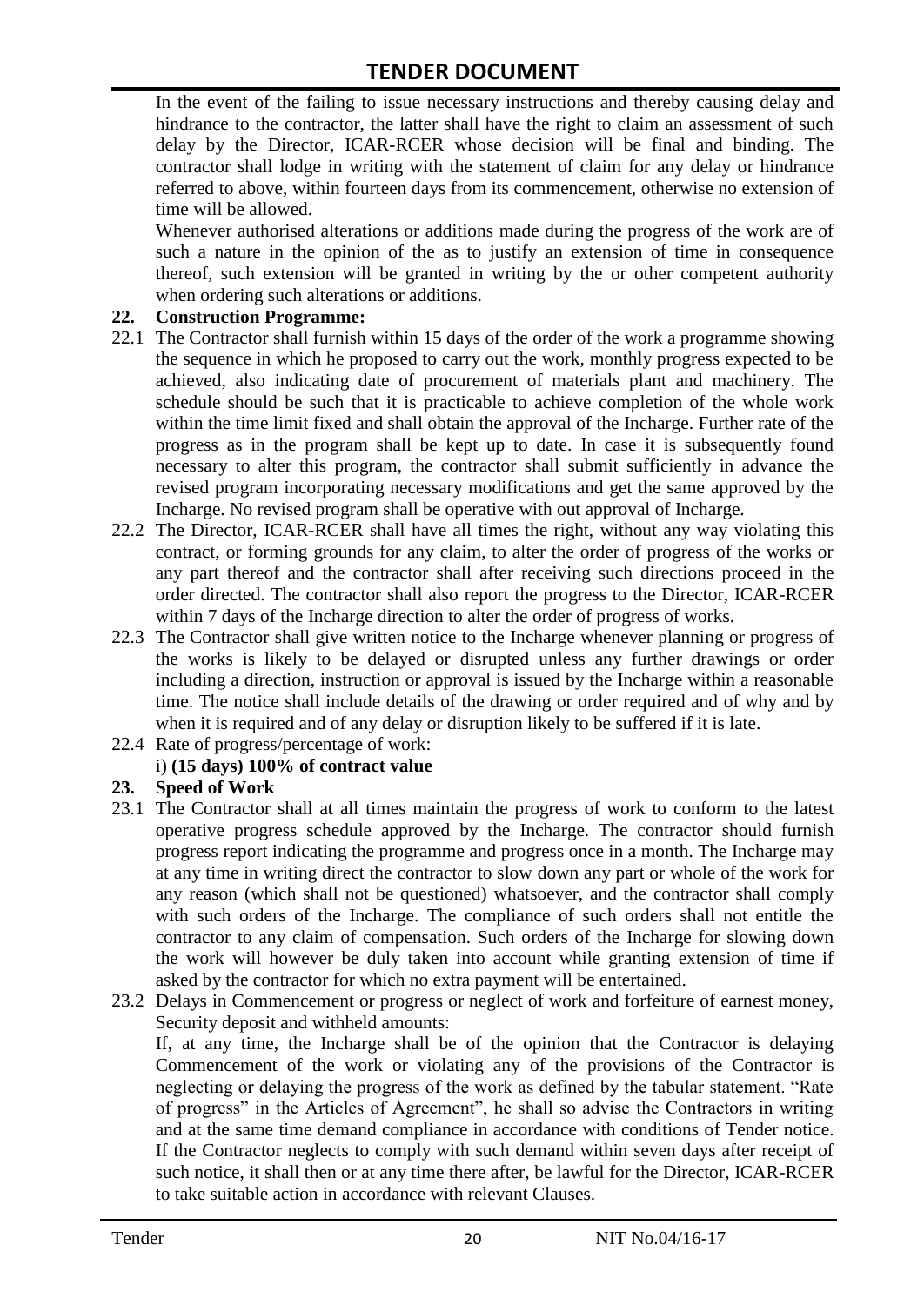#### **24. Suspension of works by the Contractor:**

- 24.1 If the Contractor shall suspend the works, or sublet the work without sanction of the Incharge, or in the opinion of the Incharge shall neglect or fail to proceed with due diligence in the performance of his part of the Contract as laid down in the Schedule rate of progress, or if he shall continue to default or repeat such default in the respects mentioned in relevant rules of GOI, Incharge shall take action in accordance with related Clauses.
- 24.2 If the Contractor stops work for 28 days and the Stoppage has not been authorised by the Incharge the Contract will be terminated as per the law.
- 24.3 If the Contractor has delayed the completion of works the Contract will be terminated under relavant Clauses.

#### **25. Extension of the Intended Completion Date:**

- 25.1 The Incharge shall extend or recommend for extension, in accordance with the Government orders in force, the Intended Completion Date if a Variation is issued which makes it impossible for Completion to be achieved by the Intended Completion Date.
- 25.2 The Incharge shall decide whether and by how much to extend the Intended Completion Date within 21 days of the Contractor asking the Engineer for a decision upon the effect of a Variation and submitting full supporting information. If the Contractor has failed to give early warning of a delay or has failed to cooperate in dealing with a delay, the delay by this failure shall not be considered in assessing the new Intended Completion Date.

#### **26. Delays Ordered by the Incharge**

26.1 The Incharge may instruct the Contractor to delay the start or progress of any activity within the Work.

#### **27. Early Warning:**

- 27.1 The contractor is to warn the Incharge at the earliest opportunity of specific likely future events or circumstances that may adversely affect the Execution of Works.
- 27.2 The Contractor shall cooperate with the Incharge in making and considering proposals for how the effect of such an event or circumstance can be avoided or reduced by anyone involved in the work and in carrying out any resulting instruction of the Incharge.

#### **28. Management Meetings:**

28.1 **The Incharge may require the Contractor to attend a management meeting. The business of a management meeting shall be to review the progress work.**

# **C. QUALITY CONTROL**

#### **29. Identifying Defects:**

29.1 The Incharge shall check the Contractor's work and notify the Contractor of any Defects that are found. Such checking shall not affect the Contractor"s responsibilities. The Incharge may instruct the Contractor to verify the Defect and to uncover and test any work that the Engineer considers may be a Defect.

#### **30. Tests:**

30.1 If the Incharge instructs the Contractor to carry out a test not specified in the Specification to check whether any work has a Defect and the Contractor shall pay for the test and any samples.

#### **31. Correction of Defects:**

- 31.1 The Incharge shall give notice to the Contractor of any Defects before the end of the Defects Liability Period, which begins on Completion. The defects liability period shall be extended for as long as defects remain to be corrected by the Contractor.
- 31.2 Every time notice of a Defect is given, the Contractor shall correct the notified defect within the length of time specified by the Incharge's notice.

# **32. Uncorrected defects**

32.1 If the contractor has not corrected the defect within the time specified in the Incharge"s notice, the Incharge will assess the cost of having the defect corrected and the contractor will pay this amount.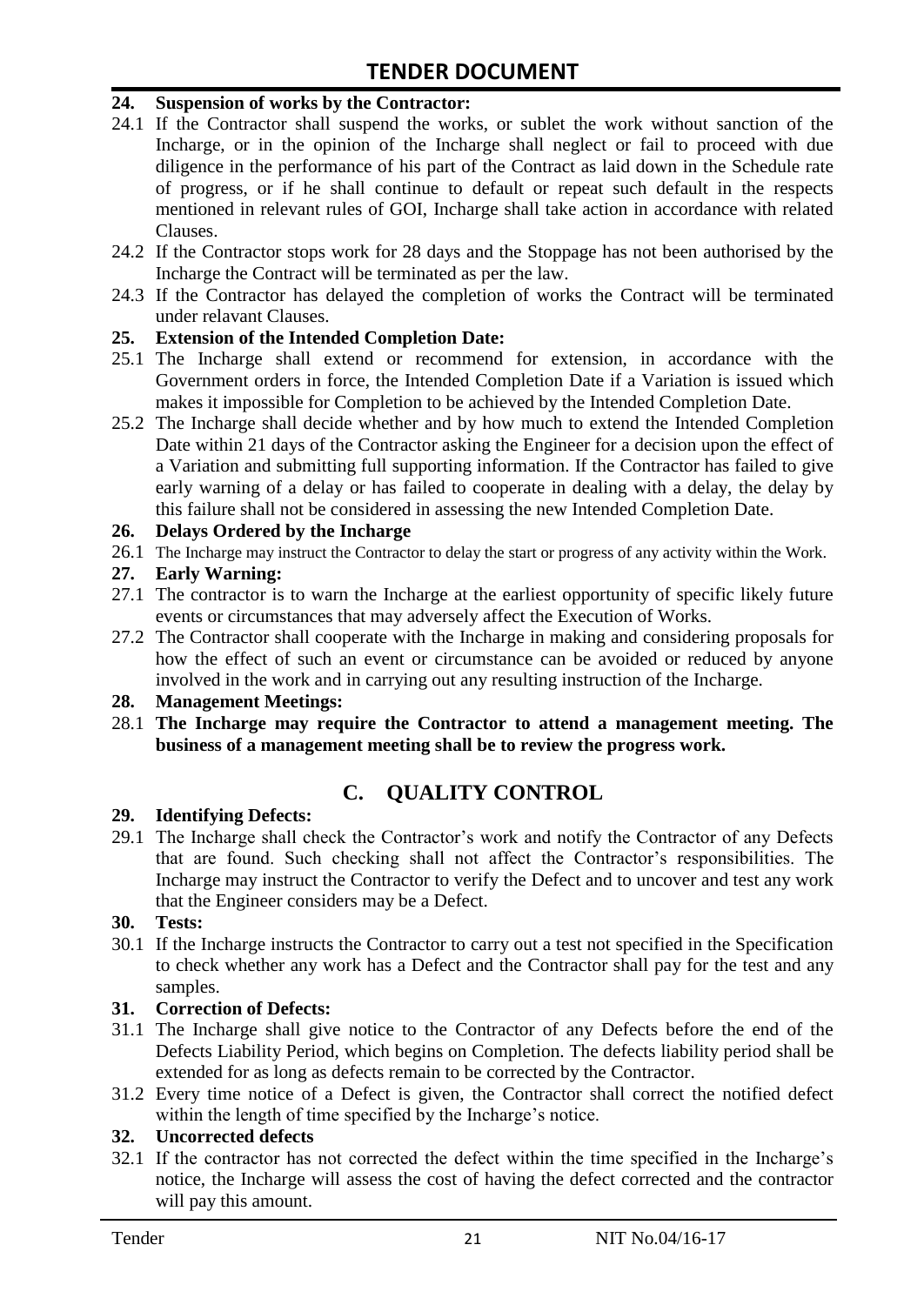#### **33. Quality Control:**

In addition to the normal inspection by the regular staff in charge of the execution of work, the work may also be inspected by the, Quality control Circle or by the State or District level Vigilance Cell Unit and any other authorised external Agency if any sub-standard work or excess payments are noticed with reference to measurement books etc., during inspection, action will be taken based on their observations and these will be effected by the Incharge of the execution of the work.

# **D. COST CONTROL**

#### **34. Bill of Quantities:**

- 34.1 The Bill Quantities shall contain items for the construction work to be done by the Contractor.
- 34.2 The Contractor is paid for the quantity of the work done as per quoted rate in the Bill of Quantities for each item.

#### **35. Changes in the Quantities:**

- 35.1 The contractor is bound to execute all supplemental works that are found essential, incidental and inevitable during execution of main work.
- 35.2 The payment of rates for such supplemental items of work will be regulated as under; Supplemental items directly deducible from similar items in the original agreement.
- 35.2.1 The rates shall be derived by adding to or subtracting from the agreement rate of such similar item the cost of the difference in the quantity of materials labour between the new items and similar items in the agreement worked out with reference to the Standard Schedule of Rates adopted in the sanctioned estimate with which the tenders are accepted.
- 35.2.2 (a) Similar items but the rates of which cannot be directly deduced from the original agreement.

(b) Purely new items which do not correspond to any item in the agreement.

35.2.3 The rates of all such items shall be Estimated Rates plus or minus overall Tender premium.

#### **36. Extra Items:**

- 36.1 Extra items of work shall not vitiate the contract. The contractor shall be bound to execute extra items of work as directed by the Incharge. The rates for extra items shall be worked out by the as per the conditions of the Contract and the same are binding on the Contractor.
- 36.2 The contractor shall before the 15th day of each month, submit in writing to the a statement of extra items if any that they have executed during the preceding month failing which the contractor shall not be entitled to claim any.

#### **36.3 Entrustment of additional items:**

- 36.3.1 Where ever additional items not contingent on the main work and outside the scope of original agreement are to be entrusted to the original contractor dispensing with bids and if the value of such items exceeds the limits up to which the officer is empowered to entrust works initially to contractor without calling for tenders, approval of next higher authority shall be obtained. Entrustment of such items on nomination shall be at rates not exceeding the estimated rates.
- 36.3.2 Entrustment of the additional items contingent on the main work will be authorised by the officers upto the monetary limits upto which they themselves are competent to accept items in the original agreement so long as the total amounts upto which they are competent to accept in an original agreement rates for such items shall be worked out in accordance with the procedure (I) For all items of work in excess of the quantities shown in the Bill of Quantities of the Tenders, the rate payable for such items shall be estimate rates for the items accepted by the competent authority.
- 36.3.3 Entrustment of either the additional or supplemental items shall be subject to the provisions of the agreement entered into by a Competent Authority after the tender is accepted. The Director being the authority next higher to the Director, who entered into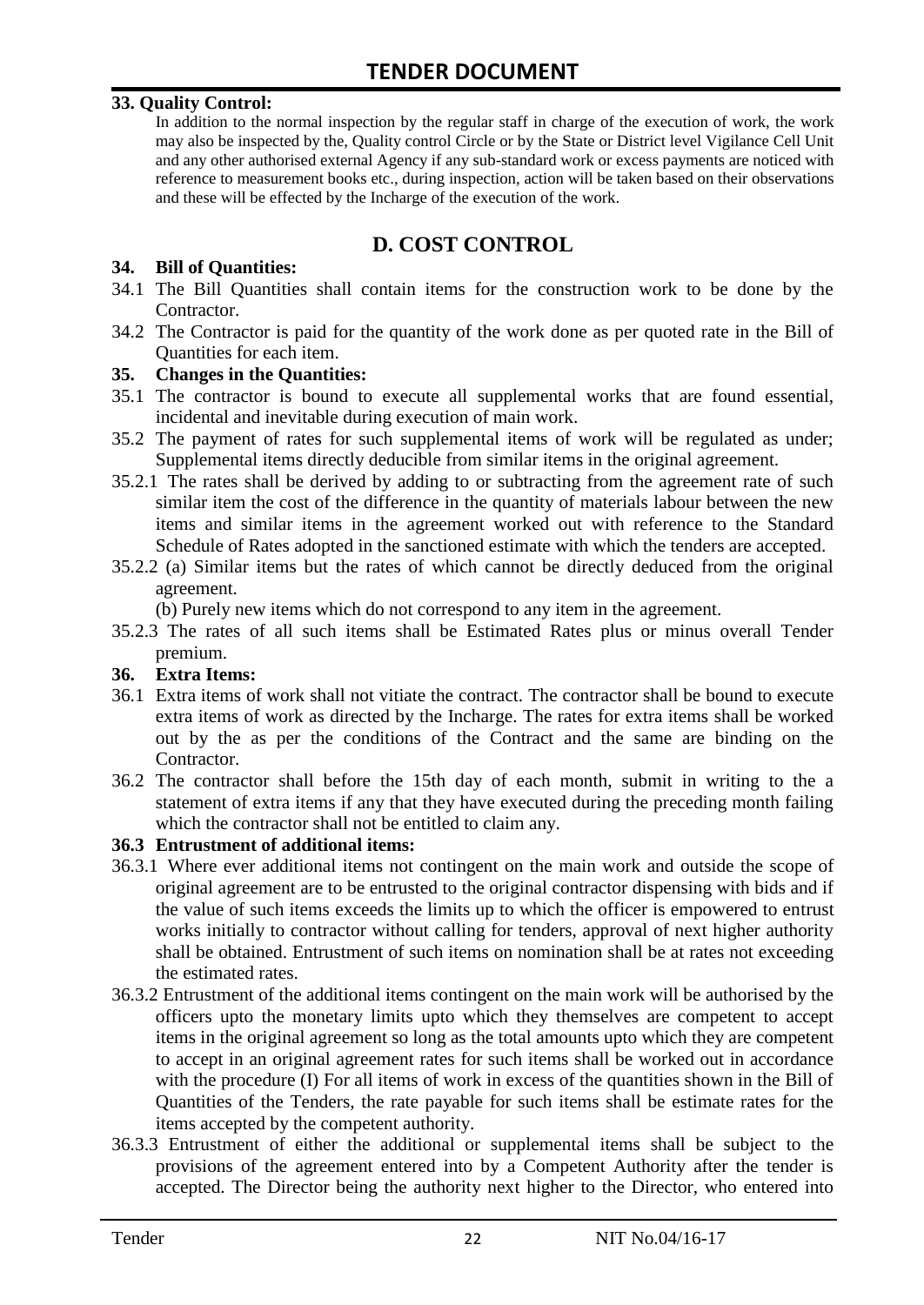the agreement approves the rate for the items / variation in quantity in the current agreement. The items shall not be ordered by an officer on his own responsibility if the revised estimate or deviation statement providing for the same requires the sanction of Director.

- Note:It may be noted that the term Estimate Rate used above means the rate in the sanctioned estimate with which the tenders are accepted, or if no such rates is available in the estimate, the rate derived will be with reference to the Standard Schedule of Rates adopted in the sanctioned estimate with which tenders are accepted.
- **37. Cash flow forecasts:**
- **37.1 When the program is updated, the contractor is to provide the Incharge with an updated cash flow forecast.**
- **38. Payment Certificates:**
- **38.1 The Contractor shall submit to the Incharge monthly statements of the estimated value of the work completed less the cumulative amount certified previously.**
- **38.2 The Incharge shall check the Contractor's monthly statement within 14 days.**
- **38.3 The value of work executed shall be determined by the Incharge.**
- **38.4 The value of work executed shall comprise the value of the quantities of the items in the Bill of Quantities completed.**
- **38.5 The Incharge may exclude any item certified in a previous certificate or reduce the proportion of any item previously certified in any certificate in the light of later information.**
- **39. Payments:**
- **39.1 Payment will be made after satisfactory completion of the work.**
- 39.2 Part Payment if any will be consider as per Govt. of India norms.
- 39.3 Part payment if any will be adjusted against the final payment
- **39.3 Payments and Certificates:**
- 39.3.1 In case of over payments or wrong payment if any made to the contractor due to wrong interpretation of the provisions of the contract a n d c ontract conditions etc., such unauthorized payment will be deducted in the subsequent bills or final bill for the work or from the bills under any other contracts with the Government or at any time there after from the deposits available with the Government.
- 39.3.2 Any recovery or recoveries advised by the Government Department either state or central, due to non-fulfilment of any contract entered into with them by the contractor shall be recovered from any bill or deposits of the contractor.
- 39.3.3 No claim shall be entertained, if the same is not represented in writing to the Incharge within 15 days of its occurrence.
- 39.3.4 The contractor is not eligible for any compensation for inevitable delay in handing over the site or for any other reason. In such case, suitable extensions of time will be granted after considering the merits of the case.

#### **40. Interest on Money due to the Contractor:**

- 40.1 No omission by the or the sub-divisional officer to pay the amount due upon certificates shall vitiate or make void the contract, nor shall the contractor be entitled to interest upon any guarantee fund or payments in arrear, nor upon any balance which may, on the final settlement of his accounts, found to be due to him.
- **41. Certificate of Completion of works:**
- **41.1 Certificate of Completion of works:**
- **41.1.1 When the whole of the work has been completed and has satisfactory passed any final test that may be prescribed by the Contract, the Contractor may give a notice to that effect to the Incharge accompanied by an undertaking to carryout any rectification work during the period of maintenance, such notice and undertaking shall be in writing and shall be deemed to be request by the Contractor for the Incharge to issue a Certificate of completion in respect of the Works. The Incharge**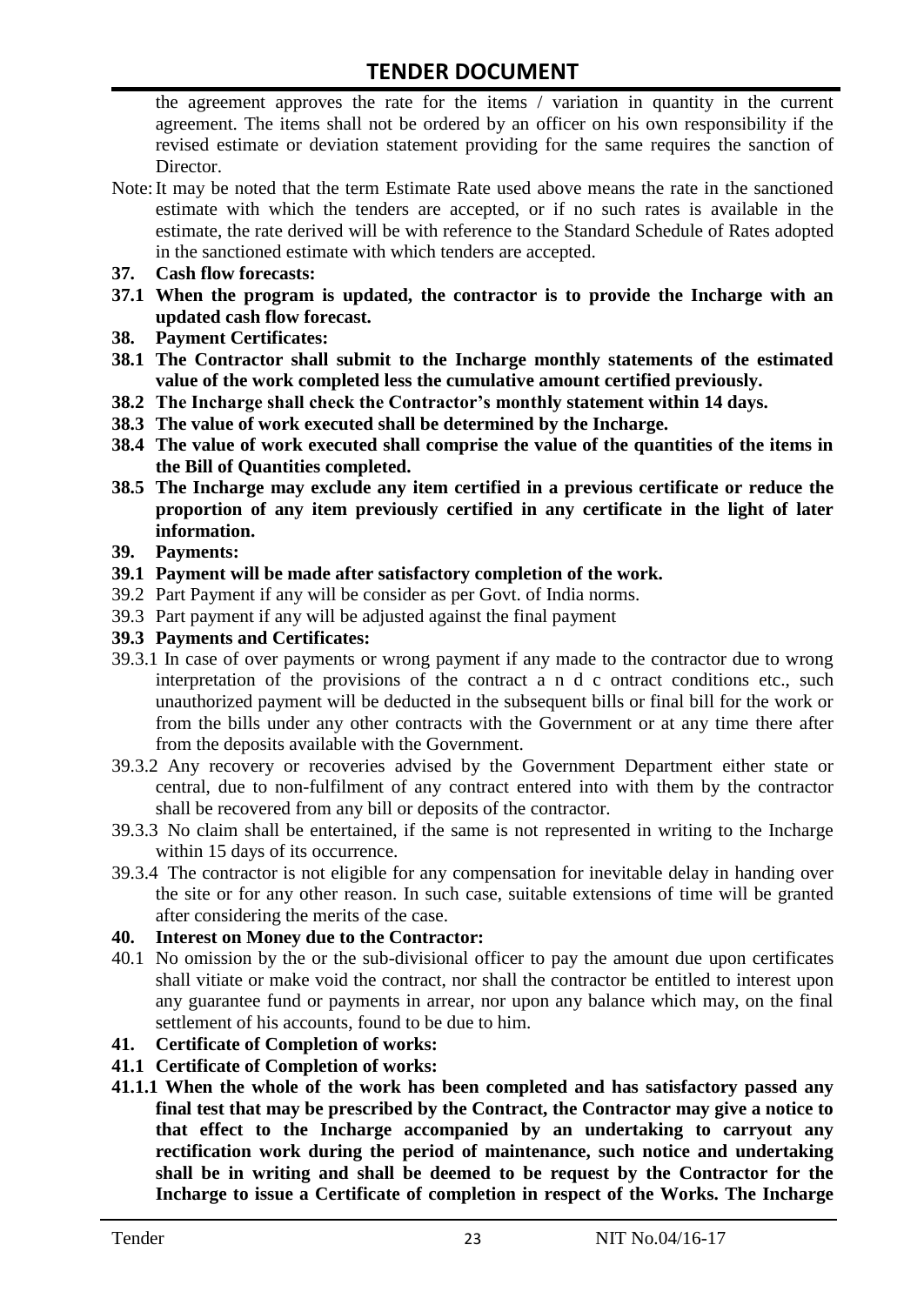**shall, within twenty one days of the date of delivery of such notice either issue to the Contractor, a certificate of completion stating the date on which, in his opinion, the works were completed in accordance with the Contract or give instructions in writing to the Contractor specifying all the Works which, in the Incharge'' opinion, required to be done by the Contractor before the issue of such Certificate.**

- **41.1.2 Incharge shall also notify the Contractor of any defects in the Works affecting completion that may appear after such instructions and before completion of the Works specified there in. The Contractor shall be entitled to receive such Certificate of the Completion within twenty one days of completion to the satisfaction of the Incharge of the Works so specified and making good of any defects so notified.**
- **41.1.3 Similarly, the Contractor may request and the Incharge shall issue a Certificate of Completion in respect of:**
- **a) Any section of the Permanent works in respect of which a separate time for completion is provided in the Contract, and**
- **b) Any substantial part of the Permanent Works which has been both completed to the satisfaction of the Incharge and occupied or used by the Department.**
- **41.1.4 If any part of the Permanent Works shall have been completed and shall have satisfactorily passed any final test that may be prescribed by the Contract, the Incharge may issue such certificate, and the Contractor shall be deemed to have undertaken to complete any outstanding work in that part of the Works during the period of Maintenance.**

#### **42. Taxes included in the Price:**

42.1 The rates quoted by the contractor shall be deemed to be inclusive of the sales Tax and other taxes on all materials that the contractor will have to purchase for performance of this contract.

#### **43. Liquidated Damages:**

- 43.1 If for any reason, which does not entitle the contractor to an extension of item, the rate of progress of works, or any section is at any time, in the opinion of the Director, ICAR-RCER too slow to ensure completion by the prescribed time or extended time for completion Director, ICAR-RCER shall so notify the contractor in writing and the contractor shall there upon take such steps as are necessary and the Director, ICAR-RCER may approve to expedite progress so as to complete the works or such section by the prescribed time or extended time. The contractor shall not be entitled to any additional payment for taking such steps. If as a result of any notice given by the Director, ICAR-RCER under this clause the contractor shall seek the Director, ICAR-RCER permission to do any work at night or on Sundays, if locally recognised as days or rest, or their locally recognised equivalent, such permission shall not be unreasonably refused.
- 43.2 If the contractor fails to complete whole of the works or any part thereof or section of the works within the stipulated periods of individual mile stones (including any bonafide extensions allowed by the competent authority without levying liquidated damages), the Director, ICAR-RCER may without prejudice to any other method of recovery will deduct one hundreds of one percent of contract value per calendar day or part of the day for the period of delays subject to a maximum of 10% of the contract value not as a penalty from any monies in his hands due or which may become due to the contractor. The payment or deductions of such damages shall not relieve the contractor from his obligation to complete the works, or from any other of his obligations and liabilities under the contract
- 43.3 The liquidated damages for the whole of the work are @0.05% of value of contract per day for delay. The maximum amount of liquidated damages for the whole of the works is ten percent of final contract price.

The effective date will be from the date of handing over of the site after agreement and after obtaining a Program of the work.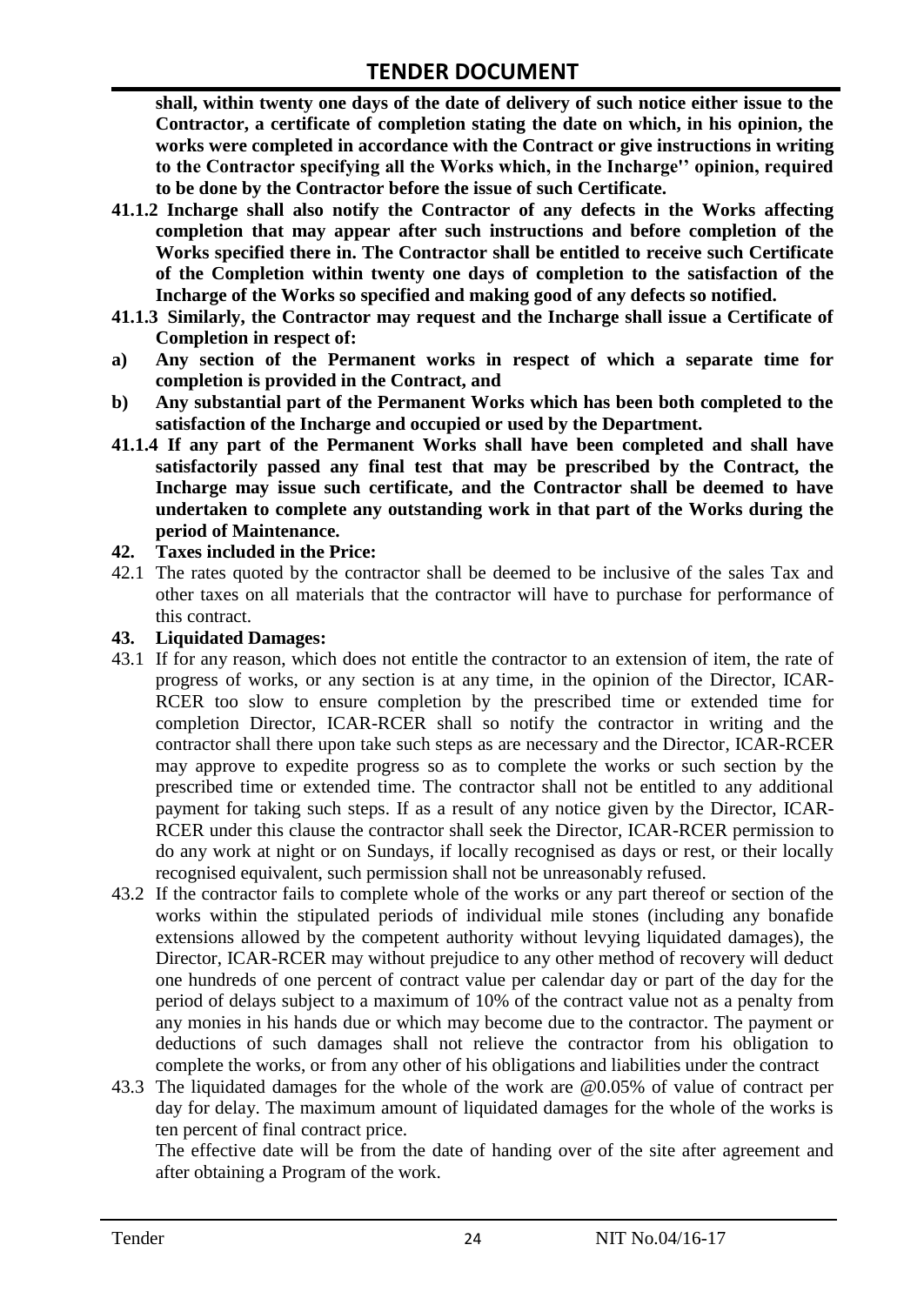#### **44. Cost of Repairs:**

44.1 Loss or damage to the works or materials to the works between the start date and the end of the defects correction periods shall be remedied by the contractor at the contractor"s cost if the loss or damage arises from the contractor's acts or omissions.

# **E. FINISHING THE CONTRACT**

#### **45. Completion:**

45.1 The Contractor shall request the Incharge to issue a Certificate of completion of the Works and the Incharge will do so upon deciding that the work is completed.

#### **46. Taking Over:**

- 46.1 The Department shall takes over the Site and the Works within seven days of the Incharge issuing a certificate of Completion based on the report given by the Consultant.
- *47. Final Account:*
- **47.1 The Contractor shall supply to the Incharge a detailed account of the total amount that the Contractor considers payable under the Contract before the end of the Defects Liability Period. The Incharge shall issue a Defects Liability Certificate and certify any final payment that is due to the Contractor within 56 days of receiving the Contractor's account if it is correct and complete. If it is not, the Incharge shall issue within 56 days a schedule that states the scope of the corrections or additions that are necessary. If the final Account is still unsatisfactory after it has been resubmitted, the Incharge shall decide on the amount payable to the Contractor and issue a payment certificate with in 56 days of receiving the Contractor's revised account.**

#### **48. Termination:**

- 48.1 The Department may terminate the Contract if the contractor causes a fundamental breach of the Contract.
- 48.2 Fundamental breaches of Contract include, but shall not be limited to the following.
- a) The Contractor stops work for 28 days when no stoppage of work is shown on the current program and the stoppage has not been authorised by the Incharge.
- b) The Contractor is made bankrupt or goes into liquidation other than for a reconstruction or amalgamation.
- c) The Incharge gives Notice that failure to correct a particular Defect is a fundamental breach of Contract and the Contractor fails to correct it within a reasonable period of time determined by the Incharge; and
- d) The Contractor does not maintain a security which is required and
- e) The Contractor has delayed the completion of works by the number of days for which the maximum amount of liquidated damages can be paid as defined.
- f) If the contractor, in the judgement of the Department has engaged in corrupt or fraudulent practices in competing for or in the executing the contract.

For the purpose of this paragraph: "corrupt practice" means the offering, giving, receiving or soliciting of any thing of value to influence the action of a public official in the procurement process or in contract execution. "Fraudulent practice" means a misrepresentation of facts in order to influence a procurement process or the execution of a contract to the detriment o the Government and includes collusive practice among Tenderers (prior to or after Tender submission) designed to establish Tender prices at artificial non-competitive levels and to deprive the Government of the benefits of free and open competition.

- 48.3 Notwithstanding the above the Department may terminate the contract for convenience.
- 48.4 If the Contract is terminated, the Contractor shall stop work immediately, make the Site safe and secured leave the Site as soon as reasonably possible.

#### **49. Payment upon Termination:**

**49.1 If the Contract is terminated because of a fundamental breach of Contract by the Contractor, the Incharge shall issue a certificate for the value of the work done less**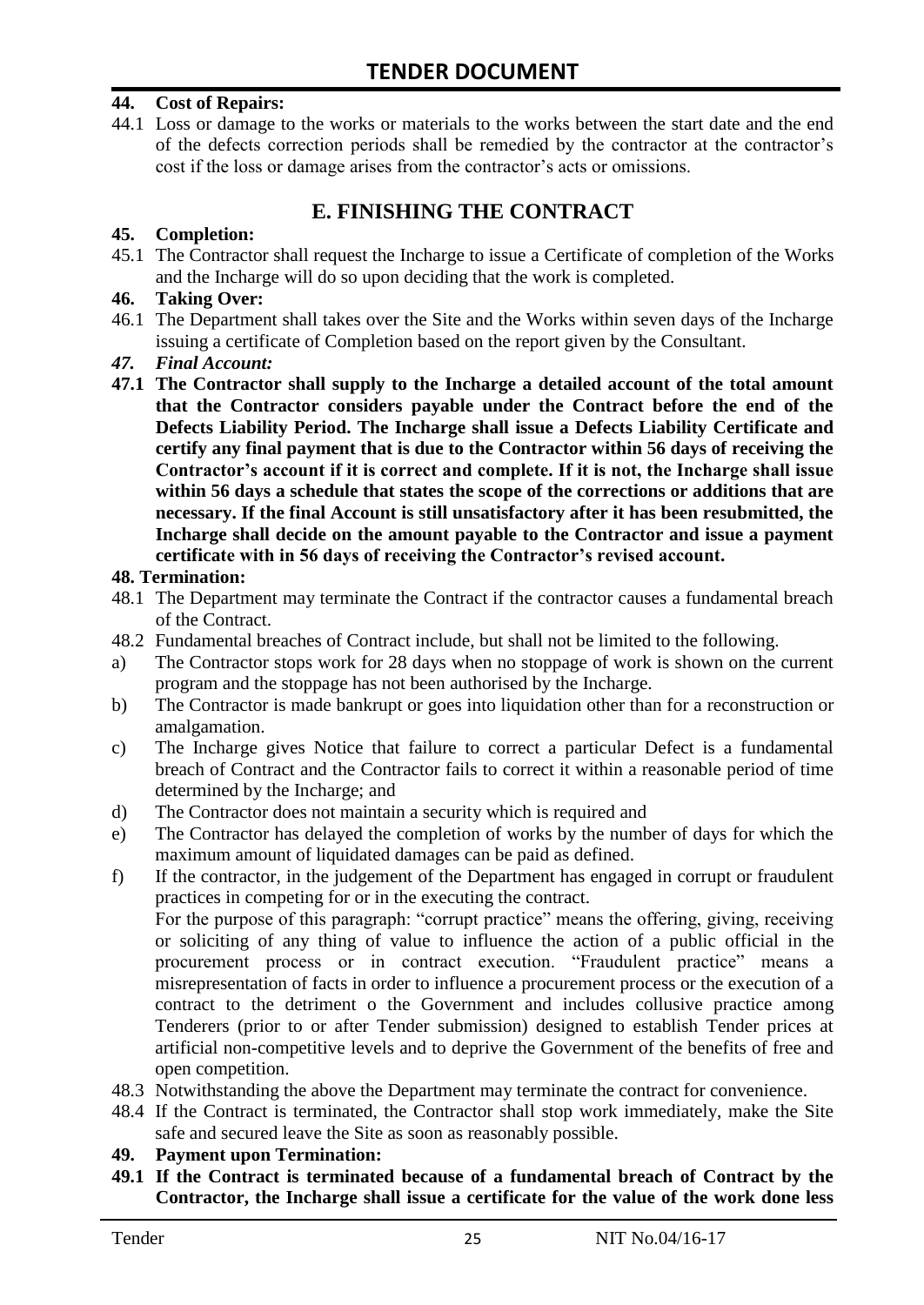**advance payments received upon the date of the issue of the certificate, less other recoveries due in terms of the Contract, less taxes due to be deducted at source as per applicable law and less the rate to apply to the work not completed.. If the total amount due to the Department exceeds any payment due to the Contractor the difference shall be a debt payable to the Department.**

- **50. Property:**
- 50.1 All materials on the Site, Plant, Equipment, Temporary Works and Works are deemed to be the property of the Department if the Contract is terminated because of Contractor's default.
- **51. Release from Performance:**
- 51.1 **If the Contract is frustrated by the outbreak of war or by any other event entirely outside the control of either the Department or the Contractor the Incharge shall certify that the contract has been frustrated. The Contractor shall make the site safe and stop work as quickly as possible after receiving this certificate and shall be paid for all works carried out before receiving it and for any work carried out after wards to which commitment was made.**

# **F. Special Conditions**

#### **52. Water Supply:**

The Contractor has to make his own arrangements for water required for the work and to the colonies and work sites, which are to be established by the Contractor.

#### **53. Electrical Power:**

The Contractors will have to make their own arrangements for drawing electric power from the nearest power line after obtaining permission from the PESU at his own cost. In case of failure of electricity, the Contractor has to make alternative arrangements for supply of electricity by Diesel Generator sets of suitable capacity at place of work. If the supply is arranged by the Department, necessary Tariff rates shall have to be paid based on the prevailing rates.

The contractor will pay the bills of Electricity Board for the cost of power consumed by him.

**The contractor shall satisfy all the conditions and rules required as per Indian Electricity Act 1910 and under rule –45(I) of the Indian Electricity Rules, 1956 as amended from time to time and other pertinent rules.**

The power shall be used for bonafide Departmental works only.

# **53.1 Electric Power for Domestic Supply:**

- a) The contractor has to make his own arrangements for the supply of electric power for domestic purposes and the charges for this purpose have to be paid by him at the rates as fixed by the Bihar State Electricity Board from time to time.
- b) The contractor will have to make his own arrangements to lay and maintain the necessary distribution lines and wiring for the camp at his own cost. The layout and the methods of laying the lines and wiring shall have the prior approval of the Incharge. All camp area shall be properly electrified. All lines, streets, approaches for the camp etc., shall be sufficiently lighted for the safety of staff and labour of the contractor, at the cost of the Contractor and it will be subject to the approval of the Incharge.

#### **54. Land:**

#### **54.1 Land for Contractor's use:**

The contractor will be permitted to use Government land for execution of work. The contractor shall have to make his own arrangements for acquiring and clearing the site, leveling, providing drainage and other facilities for labour staff colonies, site office, workshop or stores and for related activities. The Contractor shall apply to the Department within a reasonable time after the award of the contract and atleast 30 days in advance of its use, the details of land required by him for the work at site and the land required for his camp and should any private land which has not been acquired, be required by the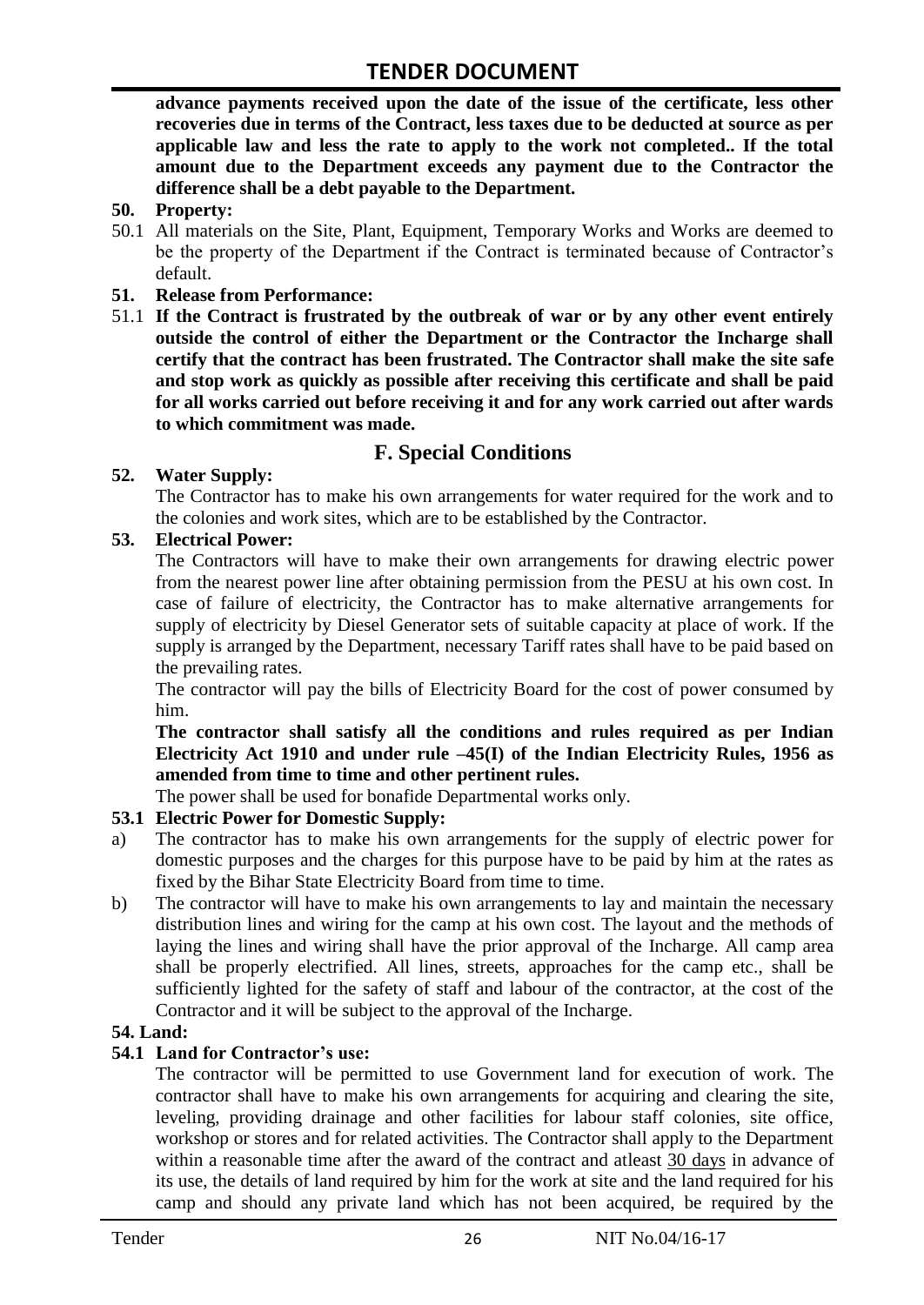contractor for his use. The same may be acquired by the contractor at his own cost by private negotiations and no claim shall be admissible to him on this account. The Incharge reserves the right to refuse permission for use of any government land for which no claim or compensation shall be admissible to the contractor. The contractor shall, however, not be required to pay cost or any rent for the Government land given to him.

#### **54.2 Surrender of occupied land**

- a) The Government land as here in before mentioned shall be surrendered to the Incharge within seven days, after issue of completion certificate. Also no land shall be held by the contractor longer than the Incharge shall deem necessary and the contractor shall on the receipt of due notice from the Incharge, vacate and surrender the land which the Incharge may certify as no longer required by the Contractor for the purpose of the work.
- b) The contractor shall make good to the satisfaction of the Incharge any damage to areas, which he has to return or to other property or land handed over to him for purpose of this work. Temporary structures may be erected by the contractor for storage sheds, offices, residences etc., for non-commercial use, with the permission of the on the land handed over to him at his own cost. At the completion of the work these structures shall be dismantled site cleared and handed over to the. The land required for providing amenities will be given free of cost from Government lands if available otherwise the contractor shall have to make his own arrangements.

#### **54.3 Contractor not to dispose off Spoil etc.,**

The contractor shall not dispose off or remove except for the purpose of fulfilment of this contract, sand, stone, clay ballast, earth, trees and shrubs or other materials obtained in the excavation made or lying on the site of the work, and all such materials and produce shall remain property of the Government. The Department may upon request from the contractor, or if so stipulated in the conditions of the contract allow the contractor to use any of the above materials for the works either free of cost or after payment as may be specifically mentioned or considered necessary during the execution of the work.

#### **55. Roads:**

In addition to existing public roads and roads Constructed by Government, if any, in work area all additional approach roads inside work area and camp required by the Contractor shall be constructed and maintained by him at his own cost. The layout design, construction and maintenance etc. of the roads shall be subject to the approval of the Incharge. The contractor shall permit the use of these roads by the Government free of charge.

It is possible that work at, or in the vicinity of the work site will be performed by the Government or by other contractors engaged in work for the Government during the contract period. The contractor shall without charge permit the government and such other contractor and other workmen to use the access facilities including roads and other facilities, constructed and acquired by the contractor for use in the performance of the works.

The contractor's heavy construction traffic or tracked equipment shall not traverse any public roads or bridges unless the contractor has made arrangement with the authority concerned. In case contractor"s heavy construction traffic or tracked equipment is not allowed to traverse any public roads or bridges and the contractor is required to make some alternative arrangements, no claim on this account shall be entertained. The contractor is cautioned to take necessary precautions in transportation of construction materials to avoid accidents.

#### **56. Payment for Camp Construction**

No payment will be made to the contractor for construction, operation and maintenance of camp and other camp facilities and the entire cost of such work shall be deemed to have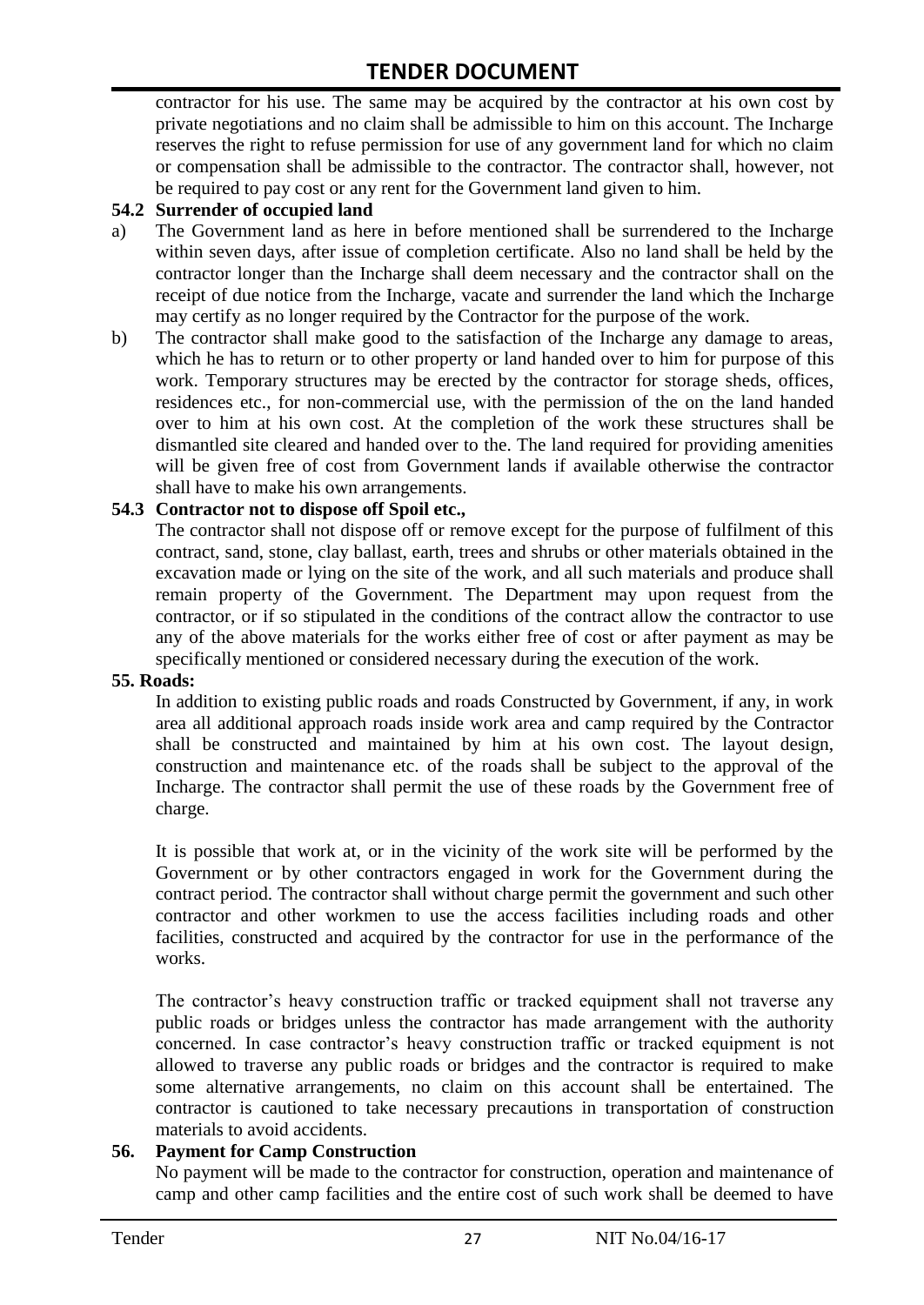been included in the tendered rate for the various items of work in the schedule of quantities and bids.

### **57. Explosive And Fuel Storage Tanks**

No explosive shall be stored within ½ (half) KM of the limit of the camp sites. The storage of gasoline and other fuel oils or of Butane, Propane and other liquefied petroleum gases, shall confirm to the regulations of Andhra Pradesh State Government and Government of India. The tanks, above ground and having capacity in excess of 2000 liters, shall not be located within the camp area, nor within 200m, of any building.

#### **58. Labour:**

The contractor shall, make his own arrangements for the engagement of all staff and labour, local or other, and for their payment, housing, feeding and transport.

Labour importation and amenities to labour and contractor's staff shall be to the contractor's account. His quoted rate shall include the expenditure towards importation of labour amenities to labour and staff;

The contractor shall, if required by the Incharge deliver to the Incharge a written in detail, is such form and at such intervals as the Incharge may prescribe, showing the staff and the numbers of the several classes of labour from time to time employed by the contractor on the Site and such information respecting Contractor"s Equipment as the Incharge may require.

#### **58.1 Transportation of Labour:**

- I. The contractor shall make his own arrangement for the daily transportation of the labour and staff from labour camps colonies to the work spot and no labour or staff of the contractor shall stay at the work spot. No extra payment will be made to the contractor for the above transportation of the labour and his quoted rate to the work shall include the transportation charges of labour from colonies to work spot and back.
- **II. The contractor will at all times duly observe the provisions of employment of children Act XXVI of 1938 and any enactment or modification of the same and will not employ or permit any person to do any work for the purpose under the provisions of this agreement in contravention of said Act. The contractor here by agrees to indemnify the department from and against all claims, penalties which may be suffered by the department or any person employed by the department by any default on the part of the contractor in the observance and performance of the provisions of the employment of children Act. XXVI of 1938 or any enactment or modification of the same.**

**The contractor shall obtain the insurance at his own cost to cover the risk on the works to labour engaged by him during period of execution against fire and other usual risks and produce the same to the concerned before commencement of work as per govt. guidelines.**

#### **59. Safety Measures:**

- 1. The contractor shall take necessary precautions for safety of the workers and preserving their health while working in such jobs, which require special protection and precautions. The following are some of the measures listed but they are not exhaustive and contractor shall add to and augment these precautions on his own initiative where necessary and shall comply with directions issued by the or on his behalf from time to time and at all times.
- 2. Providing protective foot wear to workers situations like mixing and placing of mortar or concrete sand in quarries and places where the work is done under much wet conditions.
- 3. Providing protective head wear to workers at places like under ground excavations to protect them against rock falls.
- 4. Providing masks to workers at granulates or at other locations where too much fine dust is floating about and sprinkling water at frequent intervals by water hoses on all stone crushing area and storage bins abate to dust.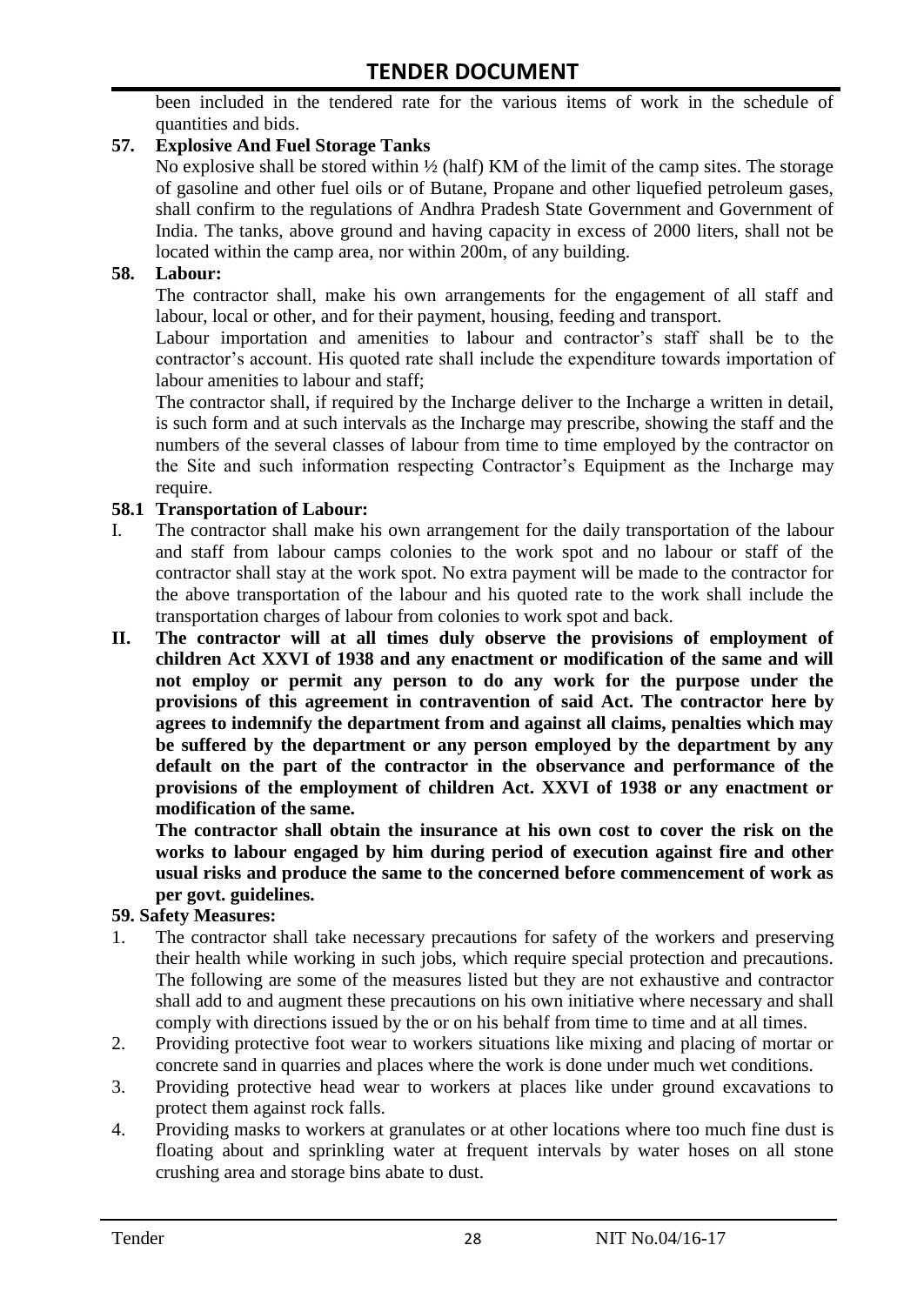- 5. Getting the workers in such jobs periodically examined for chest trouble due to too much breathing in to fine dust.
- 6. Taking such normal precautions like fencing and lightening in excavation of trenches, not allowing rolls and metal parts of useless timber spread around, making danger areas for blasting providing whistles etc.
- 7. Supply work men with proper belts, ropes etc., when working in precarious slopes etc.
- 8. Avoiding named electrical wire etc., as they would electrocute the works.
- 9. Taking necessary steps towards training the workers concerned on the machinery before they are allowed to handle them independently and taking all necessary precautions in around the areas where machines hoists and similar units are working.

#### **60. Fair Wage Clause:**

- 1. The contractor shall pay not less than fair wages to labourers engaged by him on the work.
- 2. "Fair" wages means wages whether for time of piecework notified by the Government from time in the area in which the work is situated.
- 3. The contractor shall not with-standing the revisions of any contract to the contrary cause to be paid to the labour, in directly engaged on the work including any labour engaged by the sub-contractor in connection with the said work, as if the laborers had been directly employed by him.
- 4. In respect of labour directly or indirectly employed in the works for the purpose of the contractors part of the agreement the contractor shall comply with the rules and regulations on the maintenance of suitable records prescribed for this purpose from time to time by the Government. He shall maintain his accounts and vouchers on the payment of wages to the laborers to the satisfaction of the Incharge.
- 5. The shall have the right to call for such record as required to satisfy himself on the payment of fair wages to the labourers and shall have the right to deduct from the contract amount a suitable amount for making good the loss suffered by the worker or workers by reason of the "fair wages" clause to the workers.
- 6. The contractor shall be primarily liable for all payments to be made and for the observance of the regulations framed by the Govt. from time to time without prejudice to his right to claim indemnity from his sub-contractors.
- **7. As per contract labour (Regulation and abolition) Act. 1970 the contractor has to produce the license obtained from the licensing officers of the labour department along with the tender or at the time of agreement.**
- 8. Any violation of the conditions above shall be deemed to be a breach of his contract.
- 9. Equal wages are to be paid for both men and women if the nature of work is same and similar.
- 10. The contractor shall arrange for the recruitment of skilled and unskilled labour local and imported to the extent necessary to complete the work within the agreed period as directed by the Engineer-in-charge in writing.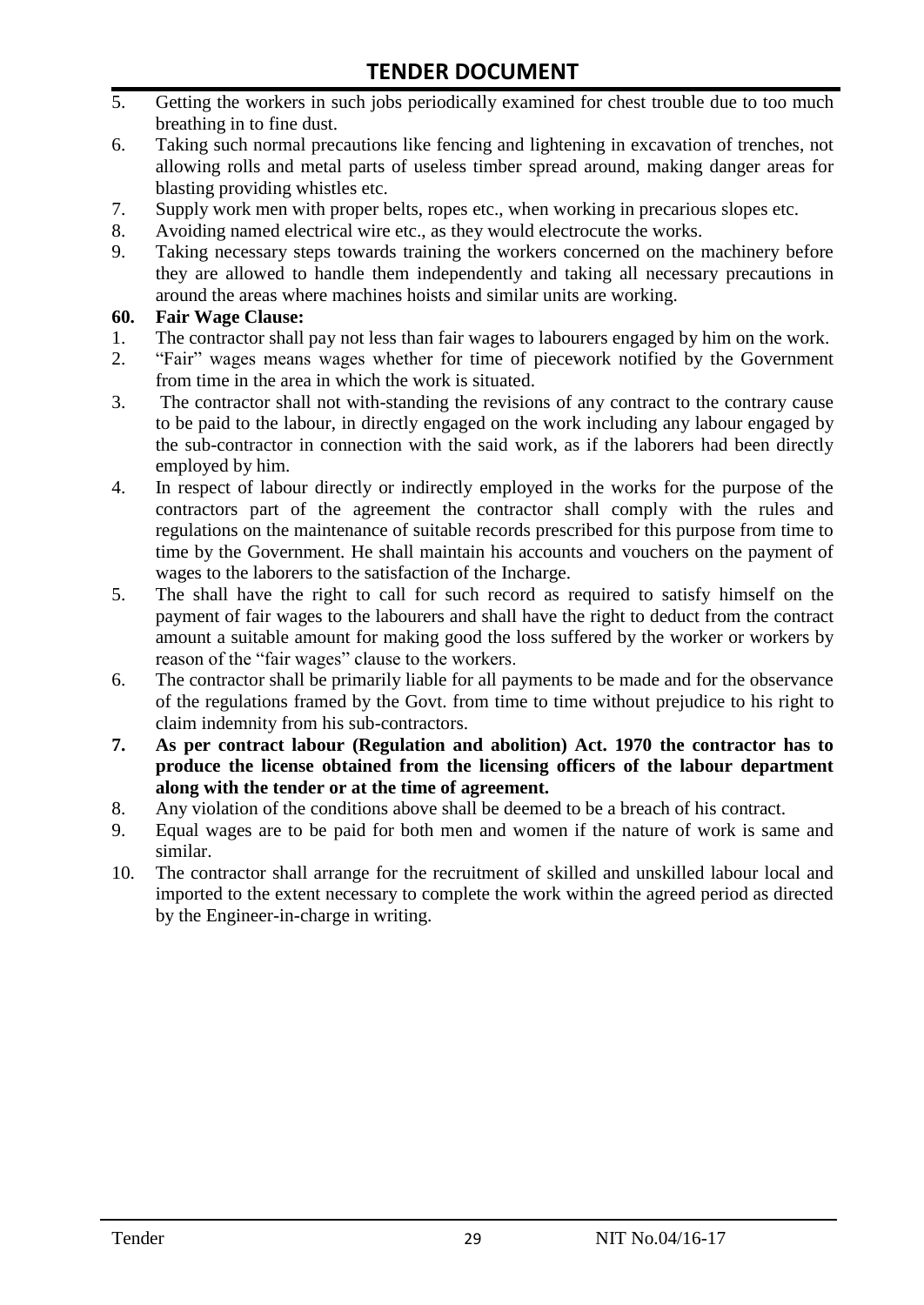#### **61. Indemnity Bond:**

**Name of work: Dragging and chaining of Water Hyacinth, Eichornea, crassipes, Salvinia, molesta, A.philoxeroides and P. stratiotes from Western side of Moti Lake of Motihari (East Champaran)**

**I …………………………………. contractor S/o……………………………………..... aged ……………………………Resident of …………………………………………….** 

**do hereby bind myself to pay all the claims may come (a) under Workmen's Compensation Act. 1933 with any statutory modification there of and rules there under or otherwise for or in respect of any damage or compensation payable in connection with any accident or injury sustained (b) under Minimum wages Act 1948 (c) under payment of wages Act.1936 (d) under the Contractor labour (Regulation and Abolition) Act. 1970 by workmen engaged for the performance of the business relating to the above contract i.e., failing such payment of claims of workmen engaged in the above work, I abide in accepting for the recovery of such claims, effected from any of my assets with the departments.**

**62. Compliance with Labour Regulations:**

**During continuance of the contract, the contractor and his sub contractors shall abide at all times by all existing labour enactments and rules made there under, regulations, notifications and bye laws of the State or Central Government or local authority and any other labour law (including rules), regulations, bye laws that may be passed or notifications that may be issued under any labour law in future either by the State or the Central Government or the local authority and also applicable labour regulations, health and sanitary arrangements for workmen, insurance and other benefits. Salient features of some of the major labour laws that are applicable to construction industry are given below. The contractor shall keep the Department indemnified in case any action is taken against Department by the competent authority on account of contravention of any of the provisions of any Act or rules made there under, regulations or notifications including amendments. If the Department is caused to pay or reimburse, such amounts as may be necessary to cause or observe, or for non-observance of the provision stipulated in the notifications/bye laws/Acts/Rules/regulations including amendments, if any, on the part of the contractor, the Incharge /Department shall have the right to deduct any money due to the contractor including his amount of performance security. The Department/Incharge shall also have right to recover from the contractor any sum required or estimated to be required for making good the loss or damage suffered by the Department.**

**The employees of the Contractor and the Sub-contractor in no case shall be treated as the Department of the Department at any point of time.**

- **63. Salient features of some major labour laws applicable to establishment engaged in buildings and other construction work:**
- **(a) Workmen compensation Act 1923: The Act provides for compensation in case if injury by accident arising out of and during the course of employment.**
- **(b) Payment of Gratuity Act 1972: Gratuity is payable to an employee under the Act on satisfaction of certain conditions on separation if any employee has completed 5 years service or more, or on death, the rate of 15 days wages for every completed year of service. The Act is applicable to all establishments, employing 10 or more employees.**
- **(c) Employees P.F. and Miscellaneous provision Act 1952: The Act provides for monthly contributions by the Department plus workers @ 10% or 8.33%. The benefits payable under the Act are:**
- **(i) Pension or family pension on retirement or death, as the case may be.**
- **(ii) Deposit linked insurance on the death in harness of the worker.**
- **(iii) Payment of P.F. accumulation on retirement/death etc.,**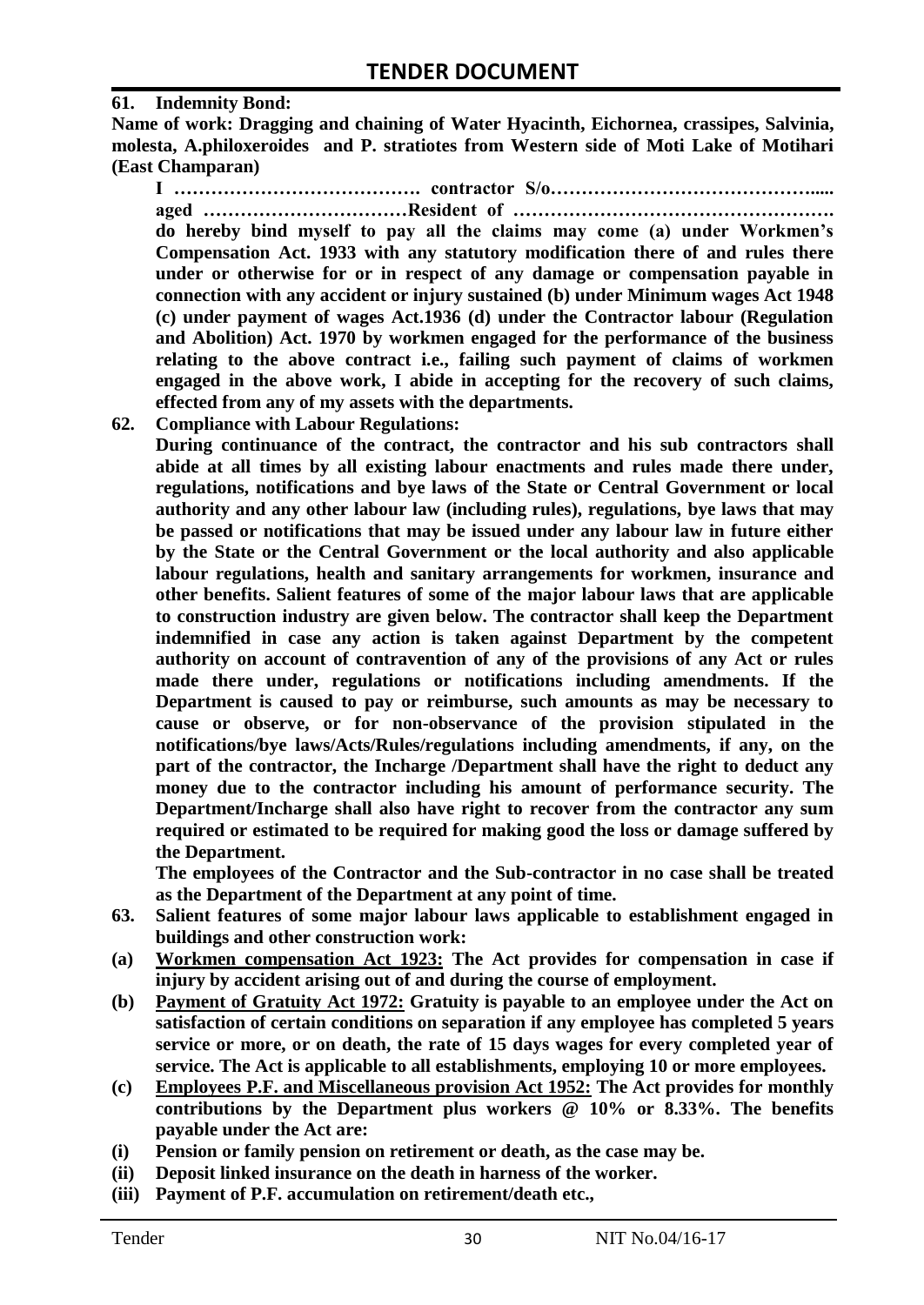- **(d) Maternity Benefit Act 1951: The Act provides for leave and some other benefits to women employees in case of confinements or miscarriage etc.**
- **(e) Contract Labour (Regulation & Abolition) Act 1970: The Act provides for certain welfare measures to be provided by the contractor to contract labour and in case the Contractor fails to provide, the same are required to be provided by the Principal Department by Law. The Principal Department is required to take certificate of Registration and the contractor is required to take license from the designated Officer. The Act is applicable to the establishments or Contractor of Principal Department if they employ 20 or more contract labour.**
- **(f) Minimum wages Act 1948: The Department is supposed to pay not less than the Minimum wages fixed by appropriate Government as per provisions of the Act if the employment is a scheduled employment construction of Buildings, Roads, Runways are scheduled employments.**
- **(g) Payment of wages Act 1936: It lays down as to by what date the wages are to be paid, when it will be paid and what deductions can be made form the wages of the workers.**
- **(h) Equal Remuneration Act 1979: The Act provides for payment of equal wages for work of equal nature to Male or Female workers and for not making discrimination against Female employee in the matters of transfers, training and promotions etc.**
- **(i) Payment of Bonus Act 1965: The Act Is applicable to all establishments employing 20 or more employees. The Act provides for payment of annual bonus subject to a minimum of 8.33% of wages and maximum of 20% of wages to employees drawing Rs. 3500/- per month or less. The bonus to be paid to employees getting Rs.2500/- per months or above and upto Rs.3500/- per month shall be worked out by taking wages as Rs.2500/- per monthly only. The Act does not apply to certain establishments. The newly set-up establishments are exempted for five years in certain circumstances. Some of the State Governments have reduced the employment size from 20 to 10 for the purpose of applicability of this Act.**
- **(j) Industrial Disputes Act 1947: The Act lays down the machinery and procedure fo resolution of Industrial disputes, in what situations a strike or lock- out becomes illegal and what are the requirements for laying off or retrenching the employees or closing down the establishment.**
- **(k) Industrial Employment (Standing Orders) Act 1946: It is applicable to all establishments employing 100 or more workmen (employment size reduced by some of the State and Central Government to 50). The Act provides for laying down rules governing the conditions of employment by the Department on matters provided in the Act and get the same certified by the designated Authority.**
- **(l) Trade Unions Act 1926: The Act lays down the procedure for registration of trade unions of workmen and Departments. The Trade Unions registered under the act have been given certain immunities from civil and criminal liabilities.**
- **(m) Child Labour (Prohibition & Regulation) Act 1986: The Act prohibits employment of children below 14 years of age in certain occupations and processes and provides for regulation of employment of children in all other occupations and processes, Employment Child Labour is prohibited in Building and Construction Industry.**
- **(n) Inter-State Migrant workmen's (Regulation of Employment & Conditions of service) Act 1979: The Act applicable to an establishment, which employs 5 or more interstate migrant workmen through an intermediary (who has recruited workmen in one state for employment in the establishment situated in another State). The inter State migrant workmen, in an establishment to which this Act becomes applicable, are required to be provided certain facilities such as housing, medical aid, traveling expenses from home upto the establishment and back, etc.**
- **(o) The Building and Other Construction workers (regulation of Employment and conditions of service) Act 1996 and the Cess Act of 1996: All the establishments who**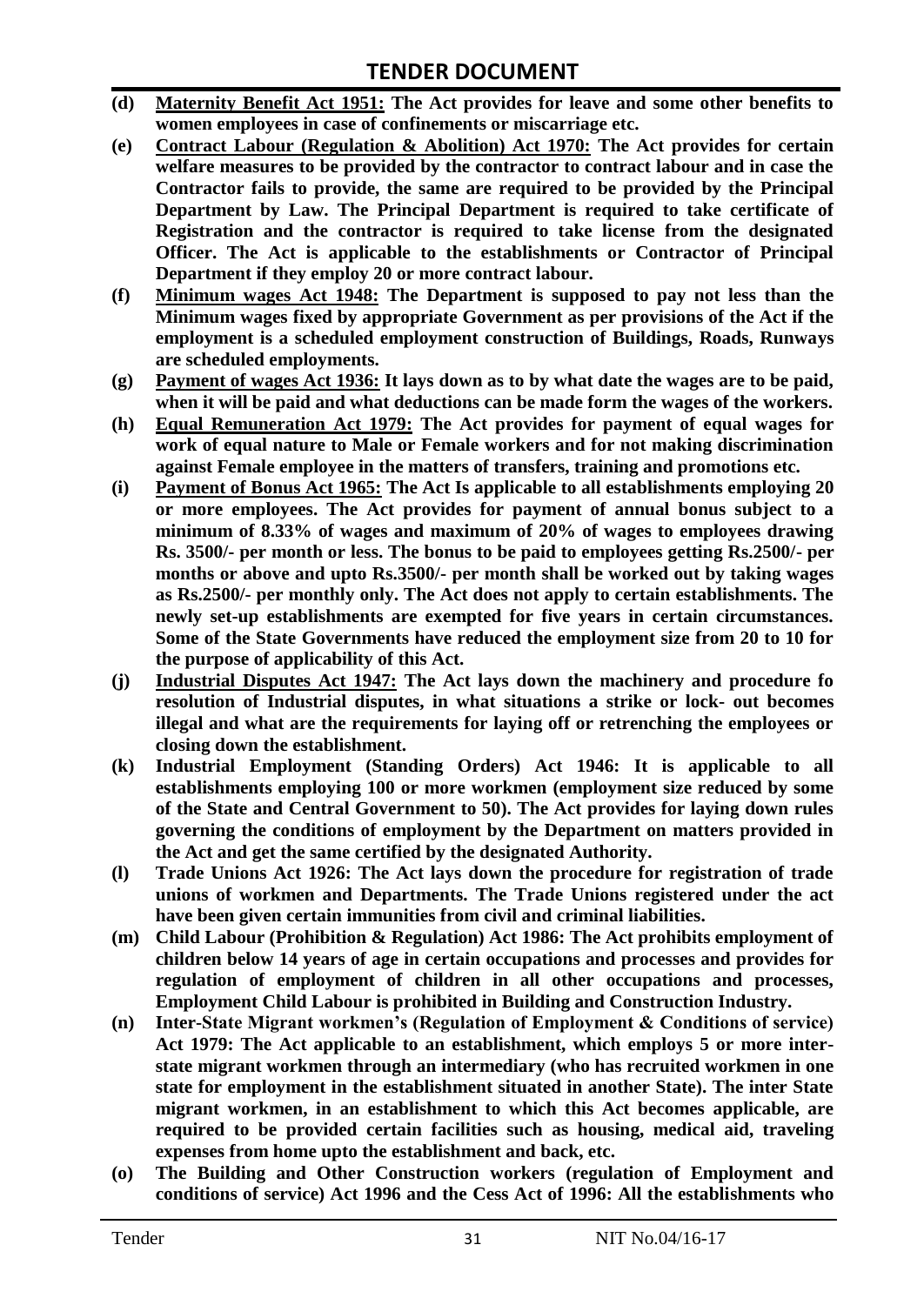**carryon any building or other construction work and employs 10 or more workers are covered under this Act. All such establishments are required to pay cess at the rate not exceeding 2% of the cost of construction as may be modified by the Government. The Department of the establishment is required to provide safety measures at the Building or construction work and other welfare measures, such as Canteens, First-aid facilities, Ambulance, Housing accommodations for workers near the work place etc. The Department to whom the Act applies has to obtain a registration certificate from the Registering Officer appointed by the Government.**

**(p) Factories Act 1948: The Act lays down the procedure for approval of plans before setting up a factory, health and safety provisions, welfare provisions, working hours, annual earned leave and rendering information regarding accidents or dangerous occurrences to designated authorities. It is applicable to premises employing 10 person or more with aid of power or 20 or more persons without the aid of power engaged in manufacturing process.**

#### **64. Liabilities of the Contractor**

64.1 Accident Relief and workmen compensation:

The contractor should make all necessary arrangements for the safety of workmen on the occurrence of the accident, which results in the injury or death of any of the workmen employed by the contractor, the contractor shall within 24 hours of the happenings of the accident and such accidents should intimate in writing to the Consultant and Incharge of the Centre. The contractor shall indemnify Centre against all loss or damage sustained by the Centre resulting directly or indirectly from his failure to give intimation in the manner aforesaid including the penalties or fines if any payable by Centre as a consequence of Centre failure to give notice under workmen"s compensation Act or otherwise conform to the provisions of the said Act in regard to such accident.

- 64.2 In the event of an accident in respect of which compensation may become payable under the workmen"s compensation Act VIII 23 whether by the contractor, by the Government it shall be lawful for the Incharge to retain such sum of money which may in the opinion of the Incharge be sufficient to meet such liability. The opinion of the Incharge shall be final in regard to all matters arising under this clause.
- 64.3 The contractor shall at all times indemnify the Centre against all claims which may be made under the workmen"s compensation act or any statutory modification thereafter or rules there under or otherwise consequent of any damage or compensation payable in consequent of any accident or injuries sustained or death of any workmen engaged in the performance of the business relating to the contractor.

#### **65. Contractor's Staff, Representatives and Labour:**

- (a) The contractor shall, at all times, maintain on the works, staff of qualified Engineers, and Supervisors of sufficient experience of similar other jobs to assure that the quality of work turned out shall be as intended in the specifications. The contractor shall also maintain at the works, a Work Manager or sufficient status, experience and office and duly authorize him to deal with all aspects of the day-today work. All communications to any commitments by the Work Manager shall be considered as binding on the Contractor.
- (b) The Contractor shall at all times submit details of skilled and unskilled labour and equipment employed to the Incharge in prescribed proforma as he may require to assess and ensure the proper progress of work.
- (c) If the contractor does not employ the technical person agreed to on the work a fine may be imposed as decided by the Competent Authority.

#### **66. Accommodation and food:**

The contractor should arrange accommodation he needs, at his own cost. The contractor shall make his own arrangements for supply of food grains, fuel and other provision to his staff and labourers including controlled commodities.

#### **67. Relationship :**

Contractor shall have to furnish information along with tender, about the relationship he is having with any officer of the Centre.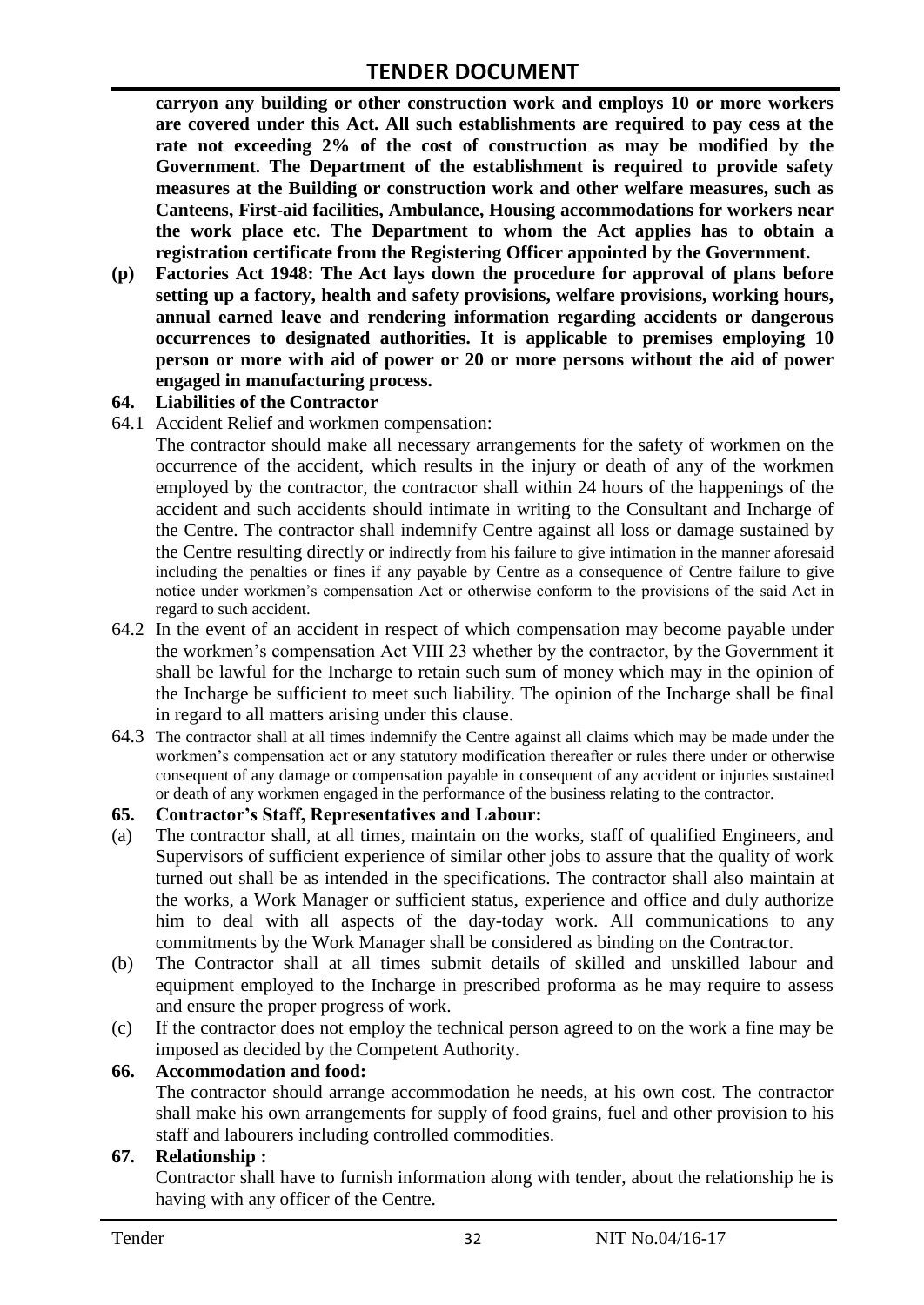#### **68. Protection of adjoining premises:**

The contractor shall protect adjoining sites against structural, decorative and other damages that could be caused by the execution of these works and make good at his cost any such damages.

#### **69. Work during night or on Sundays and holidays:**

The works can be allowed to be carried out during night, Sundays or authorised holidays in order to enable him to meet the schedule targets and the work shall require almost round the clock working keeping in view:

- (i) The provisions of relevant labour laws being adhered to:
- (ii) Adequate lighting, supervision and safety measures are established to the satisfaction of the and
- (iii) The construction programme given by the Contractor and agreed upon by the envisages such night working or working during Sundays or authorised holidays

#### **70. Layout of materials stacks:**

The contractor shall deposit materials for the purpose of the work on such parts only of the ground as may be approved by the Incharge before starting work. A detailed survey, clearly indicating position and areas where materials shall be stacked and sheds built is to be conducted by the contractor at his own cost and only after obtaining necessary approval of the plan for use of sites by the Incharge, the Contractor can use the sites accordingly.

#### **71. Use of blasting materials:**

Procurement of blasting materials and its storage is the responsibility of the contractor. The contractor shall engage licensed blaster for blasting operation. The contractor is to act in accordance with Indian Explosive Act and other rules prevailing, during the execution of work. It is the responsibility of the contractor to see, that works by other agencies in the vicinity are not hampered, in such cases if any claim is made by other agencies that should be borne by the contractor. Carriage of blasting materials, from the magazine to the work site, is the responsibility of the contractor.

#### **72. Plant and Equipment:**

- 72.1 The contractor shall have sufficient plant, equipment and labour and shall work such hours and shifts as may be necessary to maintain the progress on the work as per the approval progress schedule. The working and shifts hours shall comply with the Govt. Regulations in force.
- 72.2 It is to expressly and clearly understood that contractor shall make his own arrangements to equip himself with all machinery and special tools and plant for the speedy and proper execution of the work and the department does not undertake responsibility towards their supply.
- 72.3 The department shall supply such of the machinery that may be available on hire basis but their supply cannot be demanded as matter of right and no delay in progress can be attributed to such non-supply of the plant by the department and the department cannot be made liable for any damage to the contractor. The Contractor shall be responsible for safe custody of the departmental machinery supplied to him (which will be delivered to contractor at the machinery yard at site of work) and he has to make good all damages and losses if any other than fire, wear and tear to bring it to the conditions that existed at the time of issue to the contractor before handing over the same to the department. The hire charges for the machinery handed over to the contractor will be recovered at the rate prevalent at the time of supply. The contractor will have to execute supplemental agreement with at the time of supply of the machinery.
- 72.4 The acceptance of departmental machinery on hire is optional to the contractor.

#### **73. Steel forms:**

Steel forms should be used for all items involving and use of centering and shuttering shall be single plane without any dents and undulations.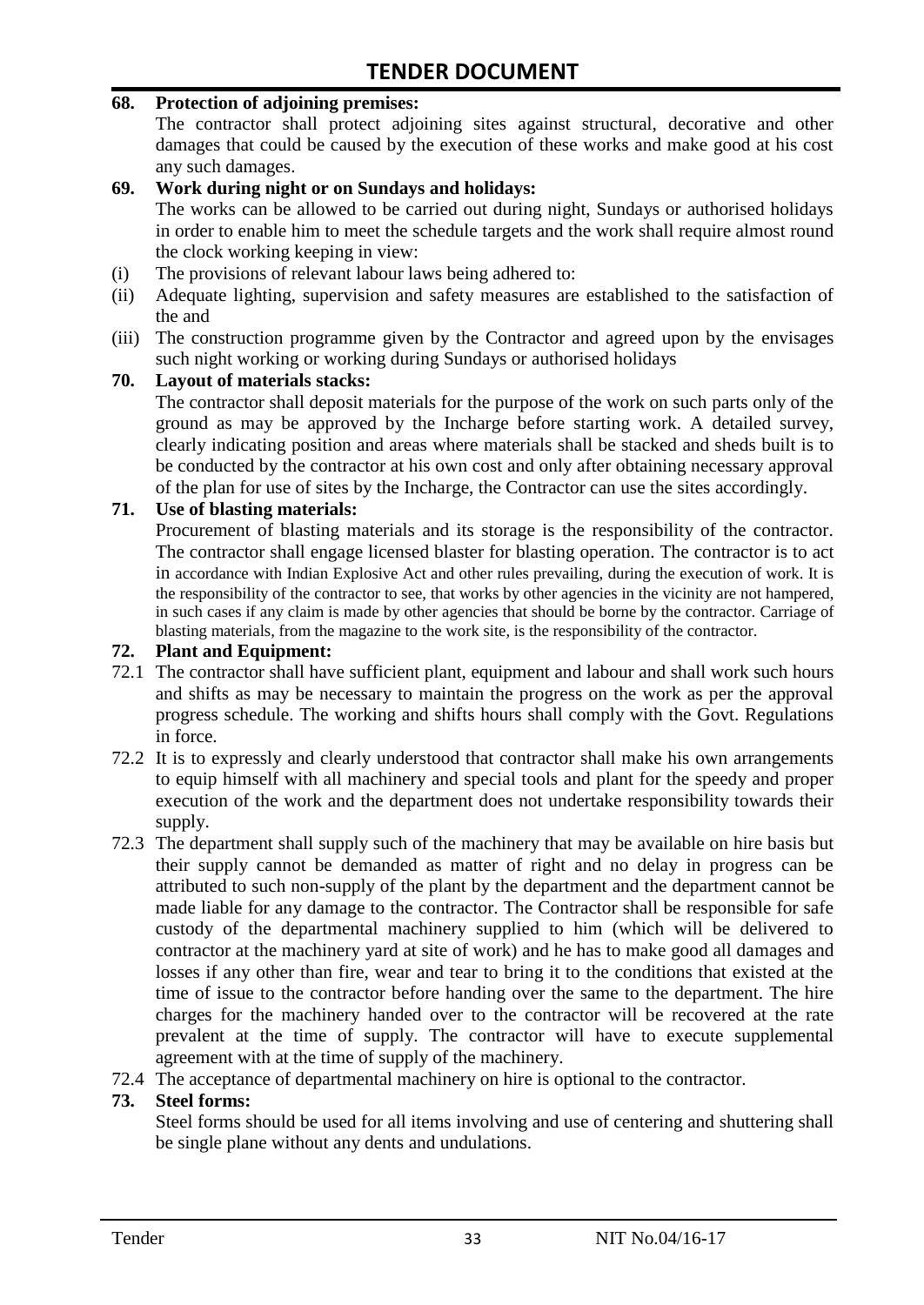#### **74. Inconvenience to public:**

The contractor shall not deposit materials at any site, which will cause inconvenience to public. The Incharge may direct the contractor to remove such materials or may undertake the job at the cost of the contractor.

**75. Conflict of interest:**

**Any bribe, commission, gift or advantage given, promised or offered by on behalf of contractor or his partner, agent or servant or any one on his behalf to any officer, servant, representatives, agents of Incharge or any persons on their behalf, in relation to the obtaining or to execution of this, or any other contract with Incharge shall in addition to any criminal liability, which it may occur, subject to the cancellation of this or all other contracts and also to payment of any loss or damage resulting from any such cancellation. Incharge shall then be entitled to deduct the amount, so payable from any money, otherwise due to the contractor under this or any other contract.**

#### **76. Contract documents and materials to be treated as confidential:**

All documents, correspondences, decisions and orders, concerning the contract shall be considered as confidential and/or restricted in nature by the contractor and he shall not divulge or allow access to them by any unauthorized person

#### **77. General obligations of Contractor:**

- 77.1 The contractor shall, subject to the provision of the contract and with due care and diligence, execute and maintain the works in accordance with specifications and drawings.
- 77.2 The contractor shall promptly inform the Department and the Incharge of any error, omission, fault and such defect in the design of or specifications for the works which are discovered when reviewing the contract documents or in the process of execution of the works.
- 77.3 If Contractor believes that a decision taken by the Incharge was either outside the authority given to the Incharge by the Contract or that the decision was wrongly taken, the decision shall be referred to the technical expert within 14 days of the notification of the Incharge's decisions.
- 77.4 Pending finalisation of disputes, the contractor shall proceed with execution of work with all due diligence

#### **78. Security measures:**

- a) Security requirements for the work shall be in accordance with the Government's general requirements including provisions of this clause and the Contractor shall conform to such requirements and shall be held responsible for the actions of all his staff, employees and the staff and employees of his sub-contractors
- b) All contractors' employees, representatives and sub-contractor's employees shall wear identifications badges provided by the contractor. Badges shall identify the contractor, showing and employee's number and shall be worn at all times while at the site. Individual labour will not be required to wear identification badges.
- c) All vehicles used by the contractor shall be clearly marked with contractor"s name.
- d) The contractor shall be responsible for the security of the works for the duration of the contract and shall provide and maintain continuously adequate security personnel to fulfil these obligations. The requirements of security measures shall include, but not limited to maintenance of order on the site, provision of all lighting, fencing, guard flagmen and all other measures necessary for the protection of the works within the colonies, camps and elsewhere on the site, all materials delivered to the site, all persons employed in connection with the works continuously throughout working and non working period including nights, Sundays and holidays for duration of the contract.
- e) Other contractors working on the site concurrently with the contractor will provide security for their own plant and materials. However, their security provisions shall in no way relieve the contractor of his responsibilities in this respect.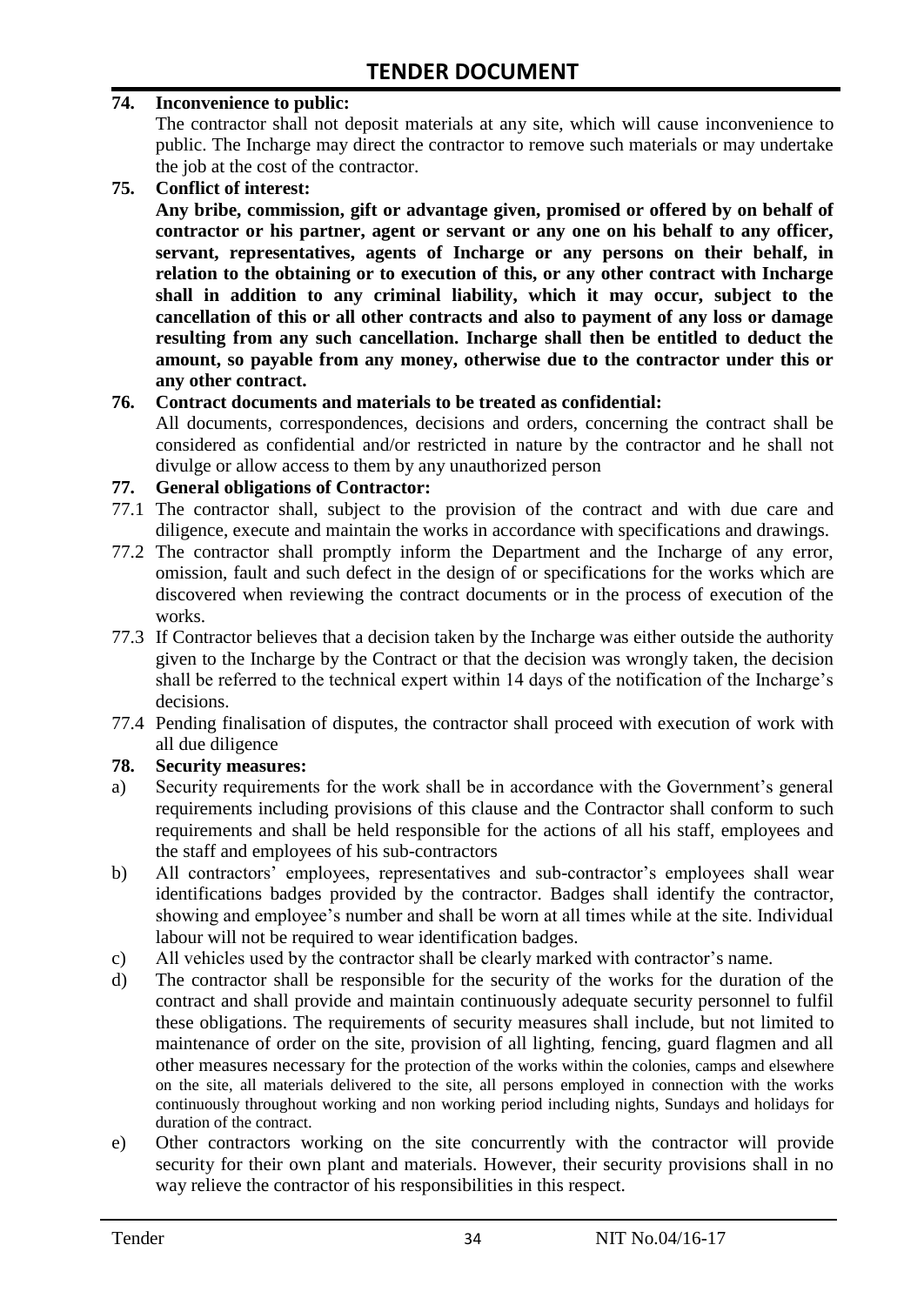f) Separate payment will not be made for provision of security services.

#### **79. Fire fighting measures:**

- a) The contractor shall provide and maintain adequate fire fighting equipment and take adequate fire precaution measures for the safety of all personnel and temporary and permanent works and shall take action to prevent damage to destruction by fire of trees shrubs and grasses.
- b) Separate payment will not be made for the provision of fire prevention measures.

#### **80. Sanitation:**

The contractor shall implement the sanitary and watch and ward rules and regulations for all forces employed under this contract and if the Contractor fails to enforce these rules, the Incharge may enforce them at the expenses of the Contractor.

#### **81. Training of personnel:**

The contractor, shall, if and as directed by the Incharge provide free of any charge adequate facilities, for vocational training of Government Officers, students, Engineers, supervisors, foremen, skilled workmen etc. not exceeding six in number at any one time on the contractor"s work. Their salaries, allowances etc. will be borne by the Government and the training schemes will be drawn up by the Incharge in consultation with the contractor.

#### **82. Ecological balance:**

- a) The contractor shall maintain ecological balance by preventing de-forestation, water pollution and defacing of natural landscape. The contractor shall so conduct his construction operation as to prevent any unnecessary destruction, scarring, or defacing of the natural surrounding in the vicinity of the work. In respect of the ecological balance, Contractor shall observe the following instructions.
- i) Where unnecessary destruction, scarring, damage or defacing may occur, as result of the operation, the same shall be repaired replanted or otherwise corrected at the contractor"s expense. The contractor shall adopt precautions when using explosives, which will prevent scattering of rocks or other debris outside the work area. All work area including borrow areas shall be smoothened and graded in a manner to conform to the natural appearances of the landscape as directed by the Incharge.
- ii) All trees and shrubbery which are not specifically required to be cleared or removed for construction purposes shall be preserved and shall be protected from any damage that may be caused by the contractor's construction operation and equipment. The removal of trees and shrubs will be permitted only after prior approval by the Incharge. Special care shall be exercised where trees or shrubs are exposed to injuries by construction equipment, blasting, excavating, dumping, chemical damage or other operation and the contractor shall adequately protect such trees by use of protective barriers or other methods approval by the Incharge. Trees shall not be used for anchorages. The contractor shall be responsible for injuries to trees and shrubs cause by his operations. The term "injury" shall include, without limitation bruising, scarring, tearing and breaking of roots, trunks or branches. All injured trees and shrubs be restored as nearly as practicable without delay to their original condition at the contractor"s expense.
- (iii) The contractor's construction activities shall be performed by methods that will present entrance or accidental spillage of solid matter contaminants, debris and other objectionable pollutants and wastage into river. Such pollutant and waste include earth and earth products, garbage, cement concrete, sewage effluent, industrial wastes, radio-active substances, mercury, oil and other petroleum products, aggregate processing, mineral salts and thermal pollution. Pollutants and wastes shall be disposed off in a manner and at sites approved by the Incharge.
- (iv) In conduct of construction activities and operation of equipments the contractor shall utilize such practicable methods and devices as are reasonably available to control, prevent and otherwise minimize the air pollution. The excessive omission of dust in to the atmosphere will not be permitted during the manufacture, handling and storage of concrete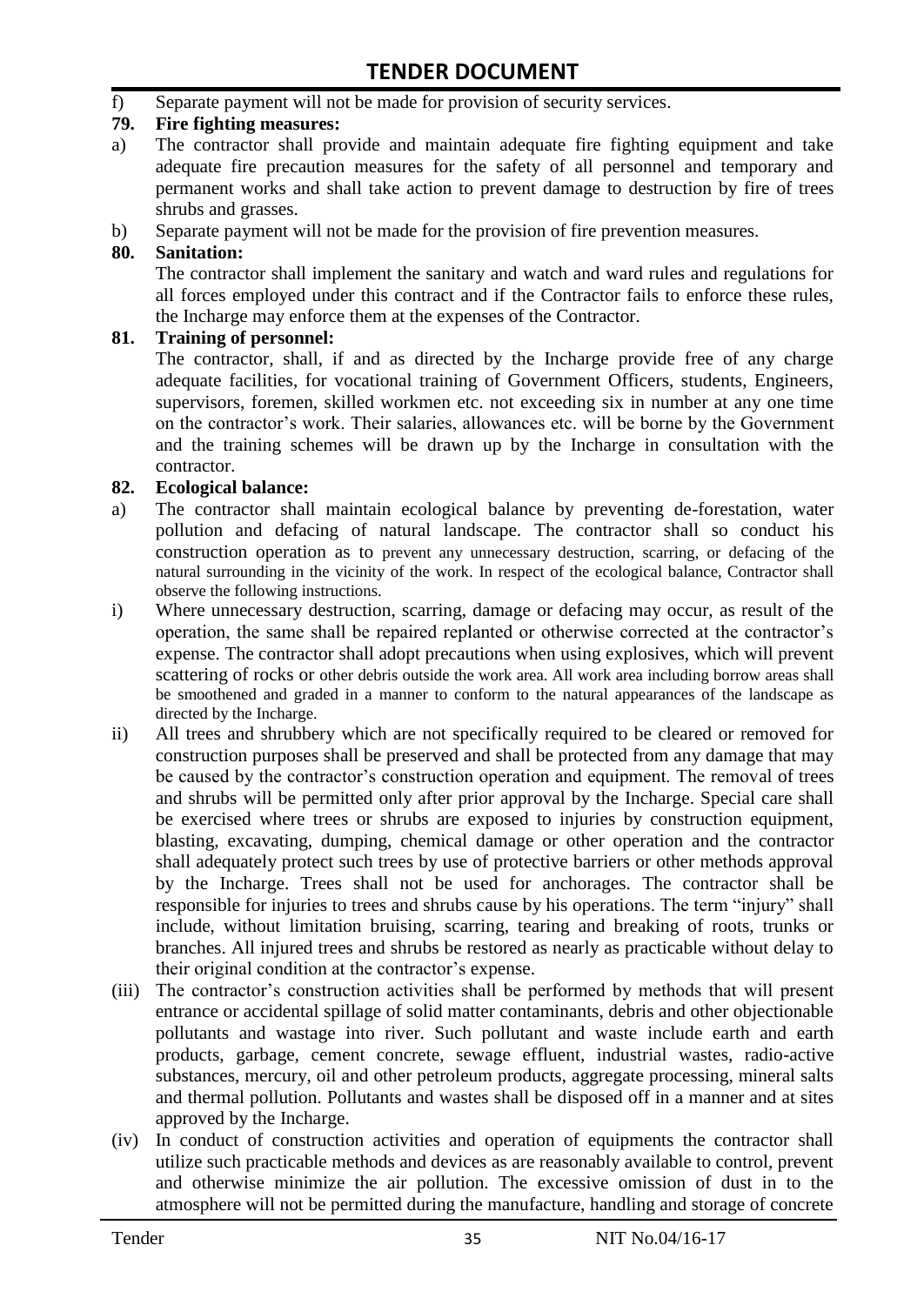aggregates and the contractor shall use such methods and equipment as a necessary for collection and disposal or prevention of dust during these operation. The contractor's methods of storing and handling cement shall also include means of eliminating atmospheric discharges of dust, equipment and vehicles that give objectionable omission of exhaust gases shall not be operated. Burning of materials resulting from clearing of trees, bushes, combustible construction materials and rubbish may be permitted only when atmospheric conditions for burning are considered favourable.

b) Separate payment will not be made for complying with the provisions of this clause and all cost shall be deemed to have been included in the unit rates and prices included in the contract if any provision is not complied with within a reasonable time even after issue of a notice in this respect, the necessary operations would be carried out by the Incharge at the cost of the Contractor, Orders of the Incharge in this respect would be final and binding on the contractor.

#### **83. Preservation of existing vegetation:**

- a) The contractor will preserve and protect all existing vegetation such as trees, on or adjacent to the site which do not unreasonably interfere with the construction as may be determined by the Incharge. The contractor will be held responsible for all unauthorized cutting or damage of trees, including damage due to careless operation of equipment, stockpiling of materials or tracking of grass areas by equipment. Care shall be taken by the Contractor in felling tress authorised for removal to avoid any unnecessary damages to vegetation and tress that are to remain in place and to structures under construction or in existence and to workmen.
- b) All the produce from such cutting of trees by the contractor shall remain the property of Government and shall be properly stacked at site, approved by the Incharge. No payment whatsoever, shall be made for such cutting and its stacking by the Contractor. If an produce from such cutting is not handed over to the Government by the contractor, he shall be charged for the same at the rates to be decided by the Incharge. The recovery of this amount shall be made in full from the intermediate bill that follows.
- c) The contractor shall also make arrangements of fuel deposits for supply of required fuel for the labourer to be employed for cooking purpose at his own cost in order to prevent destruction of vegetation growth in the surrounding area of the work site.

#### **84. Possession prior to completion:**

The Incharge shall have the right to take possession of or use any completed part of work or works or any part there of under construction either temporarily or permanently. Such possession or use shall not be deemed as an acceptance of any work either completed or not completed in accordance with the contract, except where expressly otherwise specified by the Incharge.

#### **85. Payment upon termination:**

If the contract is terminated because of a fundamental breach of contract by the contractor, the Incharge shall issue a certificate for the value of the work done less advance payment received upon the date of the issue of the certificate and less the rate to apply to the work not completed as indicated in the contract data. Additional liquidated damages shall not apply. If the total amount due to the Department exceeds any payment due to the contractor the difference shall be a debt payable to the Department. In case of default for payment within 28 days from the date of issue of notice to the above effect, the contractor shall be liable to pay interest at 12% per annum for the period of delay.

#### **86. Access to the contractor's books:**

Whenever it is considered necessary by the Incharge to ascertain the actual cost of execution of any particular extra item of work or supply of the plant or material on which advance is to be made or of extra items or claims, he shall direct the contractor to produce the relevant documents such as payrolls, records of personnel, invoices of materials and any or all data relevant to the item or necessary to determine its cost etc. and the contractor shall when so required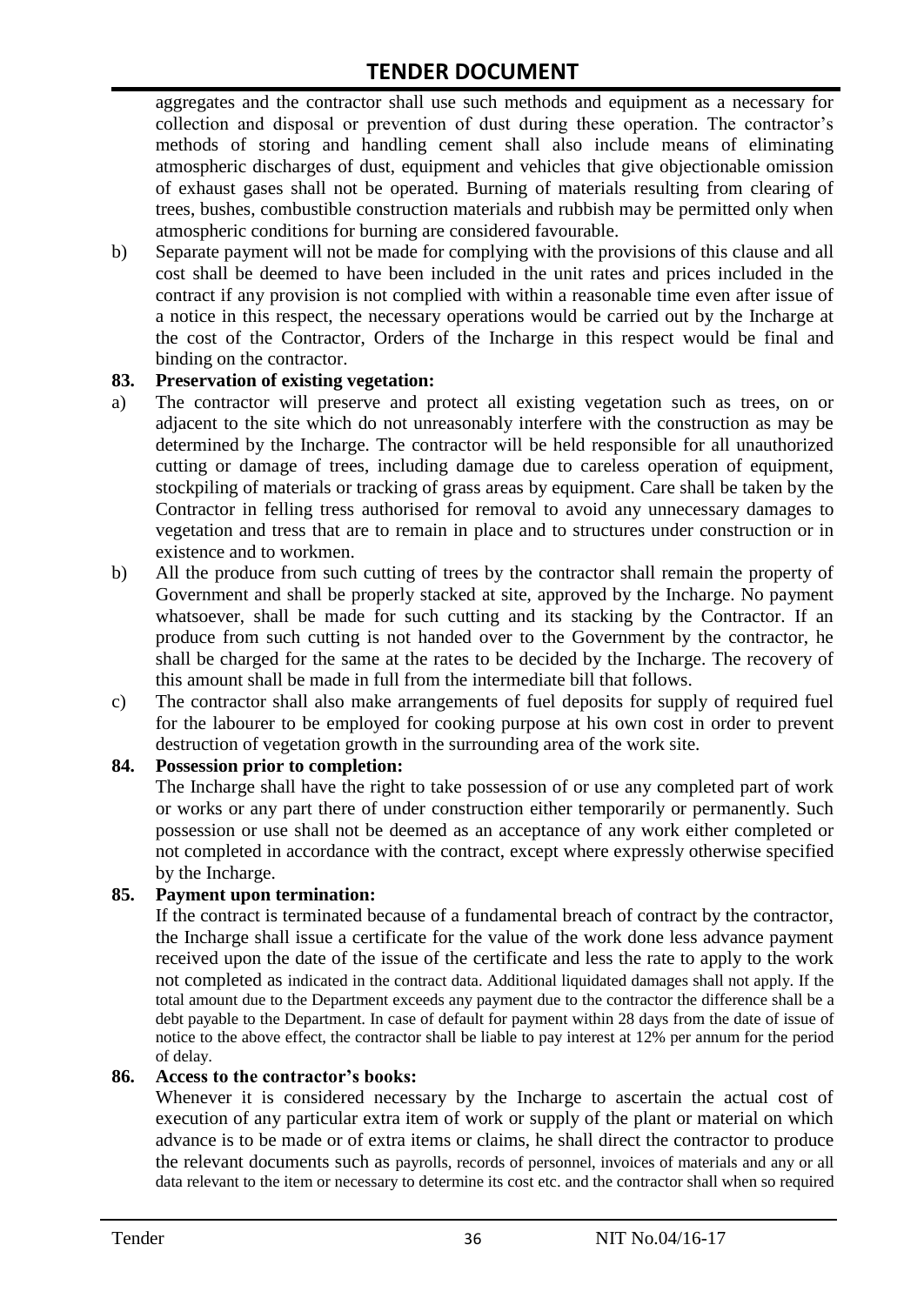furnish all information pertaining to the aforesaid items in the mode and manner that may be specified by the Incharge.

#### **87. Drawing to be kept at site:**

One copy of the drawings furnished to the contractor shall be kept by the contractor on the site and the same shall at all reasonable time be available for inspection and use by the Incharge and the Incharge"s representative and by any other persons authorized by the Incharge in writing.

#### **88. B.I.S. [I.S.I.] books to be kept at site:**

A complete set of Indian Standard specification referred to in "Technical Specifications" shall be kept at site for reference.

#### **89. Site Order Book:**

An order book shall be kept at the site of the work. As far as possible, all orders regarding the work are to be entered in this book. All entries shall be signed and dated by the Department Officer in direct charge of the work and by the contractor or by his representative. In important cases, the Incharge will countersign the entries, which have been made. The order book shall not be removed from the work, except with the written permission of the Incharge.

#### **90. Variations by way of modification, omissions or additions:**

For all modifications, omissions from or additions to the drawings and specifications, the will issue revised plans, or written instructions, or both and no modification, omission or addition shall be made unless so authorised and directed by the Incharge in writing. The shall have the privilege of ordering modifications, omission or additions at any time before the completion of the work and such orders shall not operate to annual those portions of the specifications with which said changes do not conflict. "s Decision:

It shall be accepted as in separable part of the contract that in matters regarding materials, workmanship, removal of improper work, interpretation of the contract drawings and contract specification, mode of the procedure and the carrying out o the work, the decision of the Incharge, which shall be given in writing shall be binding on the contractor.

- **91. Income tax**
- **a) During the currency of the contract deduction of income tax at 2.24% shall be made from the gross value of each bill of the contract, the contract value of which is in excess of Rs. 10,000/- for deduction of tax at rates lower than 2.24% procedure stipulated under section 194-C(4) of Income Tax Act, 1961 shall be followed.**
- **b) Income Tax clearance certificate should be furnished before the payment of final bill.**
- **c) The contractor's staff, personnel and labour will be liable to pay personnel income taxes in respect of their salaries and wages as are chargeable under the laws and regulations for the time being in force, and the contractor shall perform such duties in regard to such deductions thereof as may be imposed on him by such laws and regulations.**
- **92. Value Added Tax (VAT):**
- **92.1. The Contractor has to pay the Sales Tax/ VAT wherever payable.**
- **92.2. The contractor should produce a valid Value Added Tax Clearance Certificate before the payment of the final bill, otherwise payment to the contractor will be withheld.**

#### **93. Supply of construction materials:**

- i) The contractor has to make his own arrangements for procurements, supply and use of construction materials.
- ii) All materials so procured should confirm to the relevant specifications indicated in the bidding documents.
- iii) The contractor shall follow all regulations of the Department/Government of India in respect of import licenses etc., of the procurement of the materials is through imports and he shall be responsible for the payment of applicable duties and taxes, port clearances, inland transportation etc.
- iv) The contractor shall make his own arrangements for adequate storage of the materials.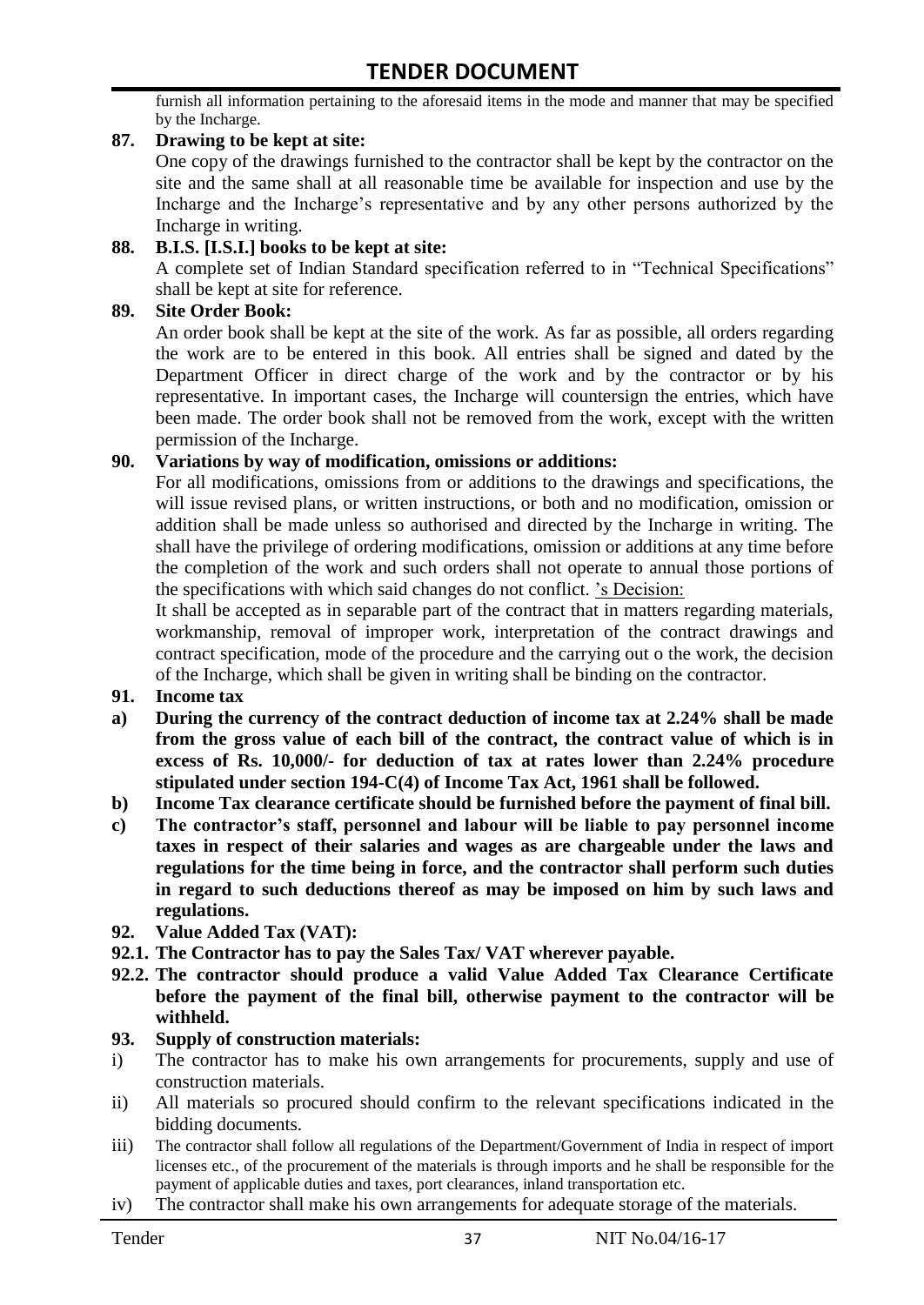# **ADDITIONAL CONDITIONS TO TENDER NOTICE**

A Statement giving brief particulars of equipment and resources that will be put at the disposal of the work under the following classification should accompany the tender

- 1. a. Equipment transport for material viz. Lorrie / Carts, Crushers etc.,
	- b. Organization: 1.Technical 2. Unskilled
	- c. Methods that will be adopted to speed up the work to ensure completion within the prescribed time.
- 2. The contractor shall make his own arrangements for all the tools and plants required for the execution of the work. The equipment if any, available with the Department may be hired to the contractor at rates and conditions prescribed by the Department.
- 3. National Savings Certificates and other Government Bonds will not be accepted towards the Earnest Money Deposit.
- 4. A Separate tender must be submitted to each work as mentioned in the list of works enclosed. Tenders submitted for more than one work in one cover will be rejected. Only one tender should be enclosed in the cover.
- 5. All rejected materials shall be removed from the site, within 24 hours after written instructions of rejecting and materials and ordering their removal have been issued in case of default, on the part of the contractor to carryout such order, the materials will be got removed through other agency at the contractor's risk and cost.
- 6. All materials rejected or obstructing traffic shall be removed by the Contractor, with the least possible delay, within the time specified, failing which it is open to the Department to remove them at the contractor's risk, through other agency. All labour in testing and measuring during measurements and check measurements should be borne by the contractor.
- 7. The contractor shall with his own expenses, make all the arrangements and take all possible steps and precautionary measures, for the safety of the public, during the execution of the electrical works. The rates offered by the contractor should be inclusive of such incidental charges.
- 8. Fully accepted agreement rates will be paid only after all the items of work are completed. The agreement executing authority will decide the exact items, the rates of which are considered to be high, for the purpose of this clause and his decision of the Incharge shall be final and binding on the contractor.
- **9. As per new section 104 – C of the Income Tax 1961, deduction at the rate of 2.24% on the gross amounts of payments, will be made towards Income Tax should the value of the contract exceeds Rs. 10,000/- (Vide Government of India Reference F. N. 275 / 100/ 72 –1 – TJI – dated 29-5-72).**
- 10. Where the value of the contract exceeds the sum of Rs. 10,000/- the contractor has to produce a valid income tax clearance certificate along with the tender, atleast at the time of payment of final bill of the work. In case the final bill is withheld, the bill will be paid only after production of the certificate.
- 11. Once a contractor buys a tender schedule he shall not be permitted to return the schedule.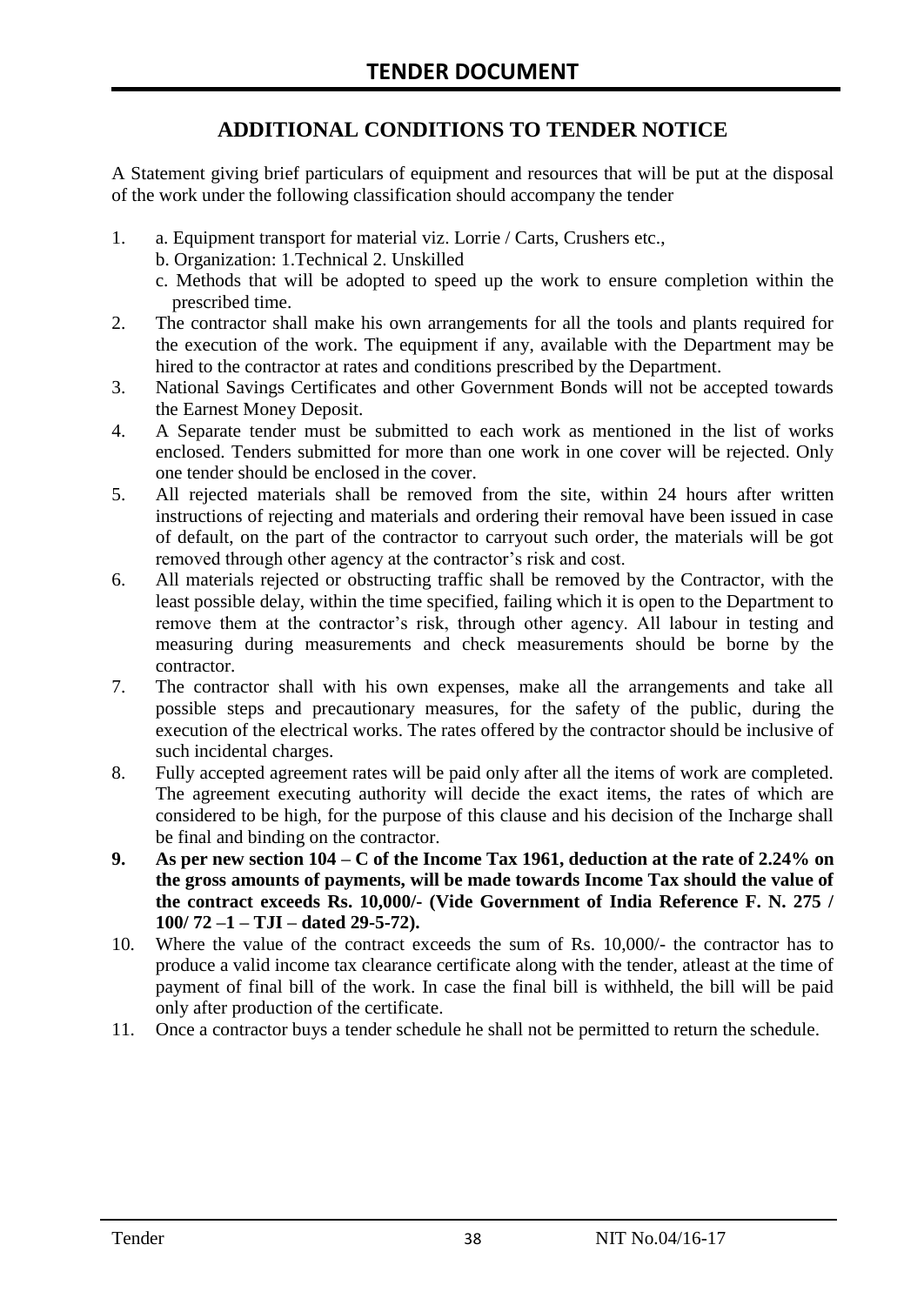# **GENERAL SPECIFICATIONS**

#### **1. General Specifications for (Name of the work)**

#### **2. General Specifications and Instructions for Electrical Work**

- 1. I.E. RULES 1956: The installation shall generally be carried out in conformity with the Indian Electricity rule 1956 as amended from time to time and National Electrical code which contains specific regulations to be adhered to in the supply and use of electricity energy in the interest of safety.
- 2. PRESSURE AND FREQUENCY OF SUPPLY: All current consuming devices shall be suitable for the pressure and frequency of supply stated in the special conditions of contract
- 3. SYSTEM OF WIRING: The wiring shall be carried out on such a system as may be specified in the conditions of contract. "Power wiring shall be kept separate and distinct from lighting wiring. All conductors shall be run as far as possible along the walls and ceiling, so as to be easily accessible for inspection. The balancing of circuits in 3 phase

#### **a) General Conditions for Electrical Works**

- 1. The make of material mentioned in the Schedule A, should be used on the work in variably and the Department reserves the right to insist upon using any of the make of the material mentioned in the Schedule – A from their choice.
- 2. The work shall be carried out strictly in conformity with (i) code of practice for Electrical wiring and fittings in Government Building (ii) The Indian Standard Specification (iii) The Department specification, if the work carried out does not comply with the code of practice and Departmental specifications and if the work man ship is unsatisfactory it will be binding of the contractor to redo the job without any extra cost and pay penalty as decided by the department towards inconvenience caused , if any.
- 3. The work should be carried out under the direct supervision of persons holding a certificate of competency for the type of work involved.
- 4. After completion of work a plan of building should be furnished indicating the location of various main and sub- boards and all the fittings together with a circuit diagram duly numbered ( in the diagram)
- 5. The contractor will be responsible for any defect noticed during either improper workmanship or defective materials supplied by him for two calendar years from the date of final completion of work.
- 6. Lugs should be provided for all earth connections.
- 7. The contractor himself should arrange for the transportation of men and material to their work spot.
- 8. All Civil works and patch works indicated for providing electrical installations should be well finished to the satisfaction of the authorities. A certificate from them should be obtained to the effect that the Civil and patch work done is to the satisfaction of authorities. It will be the responsibility of the electrical contractor to obtain such certificate from the Engineer. Unless such certificate is produced this office will have right to with held the bill.
- 9. Concreting to the pole and providing independent earthing should be done in presence of departmental staff.
- 10. The distribution boards with Switch controls shall be separate in each floor for normal supply and essential supply.
- 11. The lighting circuits shall be provided with separate conductor to enable to connect the normal lighting and essential lighting without linking to any of the above systems to ensure to switch over to essential supply in order to have minimum lighting to avoid inconvenience to the staff working.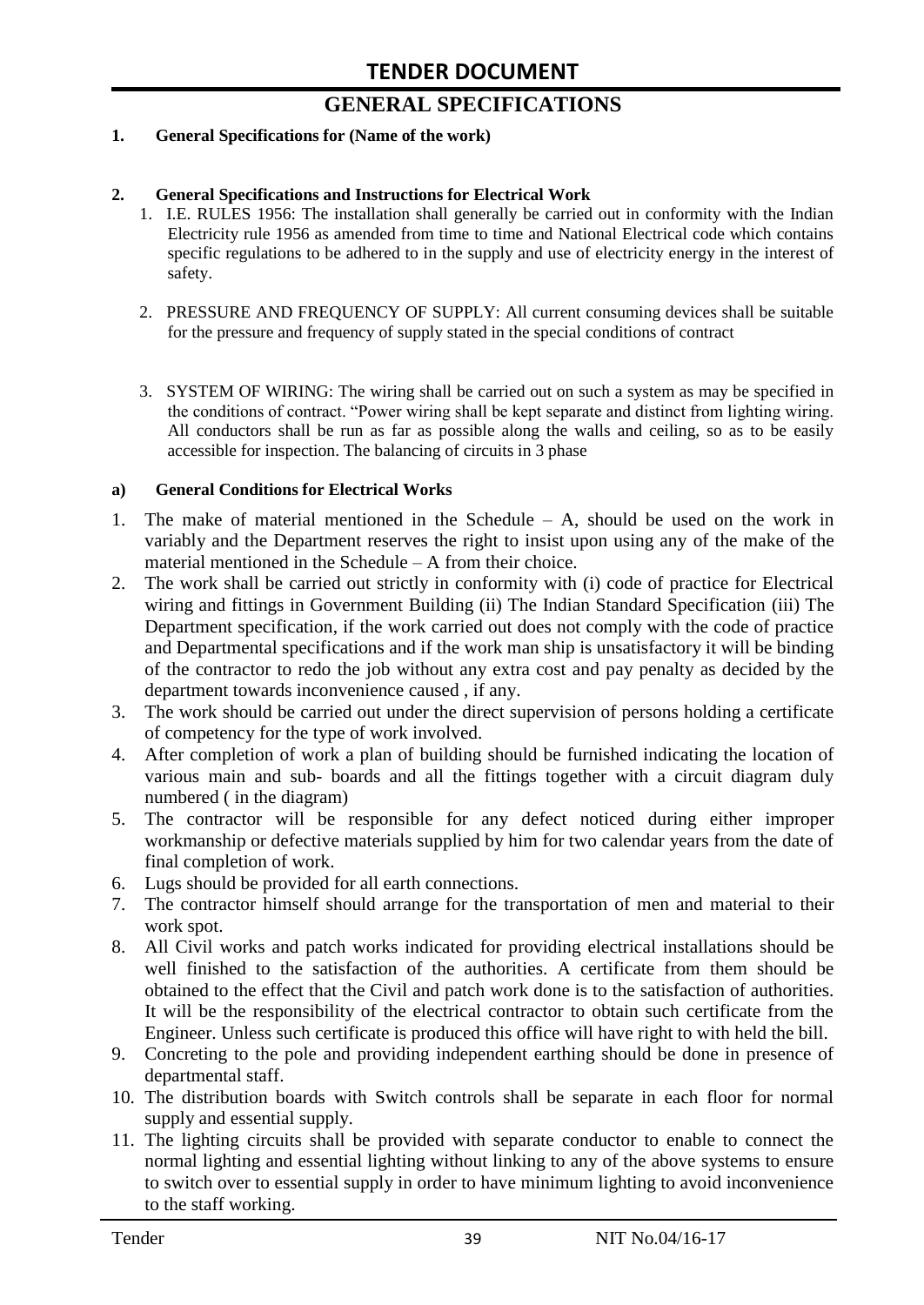- 12. The control for the luminaire to be provided in the hall for both to be connected to the normal supply and essential supply shall be separate and away from the each system.
- 13. For the points to be connected to essential supply, a separate conduit system is to be laid as enumerated in the above conditions includes circuit main of any system.
- 14. The locations for the D. B"s and Switch controls for essential supply will be decided during the course of execution where the circuit conduit way have to be terminated.
- 15. The tenderer / agency is bound to supply the materials prescribed in Schedule A and no change of specification and make will be entertained. The tenderer has to survey the market regarding availability of the materials for specified item brand / specified make in schedule – A of the tender schedules before tendering for the work. In case of Discrepancy Final Decision will be taken by the tender accepting authority.
- 16. The tenderer has to furnish the copy of the relevant test certificates /delivery challan against the materials supplied in support of genuine electrical materials.
- 17. Tenderer has to furnish compliance report comprising the details of the testing of the installation duly indicating IR values and fitness before the Energisation as per IE rules and he is solely responsible after Energisation of the installation during the defect liability.
- 18. It is bounded duty of the tenderer to see that the site is taken over after issue of the work order or after signing the agreement and should commence the work without delay. Any failure in this regard will be viewed seriously and necessary penalty will be levied as per agreement conditions.
- 19. The tenderer has to keep the necessary test equipment at site at his own cost for the convenience of the inspecting officers till the work is completed.

# **Drawings**

#### **1. Discrepancies**

- 1.1 In case of discrepancies between documents the following order of procedure shall apply:-
- 1.1.1 Between the written description of written dimensions in the drawings and the corresponding one in the specifications, the latter shall apply.
- 1.1.2 Figured dimensions shall supersede scaled dimensions. The drawings on a larger scale shall take precedence over those on a smaller scale.
- 1.1.3 Drawings issued as construction drawings from time to time shall supersede tender drawings and also the correspondence drawings previously issued.
- Note: The contractor should not execute any component of work without obtaining the working drawings. Any work done without drawings shall be at the contractor"s responsibility only. Acceptance for such work will be at the discretion of the Incharge.

#### **2.0 SECRECY CLAUSE**

The drawings and specifications made available to the tenderer shall exclusively be used on the work and they are retained from passing on each plan to any unauthorized hand either in parts or in full under the provisions of Section-3 and 5 of the official secrets Act 1923. Any violation in this regard will entail suitable action under appropriate clause or official secret Act 1923.

- 3. The Drawings enclosed to the tender are as follows:
	- a. Site plan and Building Plan **(as per page No.).**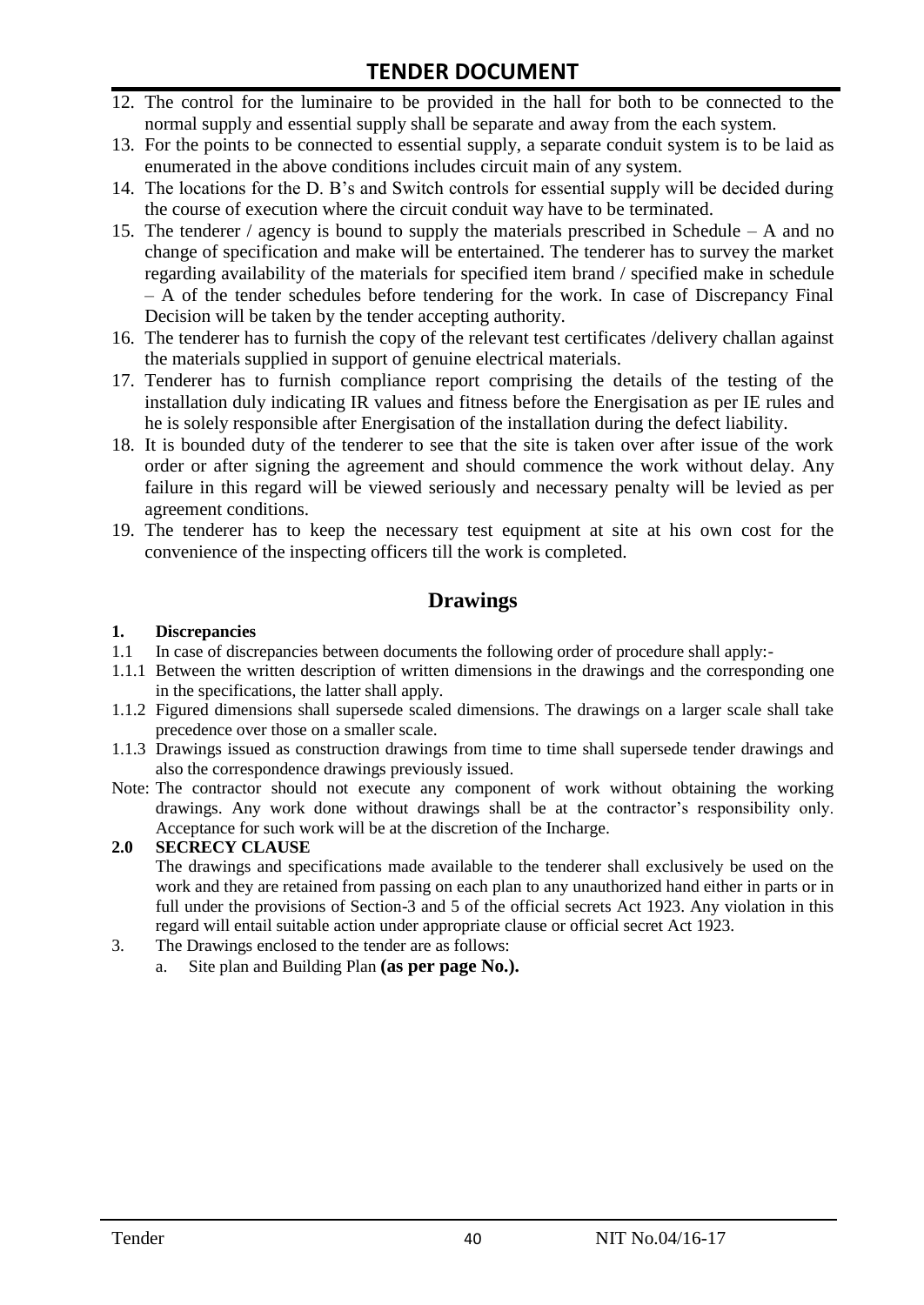#### **BILL OF QUANTITIES**

**Name of work: Dragging and chaining of Water Hyacinth, Eichornea, crassipes, Salvinia, molesta, A.philoxeroides and P. stratiotes from Moti Lake of Motihari (East Champaran). PREAMBLE**

- 1. The Bill of Quantities shall be read in conjunction with the instructions to Tenderers, General and Special conditions of Contract Technical Specifications and Drawings.
- 2. The quantities given in the Bill of Quantities are estimated and provisional and are given to provide common basis for tendering. The quantities here given are those upon which the lumpsum tender cost of the work is based but they are subject to alterations, omissions, deductions or additions as provided for in the conditions of this contract and do not necessarily show the actual quantities of work to be done. The basis of payment will be actual quantities of work ordered and carried out as measured by the Contractor and verified by the Engineer and valued at the estimate rate plus or Bill of Quantities where applicable, and otherwise at such rates and prices as the Incharge may fix within the terms of Contract.
- 3. The estimate rates in the Bill of Quantities shall, except in so-far as it is otherwise provided under the Contract include cost of all constructional material, labour, machinery, transportation, erection, maintenance, profit, taxes and duties together with all general risks, liabilities and obligations set out or implied in the Contract.
- 4. The plans enclosed with the tender are liable to be altered during execution of work as per necessity of site conditions. The Tender rate quoted by the tenderer shall hold good for execution of work even with altered plans.
- 5. The whole cost of complying with the provisions of the Contract shall be included in the estimated rates for items provided in the Bill of Quantities and where no items are provided in the Bill of Quantities, their cost shall be deemed to be distributed among the estimate rates entered for the related items of work.
- 6. General directions and descriptions of work and materials are not necessarily repeated nor summarised in the Bill of Quantities. References to the relevant sections of the Contract documentation shall be made before entering estimate rate against each item in the Bill of Quantities.
- 7. The method of measurements of completed work for payment shall be in accordance with the relevant B.I.S. Codes.
- 8. All items of work are to be executed as per the drawings / specifications supplied with the contract documents. If there is any contradiction between the drawings and the text of the specifications, the

later shall prevail.

- 9. The Tenderer should inspect and select the quarries of his choice before he quotes the tender rate in the Schedule of Bill of Quantities and satisfy himself about the availability of required quantum of materials.
- 10. Diversion drains should be excavated before completion of the embankments and the useful soils should be used in the nearby embankments.
- 11. The actual mix proportion by weight to be adopted during execution will be got designed in the laboratories to suit the grade of concrete and mortar to be used. It will be the responsibility of the contractor to manufacture concrete and mortar of required strength.
- 12. The quantum of measurement for all items of earthwork involving conveyance manually or by machinery shall be as assessed by level measurement. The measurements for the embankment will be for the consolidated banks only.
- 13. Wherever bailing out of water is involved either for excavation or for foundations or for constructions, the rate quoted shall take into account the dewatering charges necessary. No separate payment will be made for dewatering.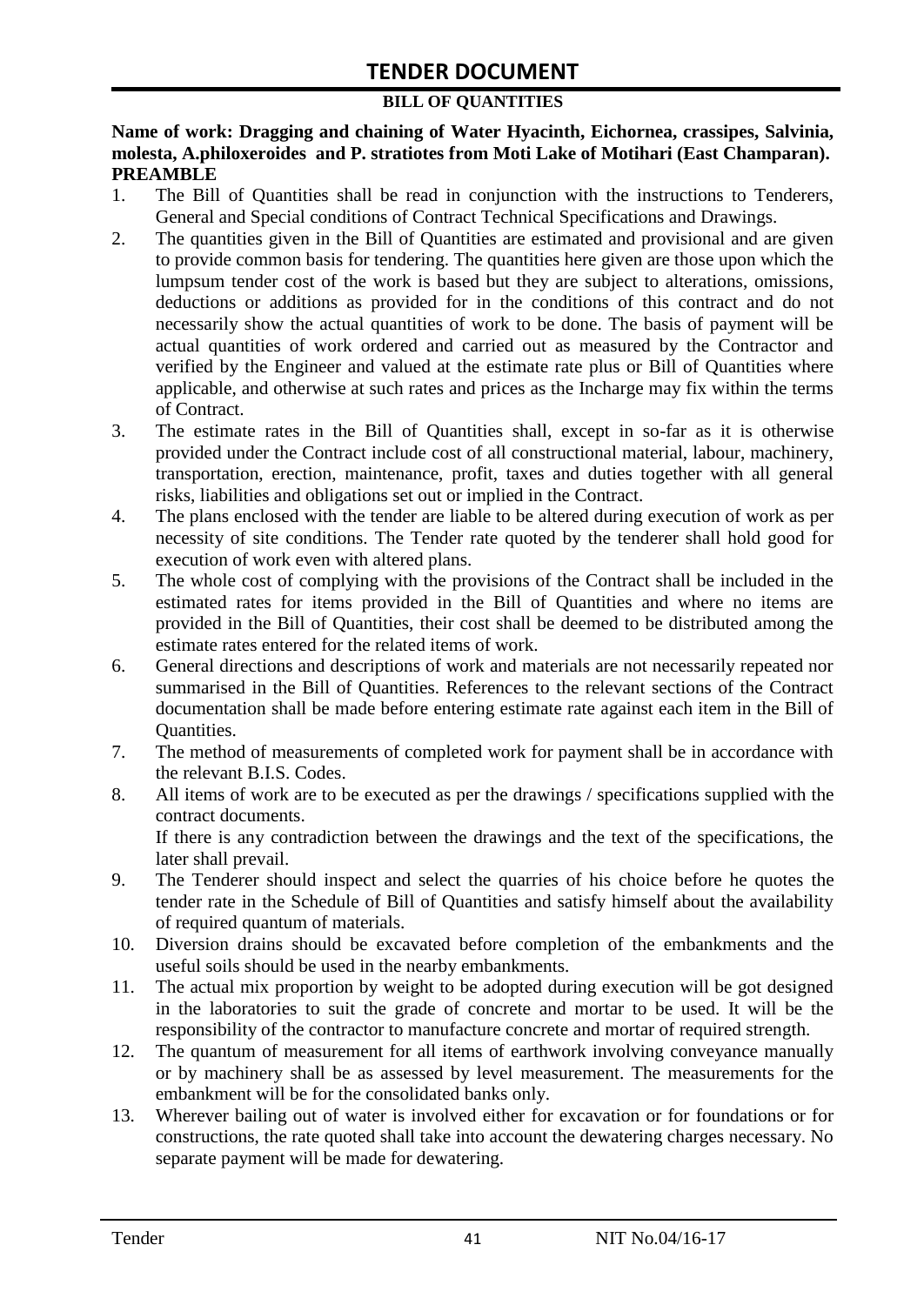- 14. Wherever embankment work is involved, useful soils approved by the Incharge from the cutting reaches and diversion drains shall be taken and used for forming nearby embankments soils used for constructions will be at free of cost.
- 15. The quoted tender rates shall also include the work of any kind necessary for the due and satisfactory construction, completion and maintenance of the works according to the drawings and these specifications and further drawings and orders that may be issued by the Incharge from time to time. The quoted tender rate shall include compliance by the Contractor with all the general conditions of contract, whether specifically mentioned or not in the various clauses of these specifications, all materials, machinery, plant, equipment, tools, fuel, water, strutting, timbering, transport, offices, stores, workshop staff, labour and the provision of proper and sufficient protective works, diversions, temporary fencing and lighting. It shall also include safety of workers, first aid equipments suitable accommodation for the staff and workmen, with adequate sanitary arrangements, the effecting and maintenance of all insurances, the payment of all wages, salaries, fees, royalties / Taxes, duties or other charges arising out of the execution of works and the regular clearance of rubbish, reinstatement and clearing-up of the site as may be required on completion of works safety of the public and protection of the works and adjoining land. The work of Building in quality control / assurance shall be deemed to be covered in the quoted rate.
- 16. The Contractor shall ensure that, the quoted tender r a t e shall cover all stages of work such as setting out, selection of materials, selection of construction methods, selection of equipment and plant, deployment of personnel and supervisory staff, quality control testing etc. The work quality assurance shall be deemed to be covered in the tender rate.
- 17. a) The special attention of the tenderer is drawn to the conditions in the tender notices and the Standard preliminary specifications containing therein. These preliminary specifications shall apply to the agreement to be entered into between the contractor and the ICAR-RCER and shall form an in-separable condition of the contract along with the estimate. All these documents taken together shall be deemed to form one contract and shall be complimentary to another.

b) The tenderer shall examine, closely the BIS also the standard preliminary specifications contained therein and sign the Incharge office copy of the BIS and its addenda volume in token of such study before submitting his overall tender rate which shall be for finished work in-situ. He shall also carefully study the drawings and additional specifications and all the documents, which form part of the agreement to be entered into by the successful tenderer.

- 18. The tenderers attention is directed to requirements for materials conforming to the Bureau of Indian Standards specifications etc., shall be used on the work and the tenderers shall quote his overall tender rate accordingly.
- 19. The tenderer has to do his own testing of materials and satisfy himself that they conform to the specifications of respective I.S.I. Codes before tendering.
- 20. The contractor shall himself procure the required construction materials of approved quality including the earth for formation of embankment and water from quarries / sources of his choice. All such quarries / sources of materials required for the work shall be got approved by the Incharge in writing well before their use of the work.
- 21. The contractor shall himself procure the steel, cement, Bitumen, Blasting materials, sand, metal, soils, etc., and such other materials required for the work well in advance. The contractor has to bear the cost of materials for conveyance. The department will not take any responsibility for fluctuations in market in cost of the materials, transportation and for loss of materials etc.
- 22. Inspection of site and quarries by the tenderer: Every tenderer is expected before quoting his overall tender rate, to inspect the site of proposed work. He should also inspect the quarries and satisfy himself about the quality, and availability of materials. The best class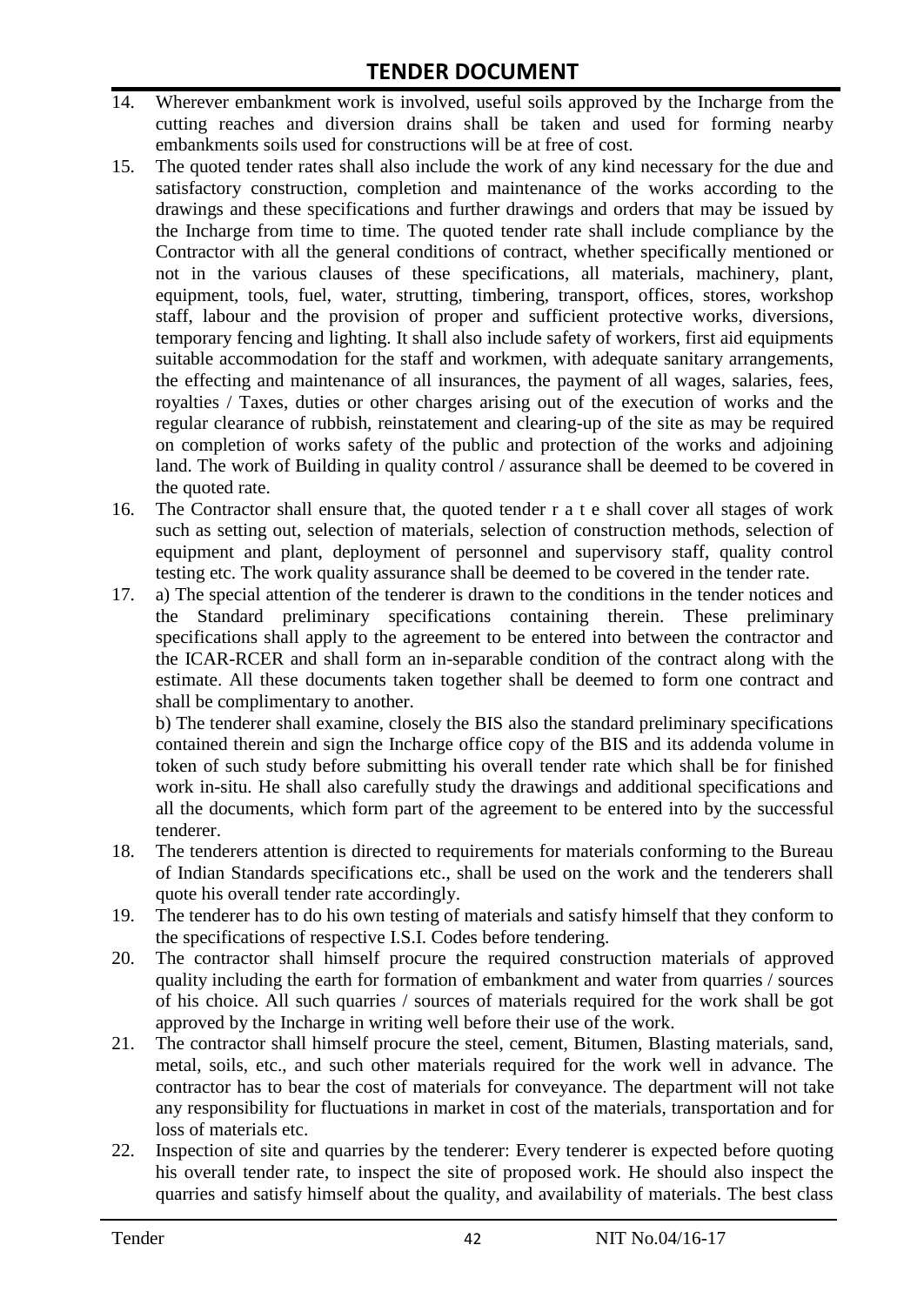of materials to be obtained from quarries, or other sources shall be used on the work. In every case the materials must comply with the relevant standard specifications. Samples of materials as called for in the standard specifications or in this tender notice, or as required by the, in any case, shall be submitted for the "s approval before the supply to site of work is begun.

- 23. The tenderer"s particular attention is drawn to the sections and clauses in the BIS/CPWD specification dealing with
	- a) Test, inspection and rejection of defective materials and work.
	- b) Carriage
	- c) Construction plant
	- d) Water and lighting
	- e) Cleaning up during the progress and for delivery.
	- f) Accidents
	- g) Delays
	- h) Particulars of payments.

The contractor should closely peruse all the specification clauses, which govern the overall tender rate he is tendering.

- 24. The defect liability period of contract in terms of GO Ms No: 8, T(R&B)Dept.dated: 8.1.2003 is twenty four months.
- 25. The estimate rates for items shown in the Schedule "A" include all construction materials. No escalation in rates will be paid unless specified in the tender document. The tenderer has to quote an overall tender rate considering all the aspects of the tender to complete the finished item of work as per the B.I.S. specifications, the special specifications appended, Drawings etc.
- 26. If there is any contradiction between UE / and B.I.S. specifications, listed and detailed technical specifications, the latter shall prevail.
- 27. In case of a job for which specifications are not available with the Schedule or in B.I.S. code and are required to be prescribed, such work shall be carried out in accordance with the written instructions of the Incharge.
- 28. The contractor should use the excavated useful soils and stone for construction purpose. Soils used for construction either for homogeneous section in hearting or in casing zone based on the suitability will be at free of cost and the cost of stone used for construction purpose will be recovered from the contractor's bill.

The contractor should quote his tender rate keeping in view of the above aspects.

- 29. Additions and alternations by the Tenderer in the Schedule of quantities will disqualify the tender.
- 30. In the case of discrepancies between the written description of the item in the Schedule "A" and the detailed description in the specification of the same item, the latter shall be adopted.
- 31. The Unit rates noted below are those governing payment of extras or deductions for omissions according to the conditions or the contract as set-forth in the preliminary specifications of the Indian standard specifications and other conditions of specification of this contract.
- 32. It is to be expressly understood that the measured work is to be taken according to the actual quantities when in place and finished according to the drawings or as may be ordered from time to time by the and the cost calculated by measurement or weight at their respective rates without any additional charge for any necessary or contingent works connected works connected herewith. The rate quoted are for works in situ and complete in every respect.
- 33. For all items of work in excess of the quantities indicated the rates payable for such excess quantities will be tendered rates.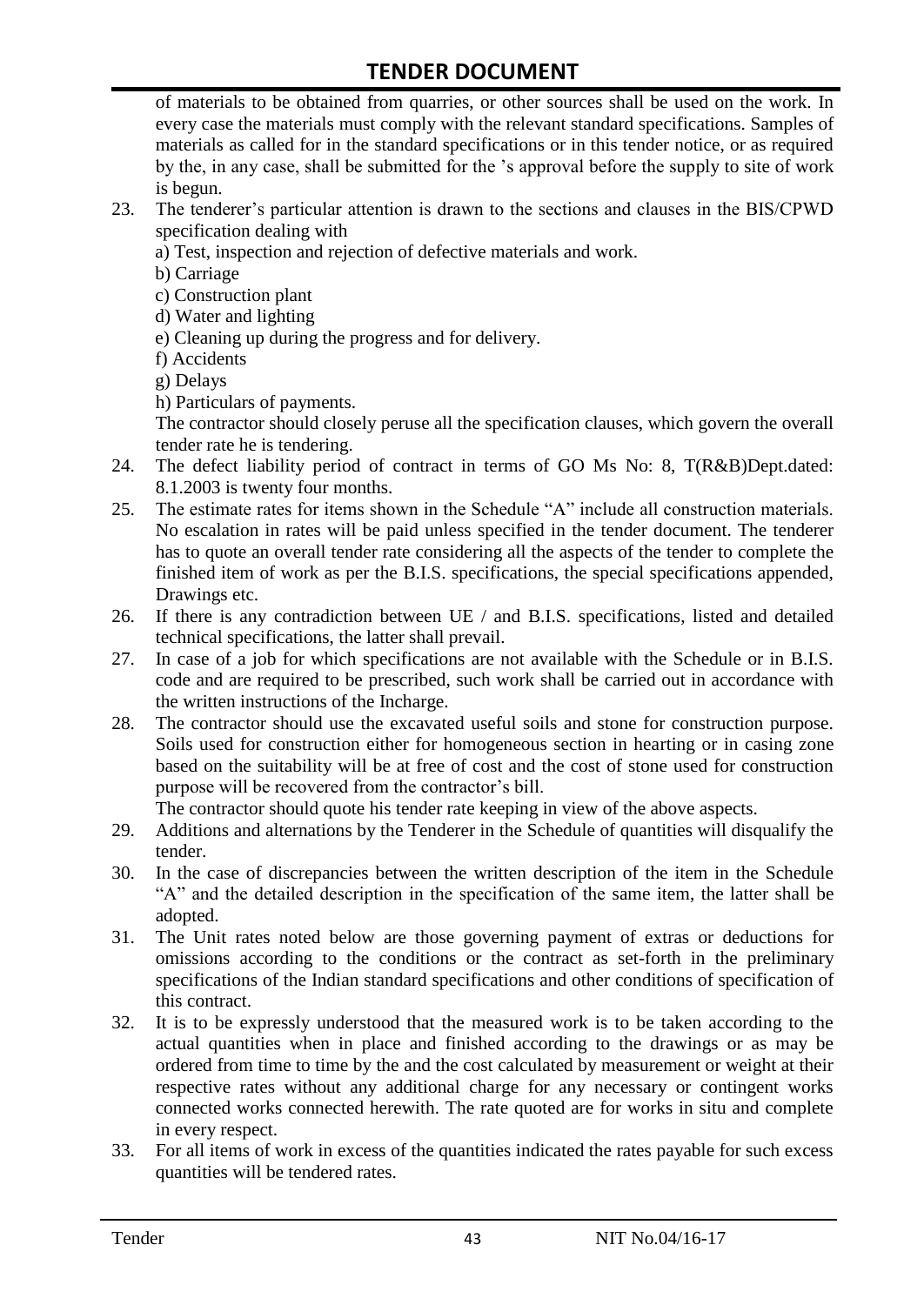- 34. For all items of work, intermediate payment will be made provisionally as per relevant clause. Full-accepted agreement rates will be paid only after all the items of works are completed.
- 35. The contractor is bound to execute all supplemental works that are found essential incidental and inevitable during execution of main work.
- 36. The payment of rates for supplement items of work will be regulated as under.

Supplemental items directly deductible from similar items in the original agreement.

The rates shall be derived by adding to or subtracting from the agreement rate of such similar item the cost of the difference in the quantity of materials labour between the new items and similar items in the agreement worked out with reference to the schedule of rates adopted in the sanctioned estimate with which the tenders are compared.

a) Similar items but the rates of which cannot be directly deducted from the original agreement.

b) Purely new items which do not correspond to any item in the agreement.

The rate of all such items shall be overall tender rate.

#### **37. ENTRUSTMENT OF ADDITIONAL ITEMS.**

- a) Where ever additional items not contingent on the main work and outside the scope of original agreement are to be entrusted to the original contractor dispensing with tenders and if the value of such items exceeds the limits upto which the officer is empowered to entrust works initially to contractor without calling for tenders approval of next higher authority shall be obtained. Entrustment of all such items on nomination shall be rates not exceeding the estimate rates.
- b) Entrustment of supplement items contingent on the main work will be authorised by the officers upto the monetary limits upto which they themselves are competent to accept items in the original agreement so long as the total amounts upto which they are competent to accept in an original agreement rates for such items shall be worked in accordance with the procedure prescribed by CPWD.
- c) Entrustment of either the additional supplemental items shall be further subject to the provisions under CPWD Code viz., the items shall not be ordered by an officer on his own responsibility if the revised estimate or deviation statement providing for the same requires the sanction of higher authority.
- Note:It may be noted that the term estimate rate used above means the rate in the sanctioned estimate with which the tender"s compared or if no such rate is available in the estimate the rate derived will be with reference to the schedule of rates adopted in the sanctioned estimate with which tenders are compared.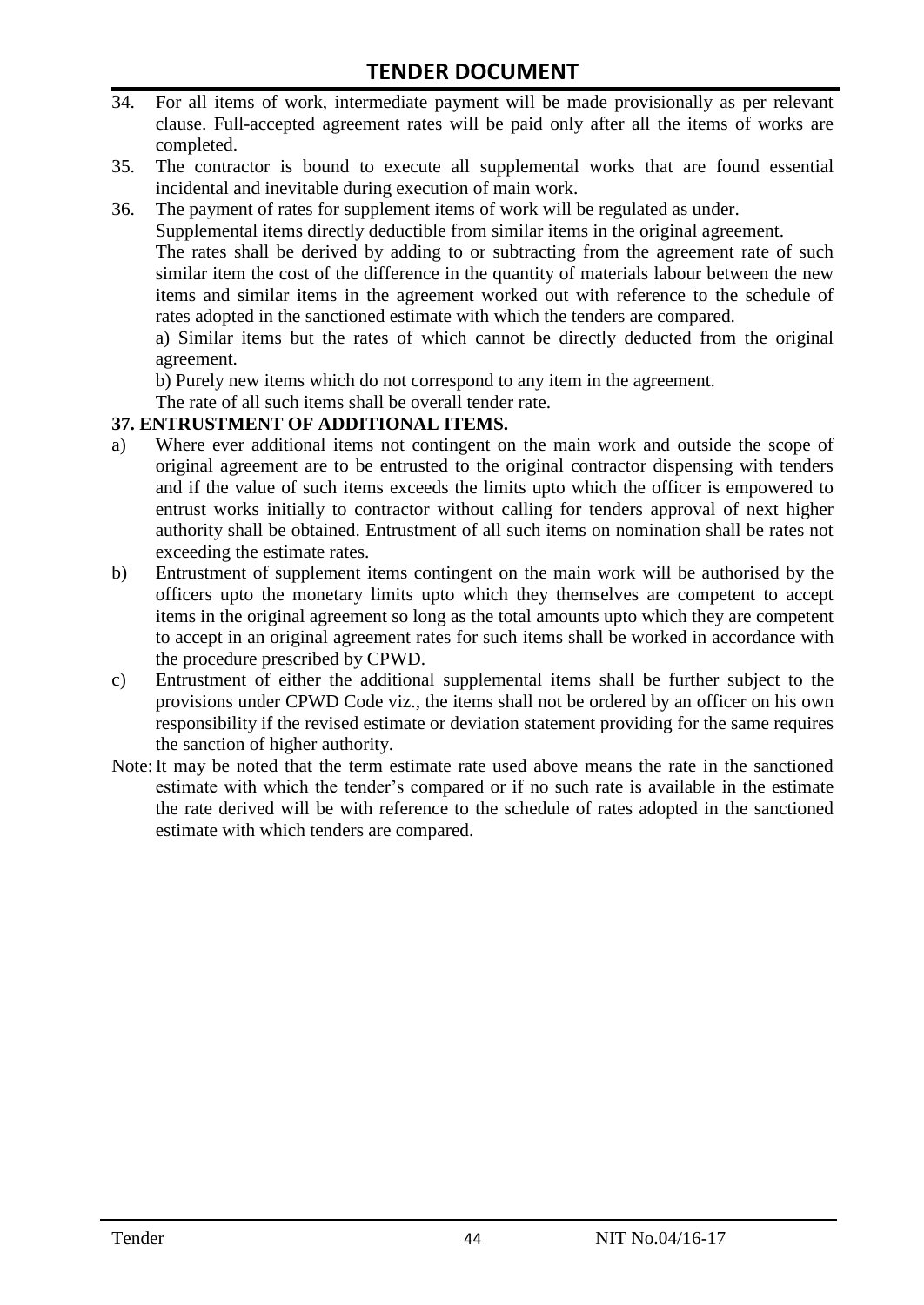# **Schedule - A Price Schedule & Bill of Quantities**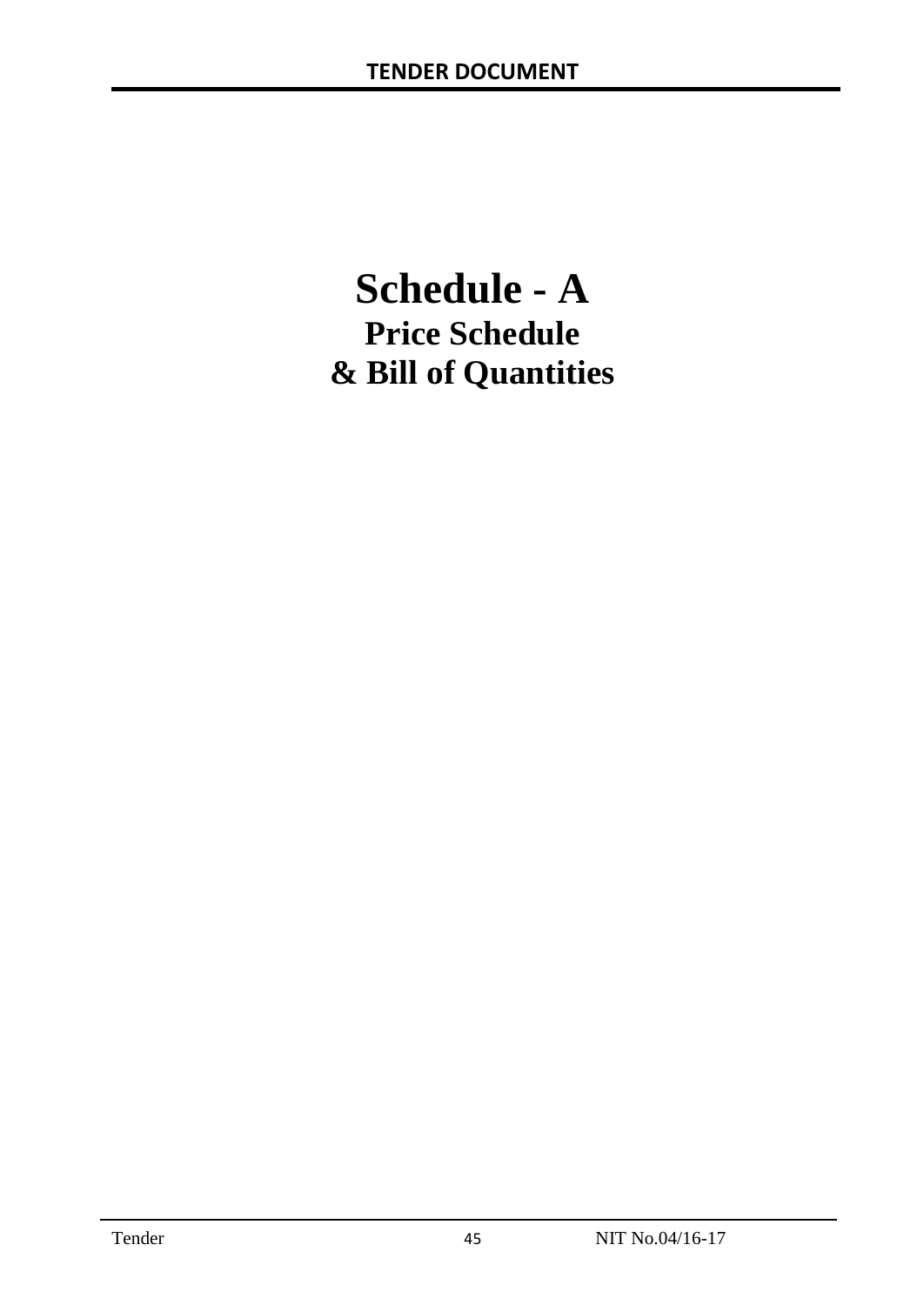#### **PRICE SCHEDULE OF CONTRACT**

Date : …………………

To, Director, ICAR-RCER, ICAR Parisar, Patna-14 Sir,

I/We do hereby tender and if this tender is accepted, undertake to execute the following work viz **Dragging and chaining of Water Hyacinth, Eichornea, crassipes, Salvinia, molesta, A.philoxeroides and P. stratiotes from Western side of Moti Lake of Motihari (East Champaran)** as per the specifications, drawings and such other data furnished.

I/We have studied the scope of work, including item wise specifications, with unit rates and agree to execute the work, when the lump sum payment under the terms of the agreement is varied by payment on measurement quantities. I/We certify that I/We have inspected the site of the work before quoting my rate excess or less on ECV, I/We have satisfied about the quality, availability and transport facilities for all the materials.

I/We undertake to execute the work indicated in price schedules of this tender at the rates quoted below:

| Package   Description | Price   | Price      |
|-----------------------|---------|------------|
| of package            | In Rs.) | (In Words) |
| Civil Works           |         |            |

I/We hereby distinctly and expressly, declare that the rates quoted by us is inclusive of all taxes and duties, prevailing at the time of execution of work. Further, I/We declare that I/We will not claim any price escalation or extra compensation on this account.

I/We agreed to keep the offer in this tender valid for a period of 6 (Six) Months mentioned in Tender Notice and not to modify the whole or any part of it for any reason within above period. If the tender is withdrawn by me / us for any reasons whatsoever, the earnest money deposit (EMD) paid by me / us will be forfeited to the Government.

IF MY / OUR tender is not accepted the sum shall be returned to me/us on application when intimation is sent to me/us of rejection or at the expiration of three months from last date of receipt of this tender, whichever is earlier. If my/our tender is accepted the earnest money shall be retained by the Government as security for the due fulfilment of this contract. If upon written intimation to me/us by the Office, I/We fail to attend the said office on the date herein fixed or if upon intimation being given to me/us or acceptance of my/our tender, and if I/We fail to make the additional security deposit or to enter into the required agreement as defined in the tender notice, then I/We agree the forfeiture of the earnest money. Any notice required to be served on me/us here under shall be sufficiently served on me/us if delivered to me/us hereunder shall be sufficiently served on me/us if delivered to me/us personally or forwarded to me/us by post to (registered or ordinary) or left at my/our address given herein. Such notice shall if sent by post be deemed to have been served on me/us at the time when in due course of post it would be delivered at the address to which it is sent.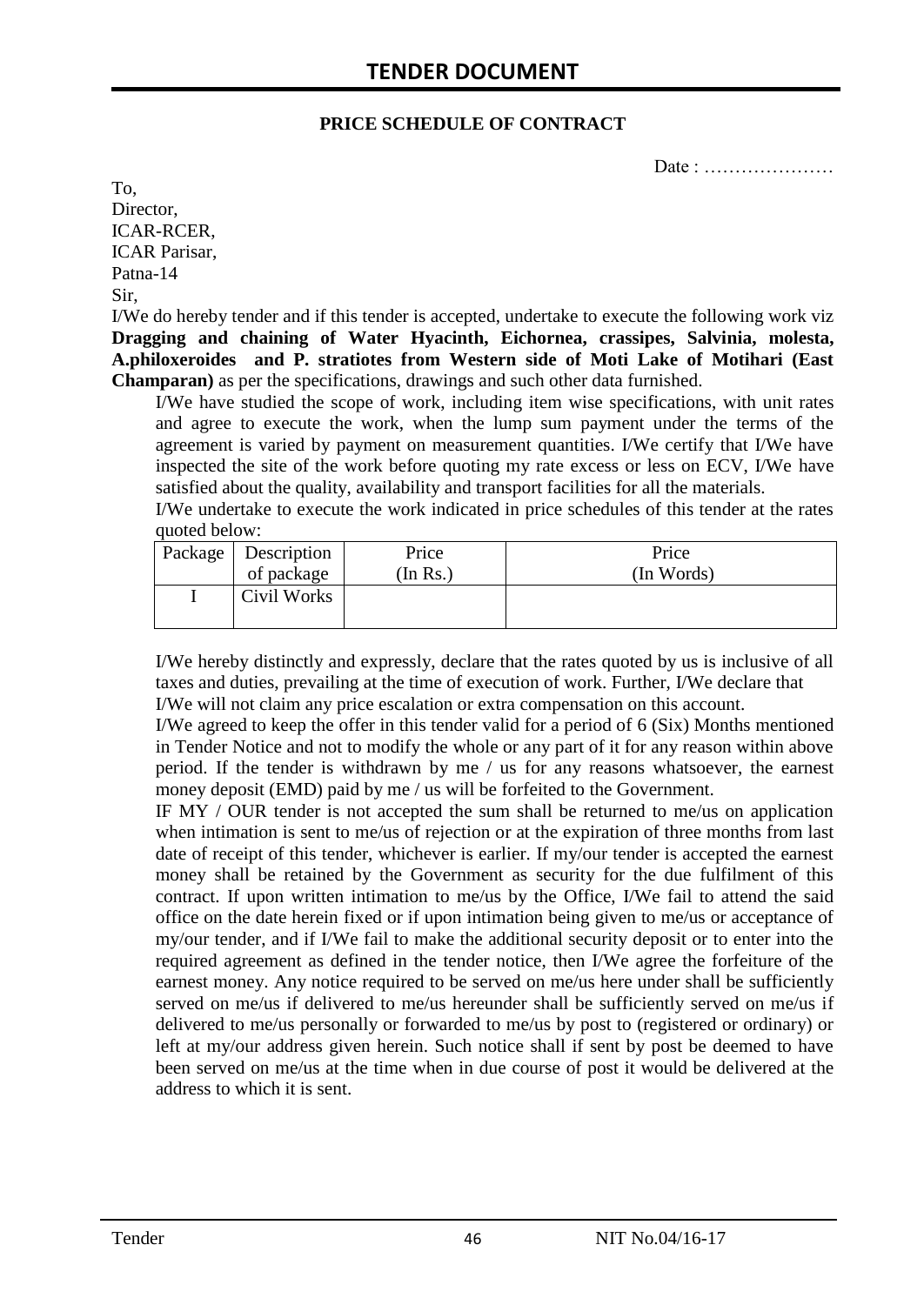I/WE fully understand that the written agreement to be entered into between me/us and Government shall be the foundation of the rights of the both the parties and the contract shall not be deemed to be complete until the agreement has first been signed by me/us and then by the proper officer authorised to enter into contract on behalf of Government. The bid form of the tender is duly signed by the authorized signatory of the Firm/company and sealed in presence of the following witness.

| Address of the Tenderer:                                                                  | (Signature of Tender). |
|-------------------------------------------------------------------------------------------|------------------------|
|                                                                                           |                        |
|                                                                                           |                        |
|                                                                                           |                        |
| $(Fax No: \dots \dots \dots \dots \dots \dots \dots \dots \dots \dots \dots \dots \dots)$ |                        |
|                                                                                           |                        |

#### WITNESS:

| ⌒ |  |
|---|--|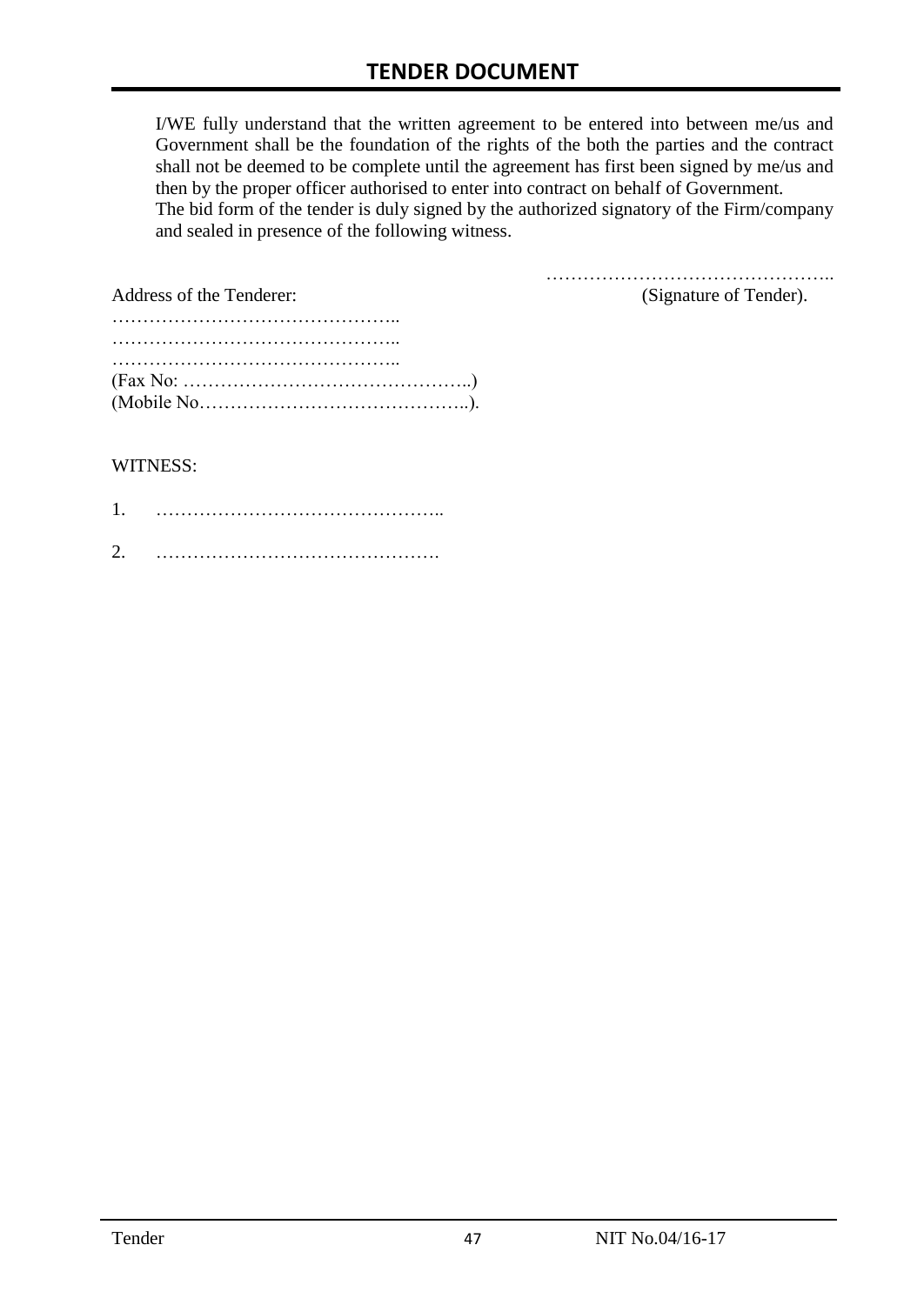#### **PRICE SUMMARY**

**Name of the work: Dragging and chaining of Water Hyacinth, Eichornea, crassipes, Salvinia, molesta, A.philoxeroides and P. stratiotes from Western side of Moti Lake of Motihari (East Champaran)**

PACK-I : CIVIL & ALLIED WORKS: AMOUNT. (Rs).

1 Works.

GRAND TOTAL FOR PROJECT (INCL.TAXES)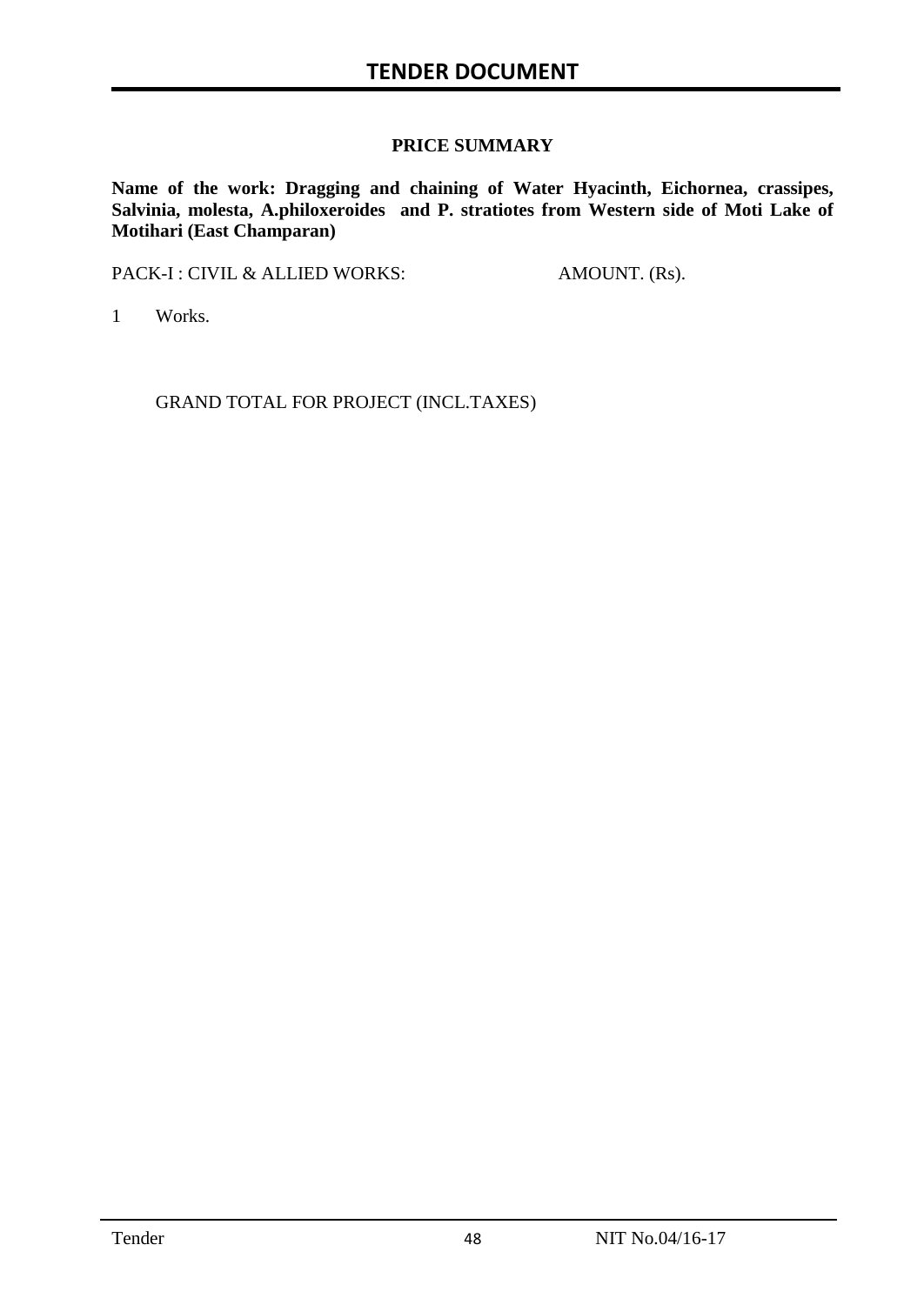**Price Schedule for: Dragging and chaining of Water Hyacinth, Eichornea, crassipes, Salvinia, molesta, A.philoxeroides and P. stratiotes from Western side of Moti Lake of Motihari (East Champaran)**

Name of Work:- **Dragging and chaining of Water Hyacinth, Eichornea, crassipes, Salvinia, molesta, A.philoxeroides and P. stratiotes from Western side of Moti Lake of Motihari (East Champaran)**

| Sl.<br>N <sub>0</sub> | <b>Description of item</b>                                                                                                                                                                                                | <b>Qty (Approximate)</b> | Unit            | Rate /<br>acre | <b>Amount</b><br>(in Rs.) |
|-----------------------|---------------------------------------------------------------------------------------------------------------------------------------------------------------------------------------------------------------------------|--------------------------|-----------------|----------------|---------------------------|
| 1                     |                                                                                                                                                                                                                           | 3                        | 4               | 5              | 6                         |
| 1                     | chaining of<br>Dragging and<br>Water Hyacinth, Eichornea,<br>crassipes, Salvinia, molesta,<br>A.philoxeroides<br>and<br><b>P.</b><br>stratiotes from Western side of<br>Moti Lake of Motihari (East<br><b>Champaran</b> ) | 40 Acre                  | Per<br>Acr<br>e |                |                           |
|                       | <b>Grand Total (Rs.)</b>                                                                                                                                                                                                  |                          |                 |                |                           |

**(Signature of Contractor/Firm with seal and date)**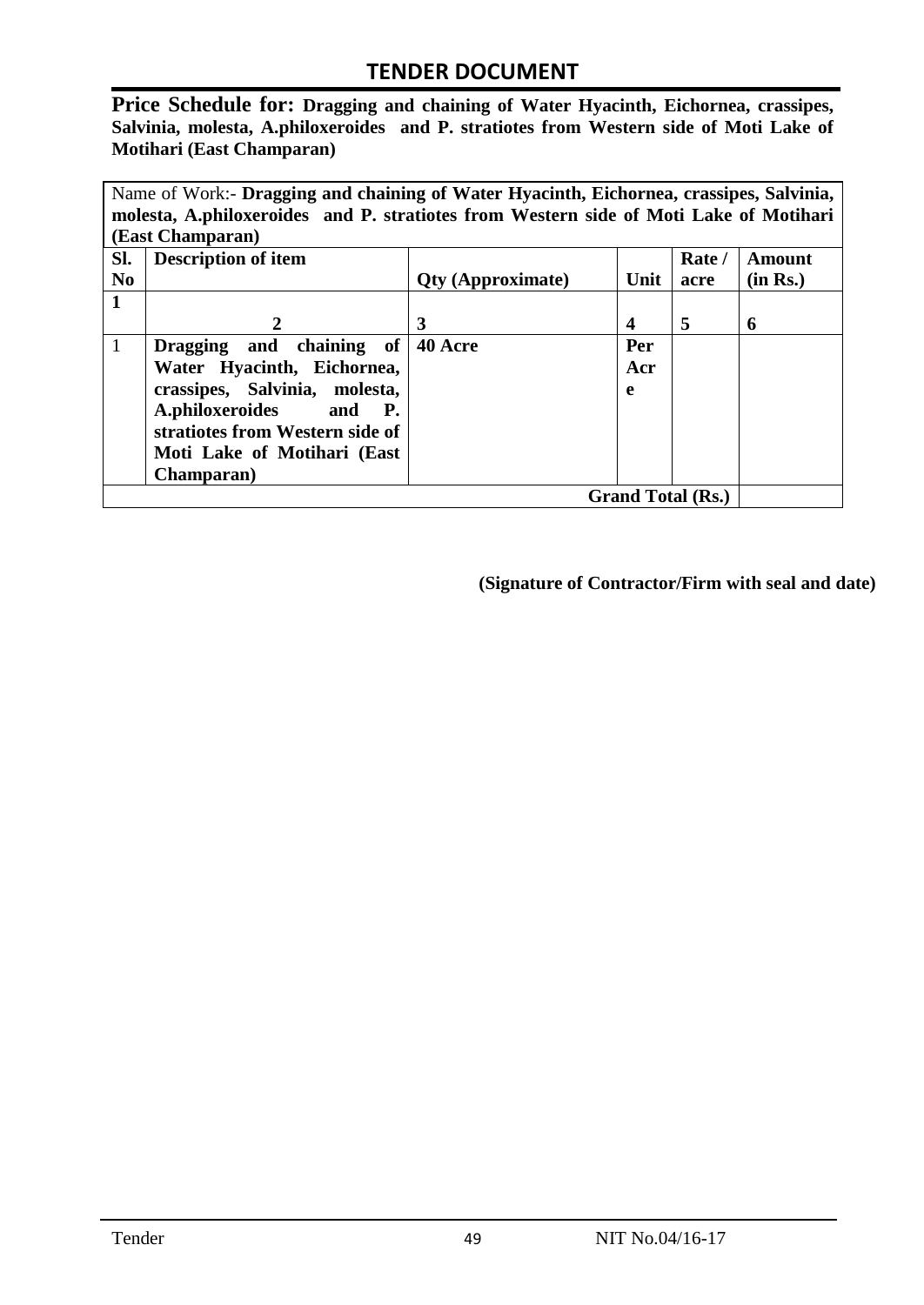#### **CONTRACT FORM**

| This Contract made the | $\frac{day}{dx}$ of $\frac{1}{x}$                                                                        |
|------------------------|----------------------------------------------------------------------------------------------------------|
|                        | (Month), _________________(Year) between the <b>Hon'ble President</b> of <b>Indian Council of</b>        |
|                        | Agricultural Research acting through the Director, ICAR Research Complex for Eastern                     |
|                        | <b>Region</b> (Indian Council of Agricultural Research), <b>Patna – 800014</b> (Bihar) (name and address |
|                        |                                                                                                          |
|                        | (name and address of contractor) (hereinafter called "the <b>Contractor</b> " of the other party).       |

WHEREAS the Employer is desirous that the Contractor executes the Work of:-

#### **1. Dragging and chaining of Water Hyacinth, Eichornea, crassipes, Salvinia, molesta, A.philoxeroides and P. stratiotes from Western side of Moti Lake of Motihari (East Champaran).**

(Ref. No………………………………….) (name and identification number of contract) (hereinafter called "the **Works**") at ICAR-RCER, Patna -800014 (Bihar) and the **Employer** has accepted the Bid by the **Contractor** for the execution and completion of such works and the remedying of any defects therein, at a contract price of **Rs……………(Rupees …………………………………… only)**

#### NOW, THEREFORE, IT IS HEREBY AGREED BETWEEN THE PARTIES AS FOLLOWS:

- 1. In this Contract, words and expressions shall assume the same meanings as are respectively assigned to them in the conditions of Contract hereinafter referred to and they shall be deemed to form and be read and construed as part of this Agreement.
- 2. In consideration of the payments to be made by the Employer to the Contractor as hereinafter mentioned, the Contractor hereby covenants with the Employer to execute and complete the works and remedy the defects therein in conformity in all aspects with the provisions of the contract.
- 3. The Employer hereby covenants to pay the Contractor in consideration of the execution and completion of the works and in remedying the defects wherein the Contract Price or such other sum as may become payable under the provisions of the Contract at the times and in the manner prescribed by the Contract.
- 4. The following documents shall be deemed to form and be read and construed as part of this Contract, viz.:
	- i) Letter of Acceptance
	- ii) Notice to proceed with the works
	- iii) Contractor"s Bid
	- iv) Bidding data
	- v) General conditions of contract (including special conditions of contract)
	- vi) Specifications
	- vii) Drawings
	- viii) Bill of quantities
	- ix) Any other documents listed in the contract data as forming part of the contract